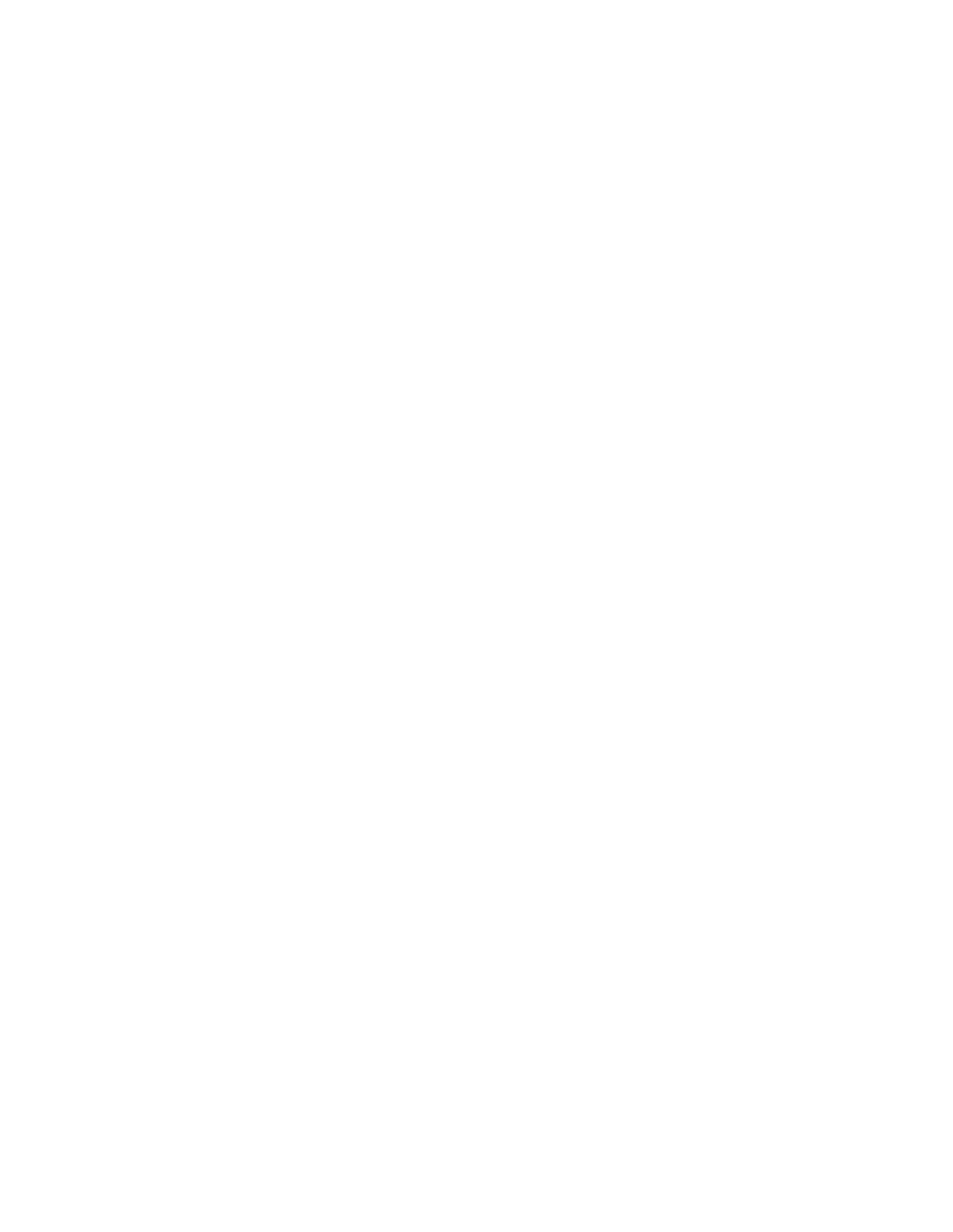## **TABLE OF CONTENTS**

## **Section Page**

| Can my child stay in preschool another year instead of going to kindergarten?  10 |  |
|-----------------------------------------------------------------------------------|--|
|                                                                                   |  |
|                                                                                   |  |
|                                                                                   |  |
|                                                                                   |  |
|                                                                                   |  |
|                                                                                   |  |
|                                                                                   |  |
|                                                                                   |  |
|                                                                                   |  |
| What medical information do I need to provide to my child's school? 15            |  |
|                                                                                   |  |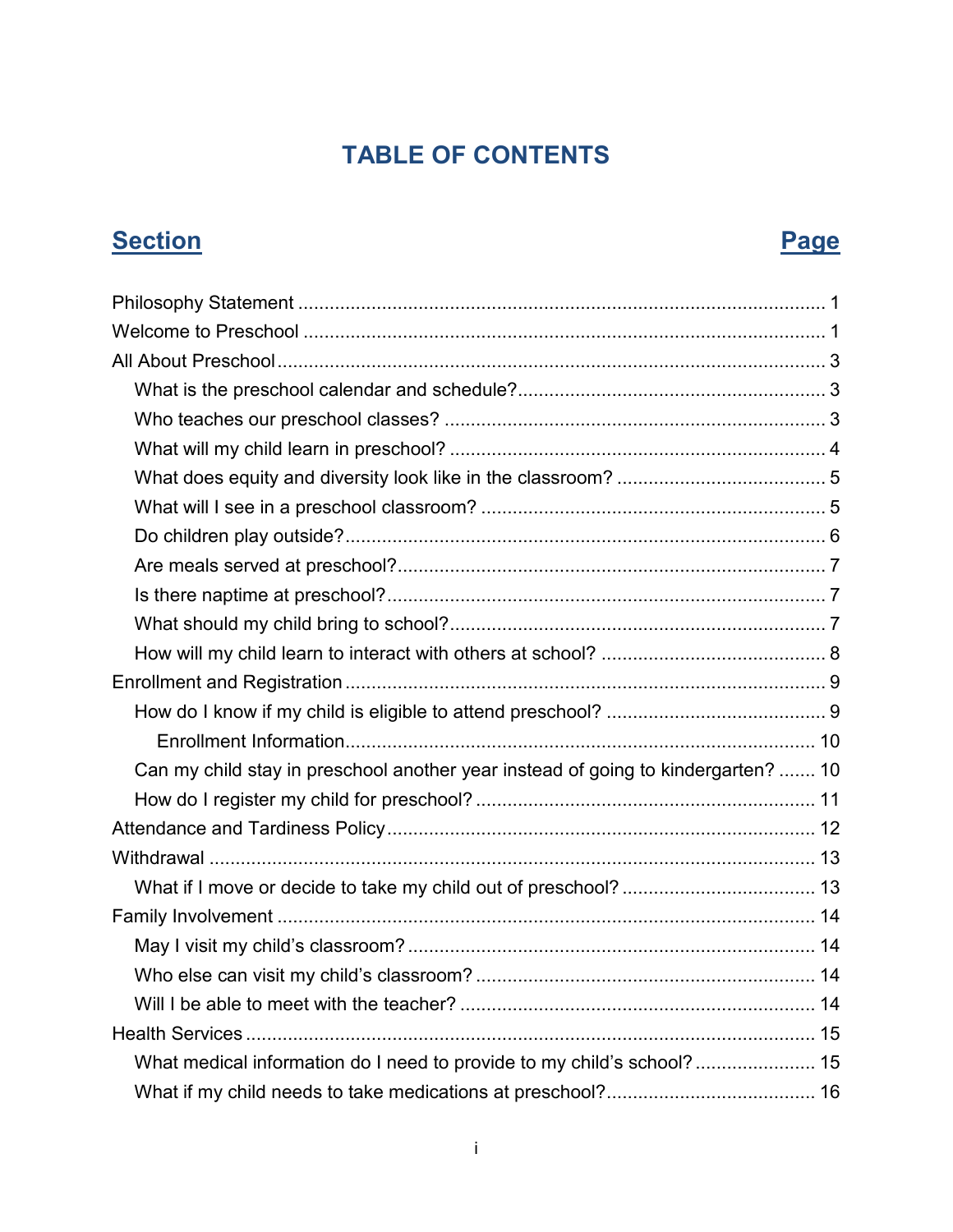| How do you store and access inhalers and epinephrine in the classroom? 17           |  |
|-------------------------------------------------------------------------------------|--|
|                                                                                     |  |
|                                                                                     |  |
|                                                                                     |  |
| Is my child ready for toilet training? Resources & Information  19                  |  |
|                                                                                     |  |
|                                                                                     |  |
|                                                                                     |  |
|                                                                                     |  |
|                                                                                     |  |
|                                                                                     |  |
|                                                                                     |  |
|                                                                                     |  |
| Transportation According to Primary places of care (student residence or child care |  |
|                                                                                     |  |
| Preschool Staff Process for Receiving and Dropping Off Students at School Bus 26    |  |
| Bus Drivers' Process for Receiving and Releasing Students from the School Bus 28    |  |
|                                                                                     |  |
|                                                                                     |  |
|                                                                                     |  |
|                                                                                     |  |
|                                                                                     |  |
|                                                                                     |  |
|                                                                                     |  |
|                                                                                     |  |
|                                                                                     |  |
|                                                                                     |  |
|                                                                                     |  |
|                                                                                     |  |
|                                                                                     |  |
|                                                                                     |  |
|                                                                                     |  |
|                                                                                     |  |
|                                                                                     |  |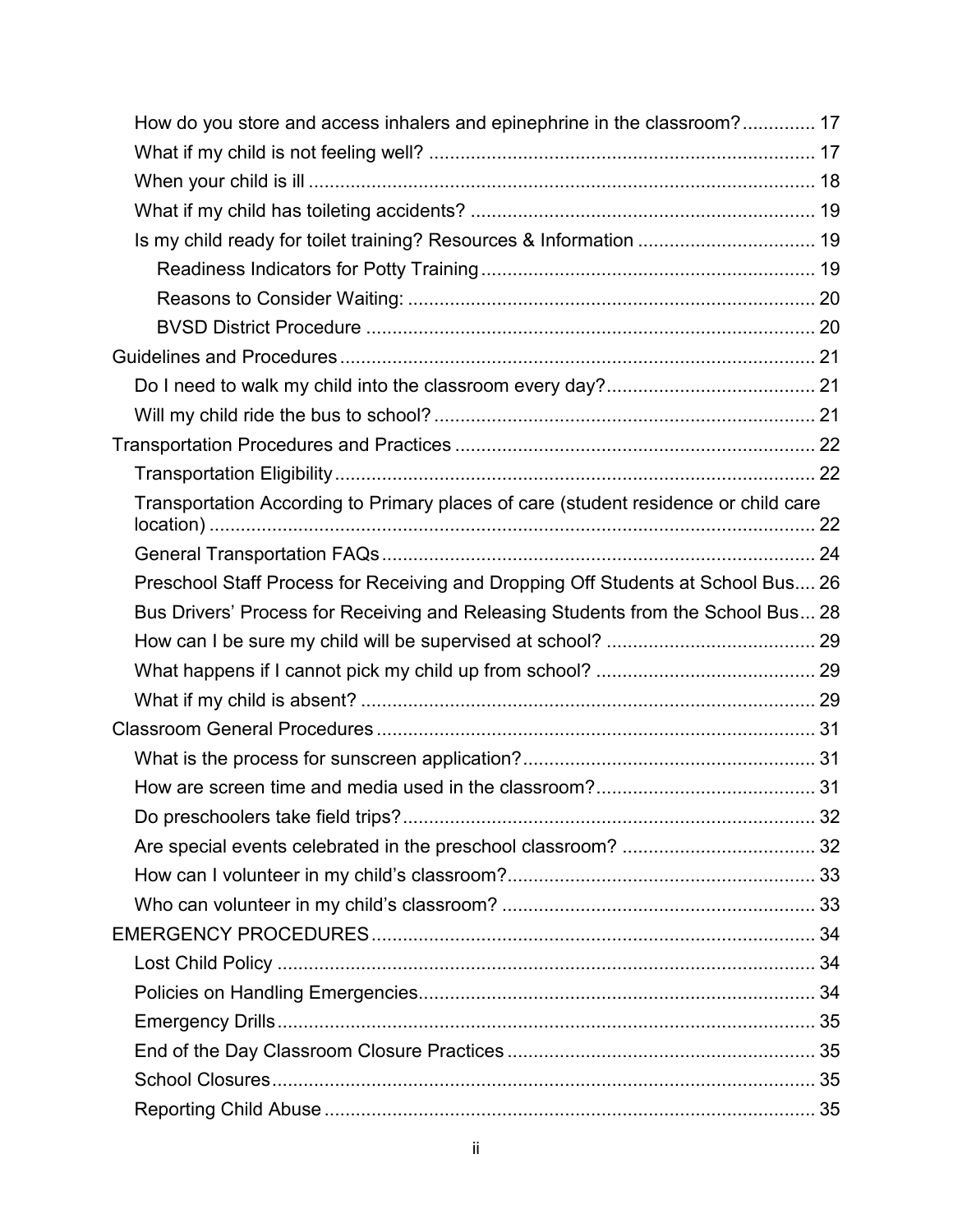| Boulder Valley School District Public Complaint Policy - Board Policy KE 36 |  |
|-----------------------------------------------------------------------------|--|
|                                                                             |  |
|                                                                             |  |
|                                                                             |  |
|                                                                             |  |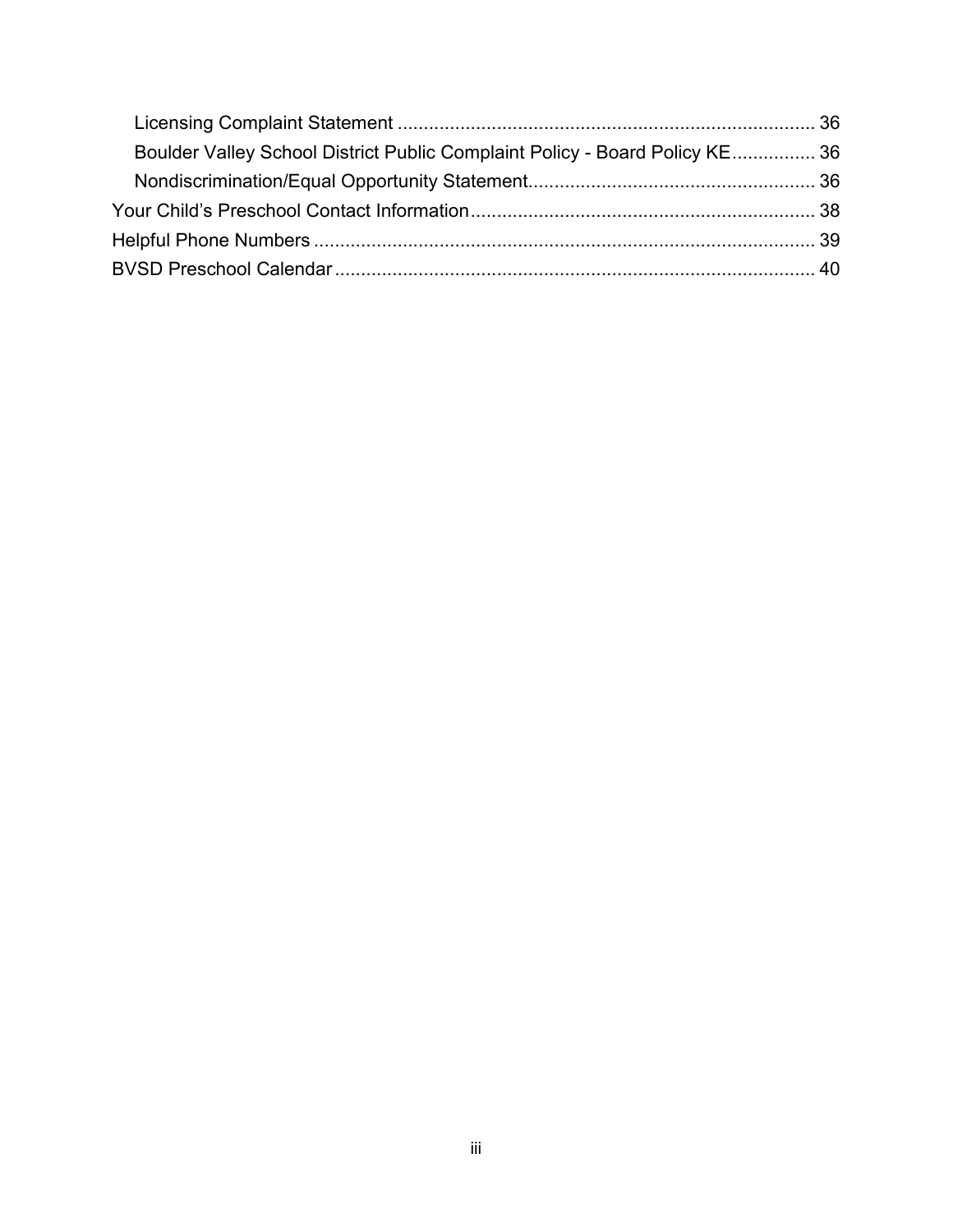## <span id="page-5-0"></span>**PHILOSOPHY STATEMENT**

"Spark a Lifetime of Achievement"

Boulder Valley Early Childhood Education is a high-quality, inclusive continuum from preschool through third grade. BVSD ECE grows young learners in an environment that's language-rich and encourages exploration and problem solving while also developing key relationship skills. Young learners are propelled on the journey to achieve their full potential.

## **WELCOME TO PRESCHOOL**

<span id="page-5-1"></span>On behalf of the Early Childhood staff, we would like to welcome you to your new school! Boulder Valley School District has been a leader in Early Childhood Education in Boulder County for over 30 years. The BVSD Early Childhood Education program goal is to "Spark a Lifetime of Achievement" by providing highquality developmental and academic experiences for young children. Our preschool program provides young children and their families an environment that's language-rich and encourages exploration and problem solving while also developing key relationship skills so that young learners are propelled on the journey to achieve their full potential. Children follow their own unique patterns of growth and maturation; therefore, teachers, paraeducators, and community liaisons build instruction around each child and family's specific needs, interests, and learning style.

The early years of life are critical to a child's learning and development. In fact, neuroscientists have shown that the first five years – in particular the first three – have the greatest potential for setting a strong foundation for lifelong learning and health. During that time, children's brains are developing at rapid rates with 700- 1,000 new neural connections formed every second. Quality early learning programs like ours help children start early and start strong on the path to lifelong success.

Colorado recognizes the importance of quality early learning programs and established Colorado Shines, the state's quality rating and improvement system for early care and learning programs, through the Colorado Division of Early Learning and Care. Boulder Valley School District is proud to announce that we have been rated Level 4 out of 5 by Colorado Shines. Boulder Valley School District is committed to providing a high-quality learning environment that supports your child's development and gives him/her a strong start on the path to lifelong success. Our Colorado Shines rating is one way that Boulder Valley School District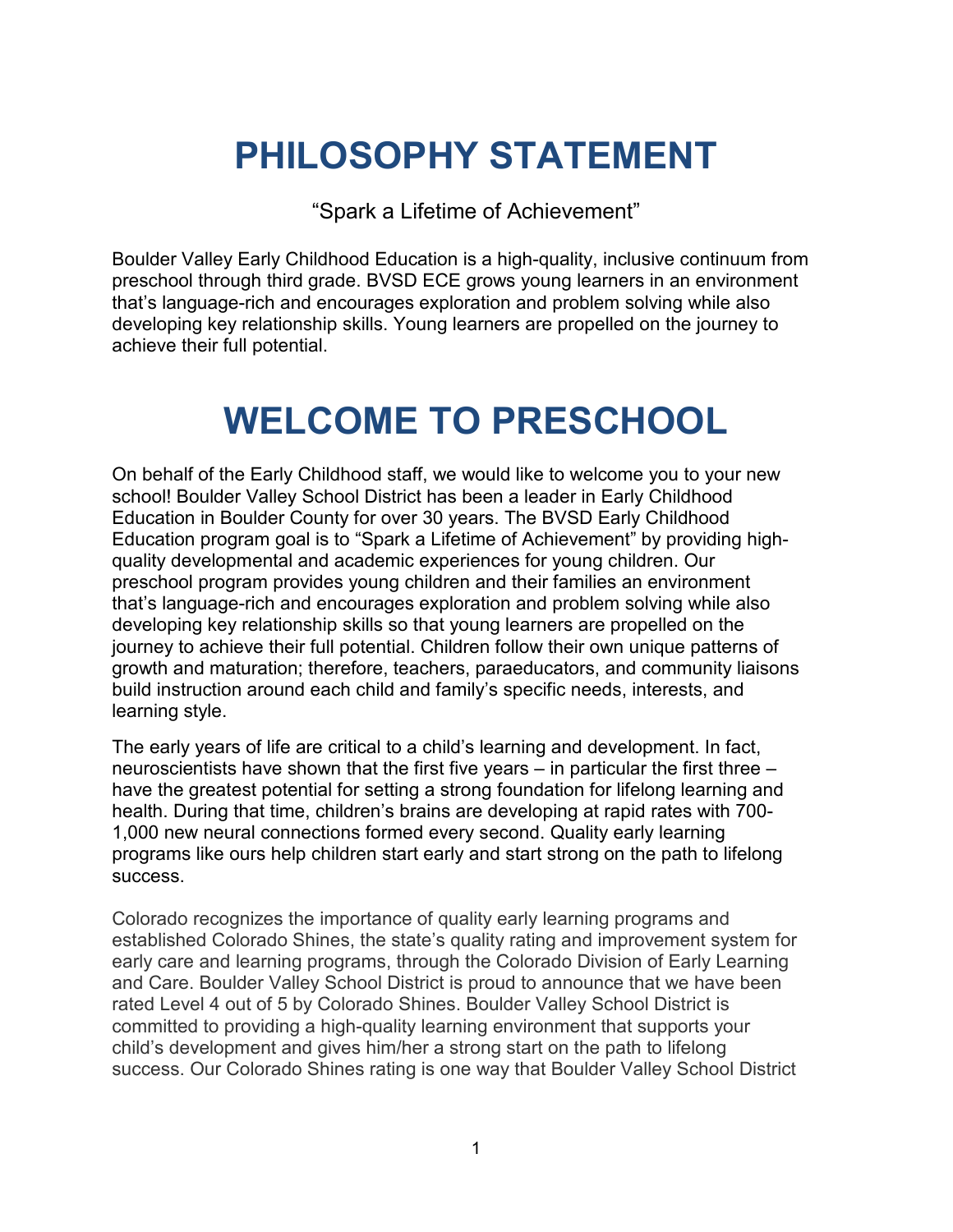demonstrates our commitment to quality and continually improving the services we offer.

BVSD's Early Childhood Education program prides itself on an inclusive, comprehensive model. For more information on the many programs that the Early Childhood Education Program offers, please see our website at<https://ece.bvsd.org/> or contact the BVSD Educational Center at (720) 561-5075 to be directed to one of our staff members to answer your questions.

We are looking forward to meeting you and your family in August when many of the elementary schools and Mapleton Early Childhood Center will offer open houses. All preschool locations have a community liaison prepared to support you on your new journey. The first day of school will be on Thursday, August 25 and this can be an exciting time for children and their families. We are very excited about the coming year and look forward to meeting you and working with you through the Early Childhood Advisory Council meetings and other events throughout the year. If you would be interested in serving on the Early Childhood Council or if you have suggestions, concerns, or questions, please don't hesitate to contact us at 720- 561-5075.

Sincerely,

Kimberly Bloemen, Early Childhood Education Executive Director

720-561-6269 or [kimberly.bloemen@bvsd.org](mailto:kimberly.bloemen@bvsd.org)

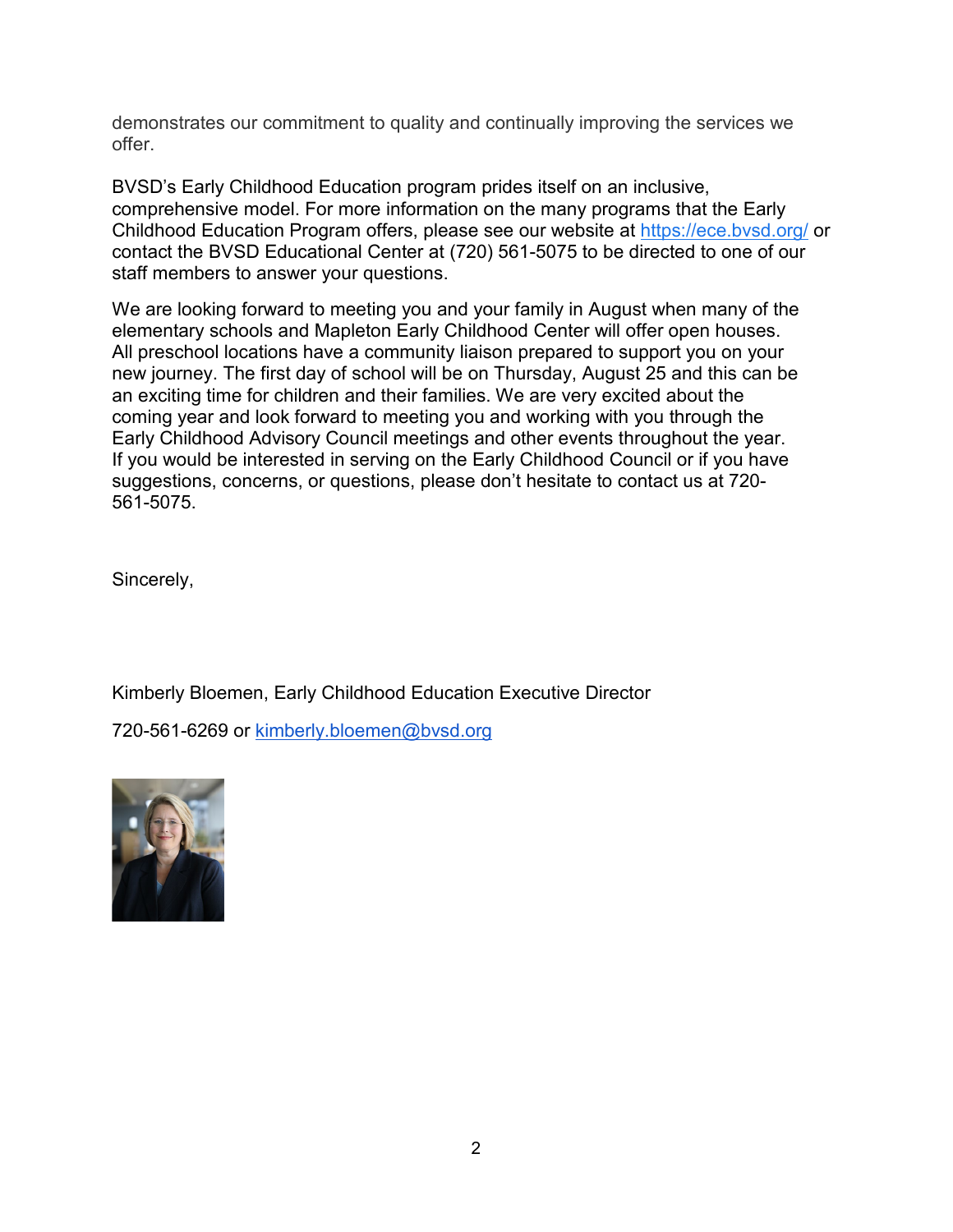## <span id="page-7-0"></span>**ALL ABOUT PRESCHOOL**

## **What is the preschool calendar and schedule?**

<span id="page-7-1"></span>A morning and afternoon session is offered Monday, Tuesday, Thursday, and Friday at each of our locations. The preschool classrooms will **not** have school on Wednesday in order for the preschool staff to participate in professional learning with their school. Please see ["Your Child's Preschool Contact Information"](#page-42-0) section of this handbook for specific times of your child's preschool classes.

The BVSD Early Education Program follows the BVSD 2022-2023 calendar. Please note the start and end dates below:

- First day of preschool is **August 25, 2022**
- Last day of preschool is **May 25, 2023**

#### **A [preschool calendar](#page-44-1) is located on the final page of this handbook.**

## **Who teaches our preschool classes?**

<span id="page-7-2"></span>All of our preschool classes are taught by a licensed teacher endorsed in Early Childhood Special Education (Director Qualified through the Colorado Department of Early Childhood Education). One highly qualified classroom paraeducator who has met the requirements for Early Childhood Teacher (as defined by the Division of Early Learning and Care) serves as the assistant teacher in each classroom. In addition to the teacher and classroom paraprofessional, there may be other service providers in the classroom.

Service providers work together with the teacher and para-educator as a classroom team. Even though your child may not have special education needs, she/he may be involved in group activities with specialists. Other support in the classroom may include services from, speech language pathologists, school psychologists, social workers, physical therapists, occupational therapists, a school nurse consultant, a teacher for the visually impaired and teacher of the deaf, and audiologists.

Another key team member, the early childhood community liaison, is available to support families in a variety of ways. The community liaison will offer services to you and your family, beginning with a survey requesting your thoughts on the kinds of activities you would like your child's preschool to sponsor. Families have engaged in potluck dinners, play dates,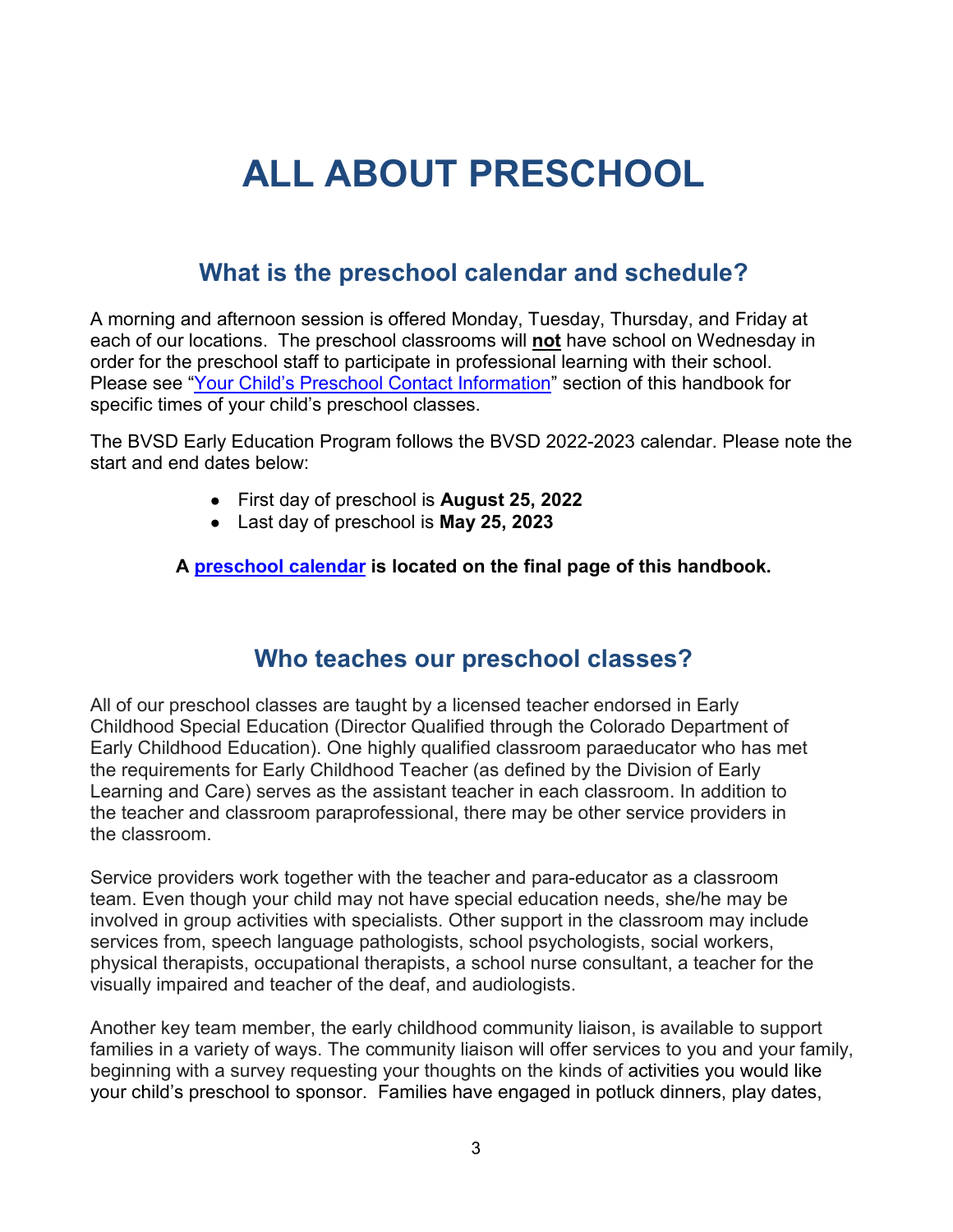summer picnics, and family education classes such as home activities to support early literacy development, plan healthy snacks or support young children's social and emotional development. Community liaisons also support families to access other community agencies such as health and dental care, clothing banks, and local libraries.

Please see ["Your Child's Preschool Contact Information"](#page-42-0) section of this handbook for your child's teacher, community liaison, paraeducators, and specialized staff information.

## **What will my child learn in preschool?**

<span id="page-8-0"></span>Children's success as learners is the goal of the preschool curriculum. To accomplish successful learning, teachers foster social interaction, promote independent thinking, investigation, problem solving, and inspire confidence as learners.

The Creative Curriculum**®** serves as the foundation for planning learning experiences both in and outside of the classroom. It is a research-based, developmentally appropriate, projectbased curriculum for children from birth through age eight. The Creative Curriculum**®** is also linked to its own assessment system, My Teaching Strategies GOLD. GOLD allows teachers to summarize, evaluate and communicate children's development and skill acquisition. Learning objectives in the assessment system are organized in nine developmental and content areas:

> Social-Emotional Physical Language **Mathematics Cognitive Literacy** Science and Technology Social Studies Arts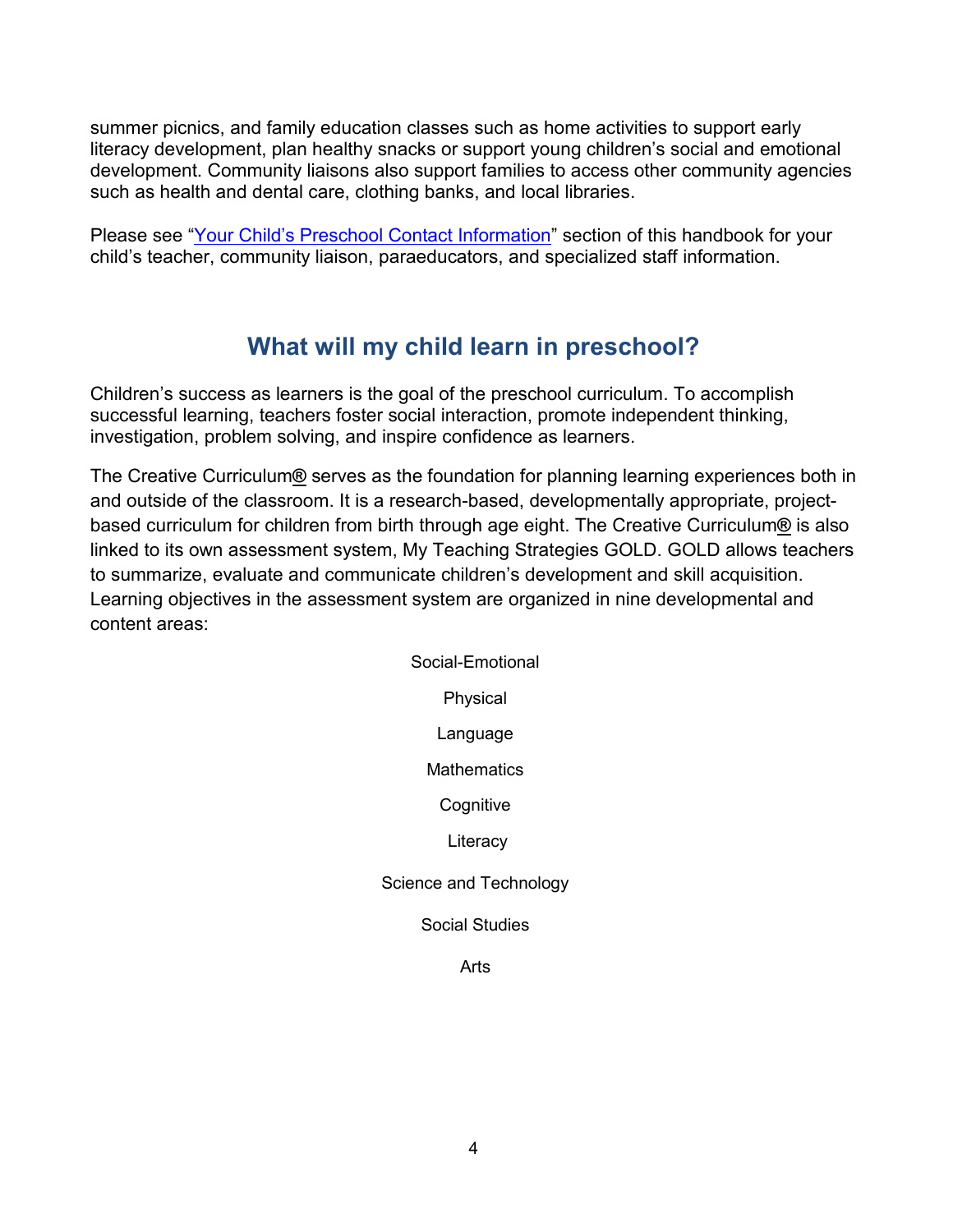Each objective is based on research and widely-held expectations of child development and is also aligned with Colorado's Academic Standards and Colorado Early Learning and Development Guidelines. Teachers observe children on a daily basis using the objectives to guide additional observations and to plan activities for groups and individual children. Your child's teacher will share information about your child's development and progress throughout the year based on daily classroom observations. My Teaching Strategies GOLD assessment is an online system. In addition, teachers meet with the child's family twice a year to review the school readiness plan, school readiness goals, transition and goals in the readiness plan, TS GOLD assessment data, and questions from the family. The family will receive a My Teaching Strategies Gold report card after the 1st semester and 2nd semester each year.

## <span id="page-9-0"></span>**What does equity and diversity look like in the classroom?**

The Boulder Valley School District Early Childhood Education program values and welcomes the diversity of the community we serve and offers classrooms that are equitable and inclusive of all children and families. To achieve excellence for every student, we recognize that we must have a district focus on equity. We want all our students and families to know equity is at the center of our "All Together for All Students" strategic plan and everything we do.

In the Boulder Valley School District, we define equity as:

- removing institutional barriers to success
- providing intentional support for each student, staff member, and family or community member so that each has the opportunity to achieve at the highest levels
- embracing and respecting the dignity and diversity of each individual within our community
- questioning assumptions and examining our own biases
- challenging systems of power and oppression
- creating counter-narratives to the common habits and assumptions that inhibit inclusion
- confronting discrimination against our own or another person's identity
- <span id="page-9-1"></span>● committing to building our own and others' capacity for culturally responsive teaching, learning, and leading.

## **What will I see in a preschool classroom?**

We know that young children learn best in a play-based environment. Children explore the world by using all of their senses (touching, seeing, smelling, tasting, and hearing). Our classrooms are busy places where children have plenty of opportunities to experiment and try out their ideas in a safe environment. We are teaching children how to learn. We are building self-confidence, strong habits, and positive attitudes about school.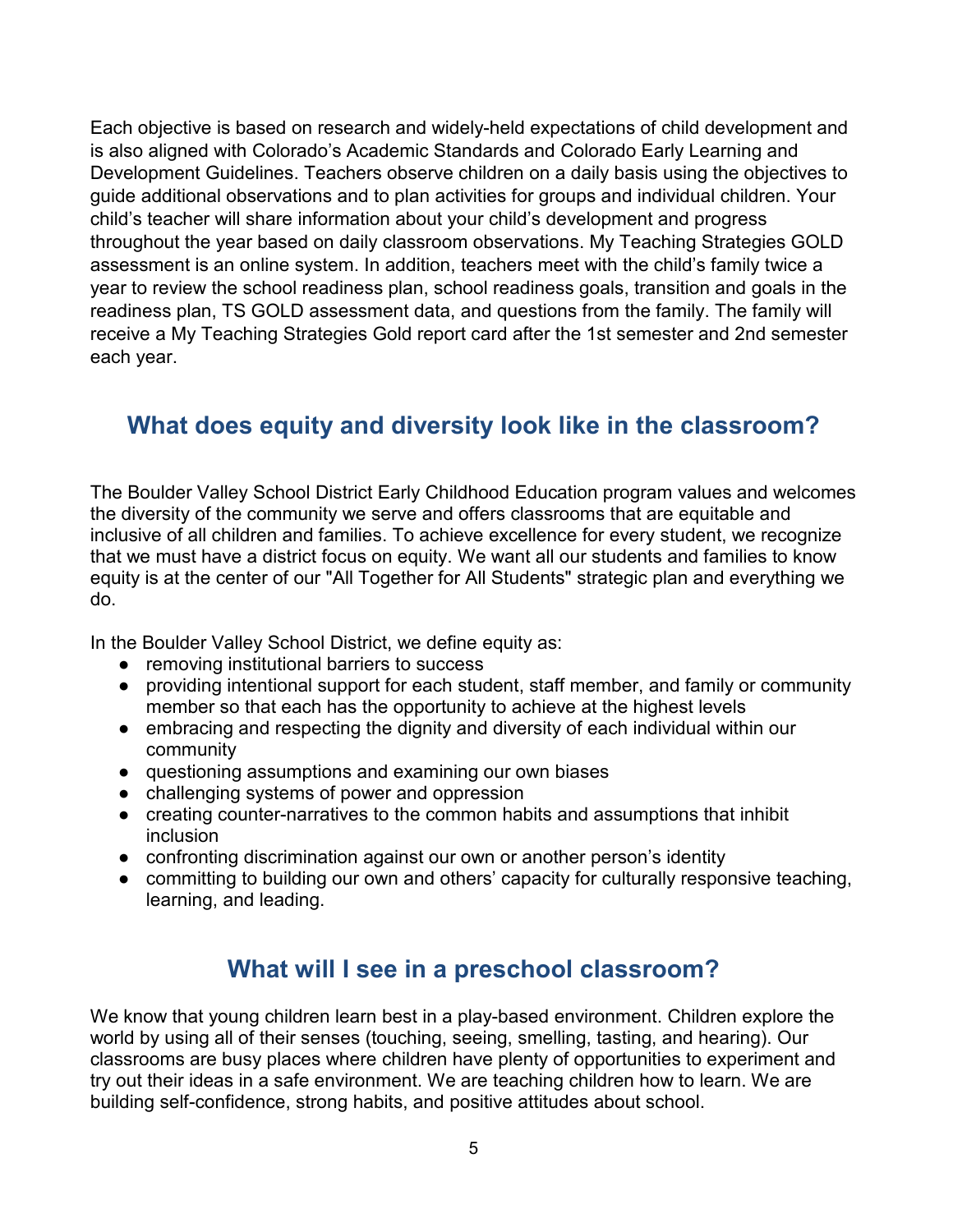One of the first things you might notice about our classrooms is the many interest areas or centers. Each of the interest areas is created for a very specific reason. Your child's teacher carefully plans activities and materials that support learning in each of these areas.

In our classrooms, you will see a Block Area, Literacy Area, Art Area, Dramatic Play Area, Tabletops/Puzzles and Games, Sand and Water Table, and an Outdoor Play Area.

Several other centers such as science, music, and large motor centers are also included in classrooms either on a daily basis or as teachers introduce new materials. Children are free to explore the activities and materials in each of these areas at specific times throughout the day. Materials are placed on low shelves that are labeled in print and pictures to help children independently choose and put away toys.

Another important part of the classroom is the daily schedule. Every classroom has a daily schedule posted in print and pictures so that children can "read" the day's activities. Teachers quickly establish a routine for each classroom so that children can become comfortable and secure in knowing what is going to happen next. Each day children will have time when they may choose their own activities and work alone or in a group of children. At other times, the teacher will direct children's activities. There will be opportunities for children to work in large and small groups, as well as independently.

**Note: BVSD is committed to ensuring that we maintain our goal of keeping students in person with as few interruptions as possible. Please visit this website for updates [https://www.bvsd.org/parents-students/stay-together.](https://www.bvsd.org/parents-students/stay-together)** 

## **Do children play outside?**

<span id="page-10-0"></span>Outdoor play is an important part of our daily schedule. Children who are well enough to attend school are considered well enough to participate in outdoor activities. We try to go outside every day all year long unless the weather conditions do not allow for a safe recess. In hot weather, children are permitted to play outdoors, but teachers monitor children's activity levels and are especially aware of the need to provide water, rest, and/or a cooling off activity. Teachers may also choose to stay indoors in the case of inclement weather and may use the building gymnasium, if available. Child care licensing regulations require 30 minutes of outdoor time for 3-hour half-day preschool programs. Staff will use Rocky Mountain Sunscreen for all students unless the family has noted otherwise. For more information about sunscreen application in the classroom see [Classroom General](#page-35-0)  [Procedures.](#page-35-0)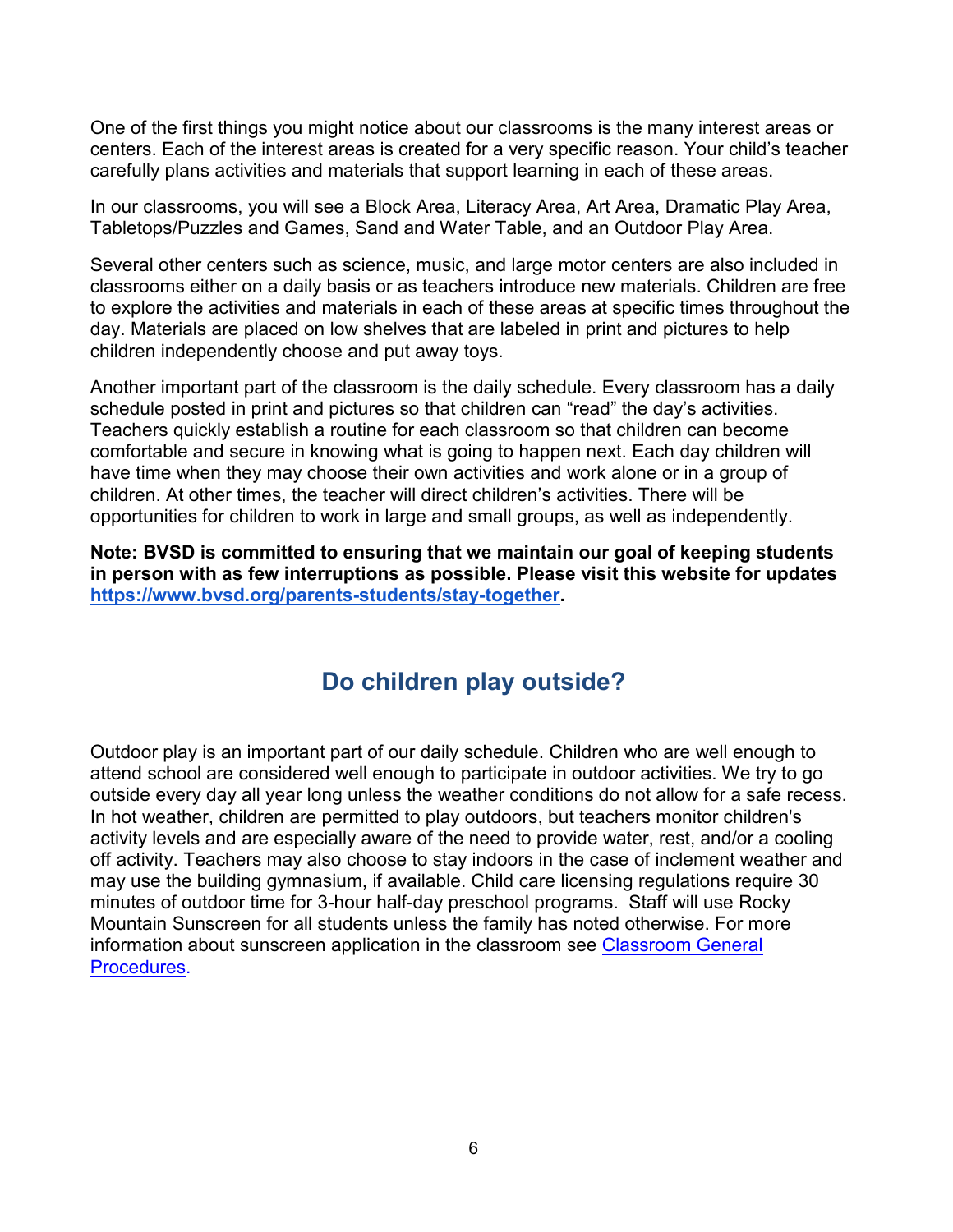## **Are meals served at preschool?**

<span id="page-11-0"></span>Snack time allows children to learn and practice self-help skills such as pouring, eating with utensils, and hand washing. In addition, snack time is a natural environment for language and social skill development; children use language to negotiate turn-taking when requesting a peer to pass food and drink items. Rich conversation between peers and adults flows during snack and lunchtime, providing ample opportunity to practice social language skills. Boulder Valley School District partners with the State of Colorado Child and Adult and Care Food Program (CACFP) to fund the preschool snack program. Therefore, the district follows all snack guidelines and will monitor for food safety, menu requirements for young children, annual staff training requirements and free and reduced lunch requirements.

Snacks and lunches are prepared and provided by BVSD nutritional services. Snacks and lunches are served to all children unless parents request other arrangements. Menus are posted in each of the classrooms on the family communication board. All snacks meet USDA and CACFP dietary guidelines for children in child care centers. No sugar-sweetened drinks, such as soda, fruit ades, fruit drinks, flavored milks, and sports and energy drinks are allowed. Only 100% fruit juice, milk, and/or water are served during snack and/or lunch. If your child has any dietary restrictions, please share information with your child's teacher so that alternative arrangements may be planned.

Some schools offer breakfast instead of a snack. Please check with your child's school on what meals are served and when.

## **Is there naptime at preschool?**

<span id="page-11-1"></span>Boulder Valley School District rest-time is only offered in the full-day enrichment programs Children are offered, at a minimum, a 30-minute rest and/or quiet time. All children will have an opportunity to nap or rest quietly on mats looking at books or quiet time activities.

## **What should my child bring to school?**

<span id="page-11-2"></span>Each child will have a space for their personal belongings. We ask that all personal items be clearly labeled with the child's name.

**Clothing:** Play clothes are best! When children feel dressed up, they hesitate to enter wholeheartedly into activities. We usually do things that have the potential to be messy and, although we provide aprons to protect your child's clothes, we do not want your child to ruin good clothing.

Shoes that fit well are the best footwear choice for your child at preschool. We do lots of running and gross motor activities and comfortable shoes are best. Sandals, flip-flops, and cowboy boots are not the best choices for footwear.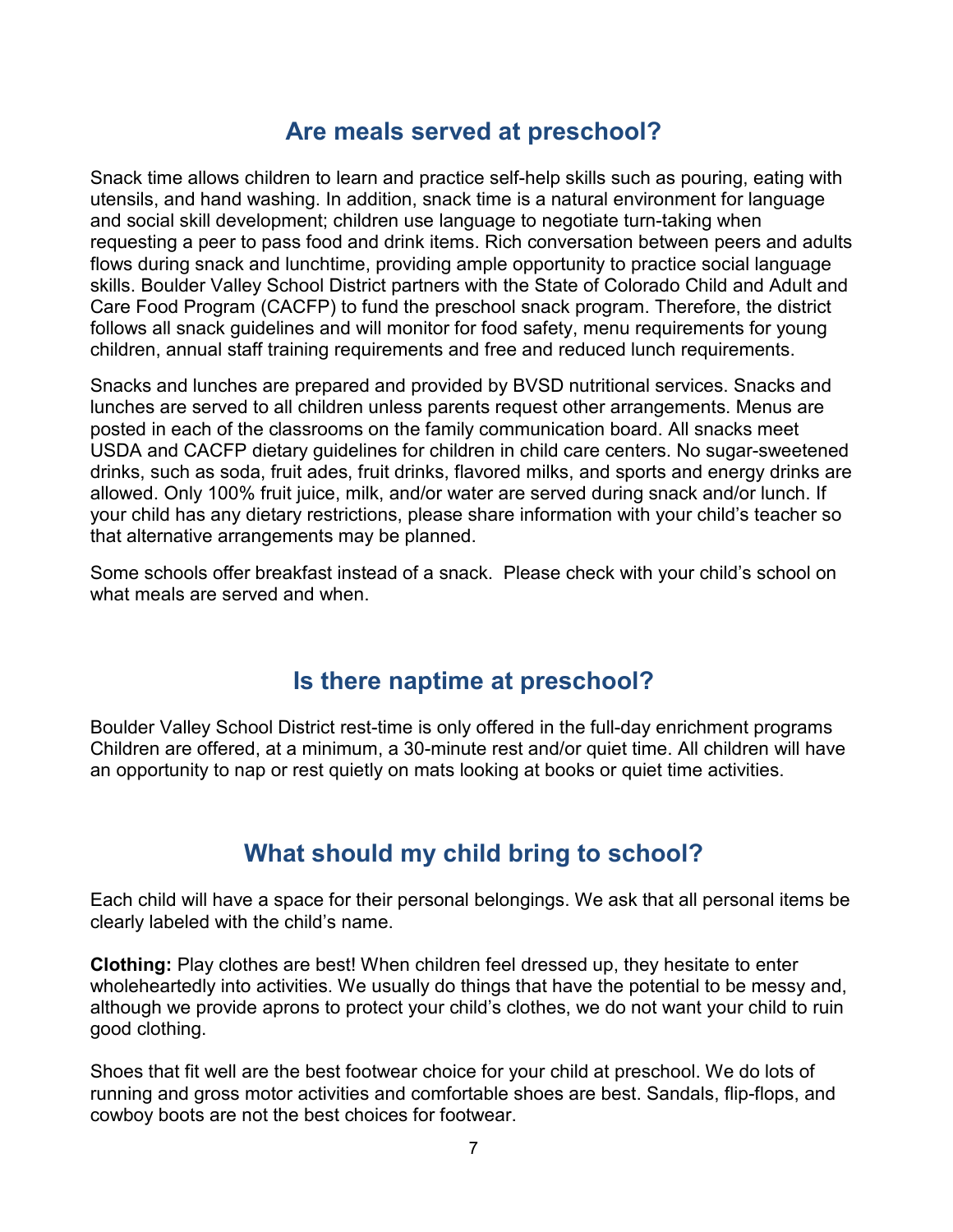Dress your child for the weather. We almost always go outside for a brief amount of time. Children need boots, mittens, and hats for cold, snowy weather. Please label all clothing items with your child's name. The children will be learning to put on their own coats, jackets, boots, as part of self-help activities.

**Toys:** We ask that your child not bring toys to school unless approved by a teacher for special activities. Toys are easily broken or lost and sharing can pose a problem. Sometimes during active play at school, small toys are put in pockets and then forgotten. If you find one of our toys at your home, please send it back. We would appreciate its return.

**Other items:** Children should not bring food, money, or medicine (including things like cough drops, vitamins, or aspirin) from home. Any toys that promote violence (toy guns, knives, etc.) are never allowed in school.

### <span id="page-12-0"></span>**How will my child learn to interact with others at school?**

One of the major goals for all preschool children is learning how to interact with other children. For many children, preschool is their first time away from family and home. Some children may not have had the experience of working, playing, and spending time with other children. We recognize that children need to learn a variety of skills to be successful in their relationships with other children. Prosocial behaviors such as sharing, problem-solving, and turn-taking are all directly taught and practiced in classrooms. We recognize that all behavior is serving a function or need. If a child's needs are not being met, then sometimes he/she tries to get that need met by displaying challenging behaviors. Our staff works with all children in a variety of ways and with different intervention levels to teach the children more appropriate ways to get their needs met.

**Discipline:** The BVSD ECE program uses positive guidance rather than discipline. Most children will respond if attention is given to those who are doing what is expected. The staff does not allow children to hurt themselves or others, use unacceptable language, or misuse materials. If a problem occurs, the teacher will explain to the child why the behavior is not acceptable. If the child does not respond, he or she may be required to leave an activity for a short time. If a child's behavior continues and is an obstacle to the child's own development and/or interferes with the learning and development of other children, the classroom teacher may contact the elementary principal. The elementary principal will work with the ECE network coordinator if additional support is needed. Discipline is never associated with food or toilet training. Children are never spanked, threatened, shaken, subjected to abusive language, or humiliated. All BVSD employees are required to follow Board Education Policy Index J: Students. Observance of the Child Guidance Policy by all participants in the program (staff, parents, and volunteers) is required. The Board of Education policy can be found at [www.bvsd.org,](http://www.bvsd.org/) (select Board of Education in the Menu). At no time is a preschoolaged child suspended or expelled due to behavior.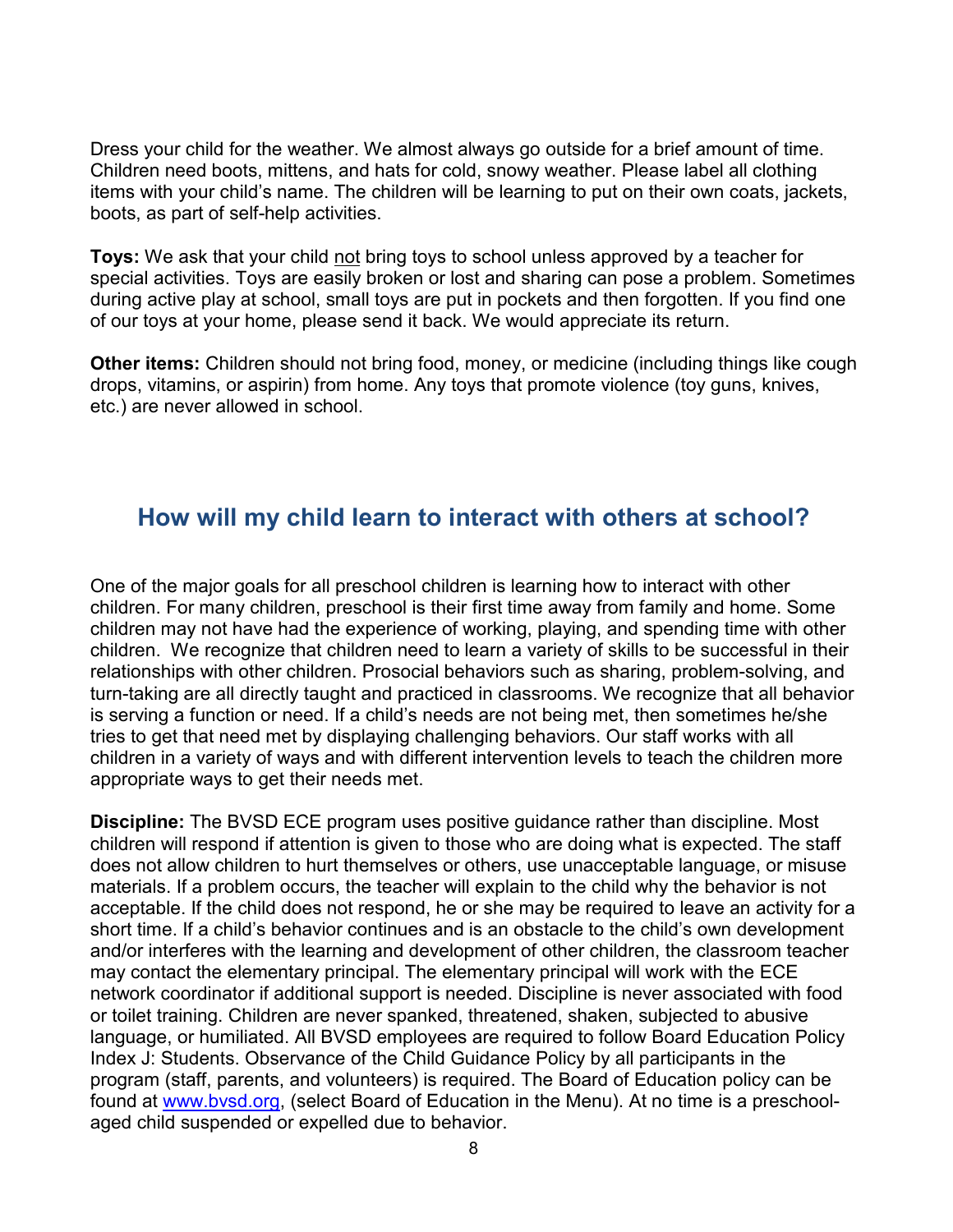## <span id="page-13-0"></span>**ENROLLMENT AND REGISTRATION**

## <span id="page-13-1"></span>**How do I know if my child is eligible to attend preschool?**

The Boulder Valley School District Early Childhood Program offers preschool classes for children ages three through five. Children who are eligible to attend kindergarten (five years old on or before **October 1st**of the school year) are not eligible to attend BVSD preschool classes. Likewise, children who live outside of the BVSD attendance boundaries are not eligible to attend classes. Children who move out of district mid-year will be allowed to finish the school year in BVSD; however, families will be asked to enroll in their home district for a second year of preschool. Children are enrolled under three preschool funding sources, each with specific eligibility guidelines: Colorado Preschool Program, Special Education, and tuition.

Eligibility is based on the following criteria:

**Colorado Preschool Program (CPP):** Children who have identified eligibility factor(s) may qualify for free preschool services through the Colorado Preschool Program. CPP is typically awarded to families who would struggle to pay the tuition and may have other circumstances that could hinder a child's ability to succeed in kindergarten.

Children must be three or four years old on or before October 1 of the school year. For additional information, please contact the BVSD Early Childhood Education Office at 720- 561-5075. Admission to the Colorado Preschool Program will be restricted to the number of funded slots by the Colorado Department of Education.

**Special Education (SPED):** Children with an educational disability, determined through a BVSD Child Find assessment, are eligible to attend preschool at no cost. Special education services to children are based upon each child's individual needs and occur within the context of the preschool classroom. Services are available for children beginning on the child's third birthday. For additional information, please contact the Child Find Office at 720- 561-5078.

#### ● **What do I do if my child no longer qualifies for special education?**

If your child is staffed out of special education prior to the end of the school year, this will impact your child's seat in a district preschool program as he/she will no longer be considered a child with a disability. Depending upon availability, your child may be able to continue enrollment on a tuition-based agreement. Or, if your child is eligible for Colorado Preschool Program (CPP) funding, depending upon availability, your child may be eligible to continue enrollment as a CPP funded student.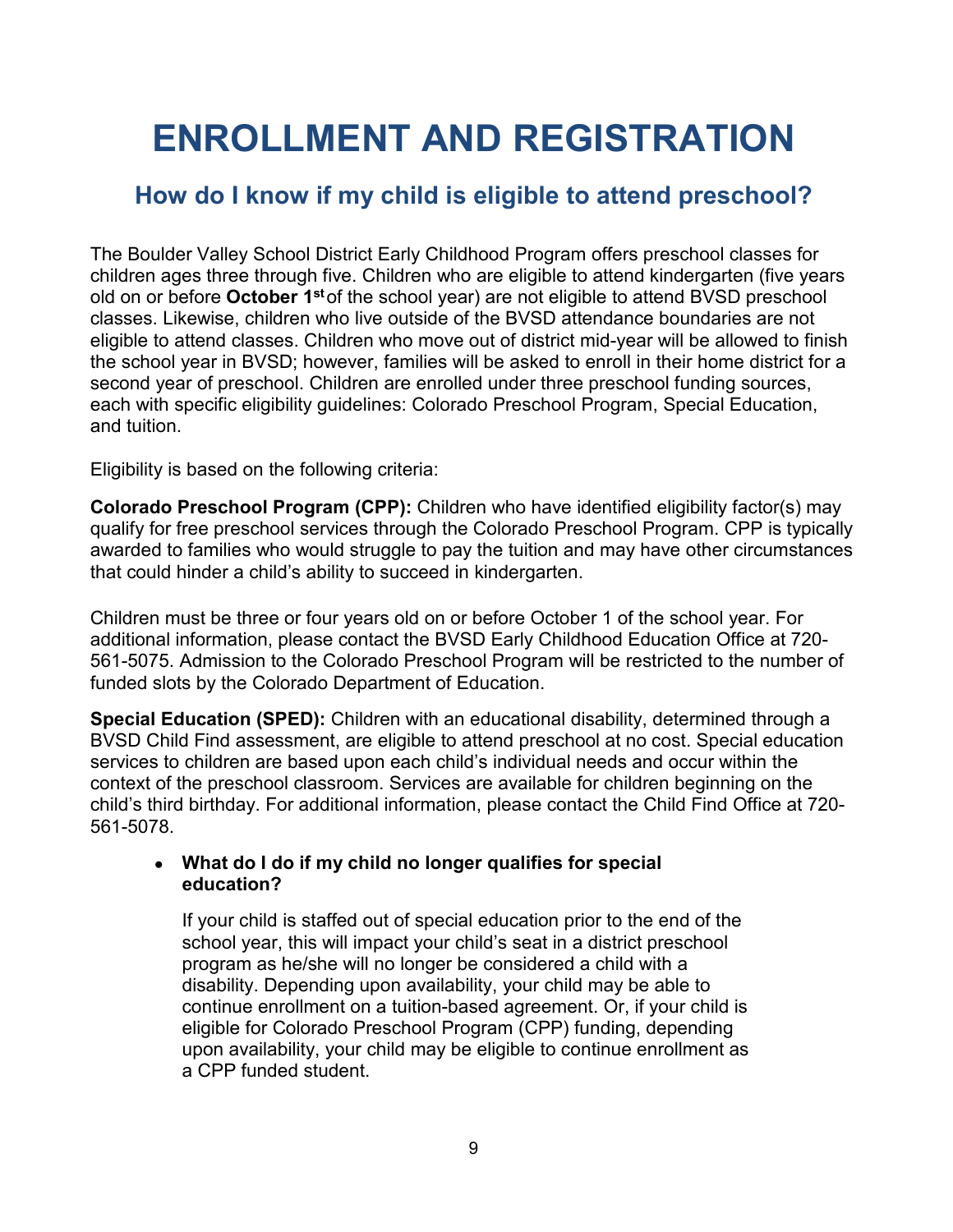**Tuition:** A limited number of children whose families are interested in enrolling on a tuition basis are accepted at each of our sites. Tuition is \$400 per month for 4 half-days a week, Monday, Tuesday, Thursday, and Friday. Tuition students are accepted through a lottery that operates from November through early January. Applications will be accepted after the lottery dates; however, preference will be given to applications received within the lottery date window. Children must be three or four years of age on or before October 1of the school year. Applications received after the annual lottery period will be enrolled on a spaceavailable basis or placed on a waiting list.

A tuition scholarship may be available. In order to be considered for a reduced tuition rate, families must complete a scholarship income verification form with their community liaison. For additional information please contact the BVSD Early Childhood Office at 720-561-5075. A limited number of scholarships are available for families who qualify.

**Preschool Enrichment (PSE) Wrap-Around Child Care Services Provided by BVSD Community Schools Program:** PSE is only offered at Mapleton Early Childhood Center, Eisenhower Elementary, Heatherwood Elementary School, Kohl Elementary School and Nederland Elementary School. For more information, please contact Community Schools at [https://childcare.bvsd.org/.](https://childcare.bvsd.org/)

#### **Enrollment Information**

<span id="page-14-0"></span>The information that you provide as part of the enrollment process is kept confidential and stored in the school district's on-line enrollment system through ECE and Infinite Campus and Frontline. This information is only used by staff as needed to identify any needs of your child and to determine eligibility for our programs. General statistical information and achievement data are provided to the Colorado Department of Education and may be used by the Early Childhood Program for program planning, monitoring, and evaluation. This information is provided anonymously.

## <span id="page-14-1"></span>**Can my child stay in preschool another year instead of going to kindergarten?**

BVSD Early Childhood Education program does not have universal preschool in all schools and only accepts students who are school-age 3 and 4 years old as of October 1st. BVSD Early Childhood Education does not retain children who are eligible to attend kindergarten. All children who are five by October 1 are age-eligible to enroll in a BVSD kindergarten and cannot remain in a BVSD preschool for another year. BVSD kindergarten staff are ready to meet the individual developmental and academic needs of all children entering kindergarten.

Families can always make the choice to not send their child to kindergarten. In this case, families will often choose to send their child to a private preschool.

#### **\*\*\*It is important for parents/guardians to update the on-line enrollment system during the Annual Data Update (ADU). Please see your registrar if you need assistance**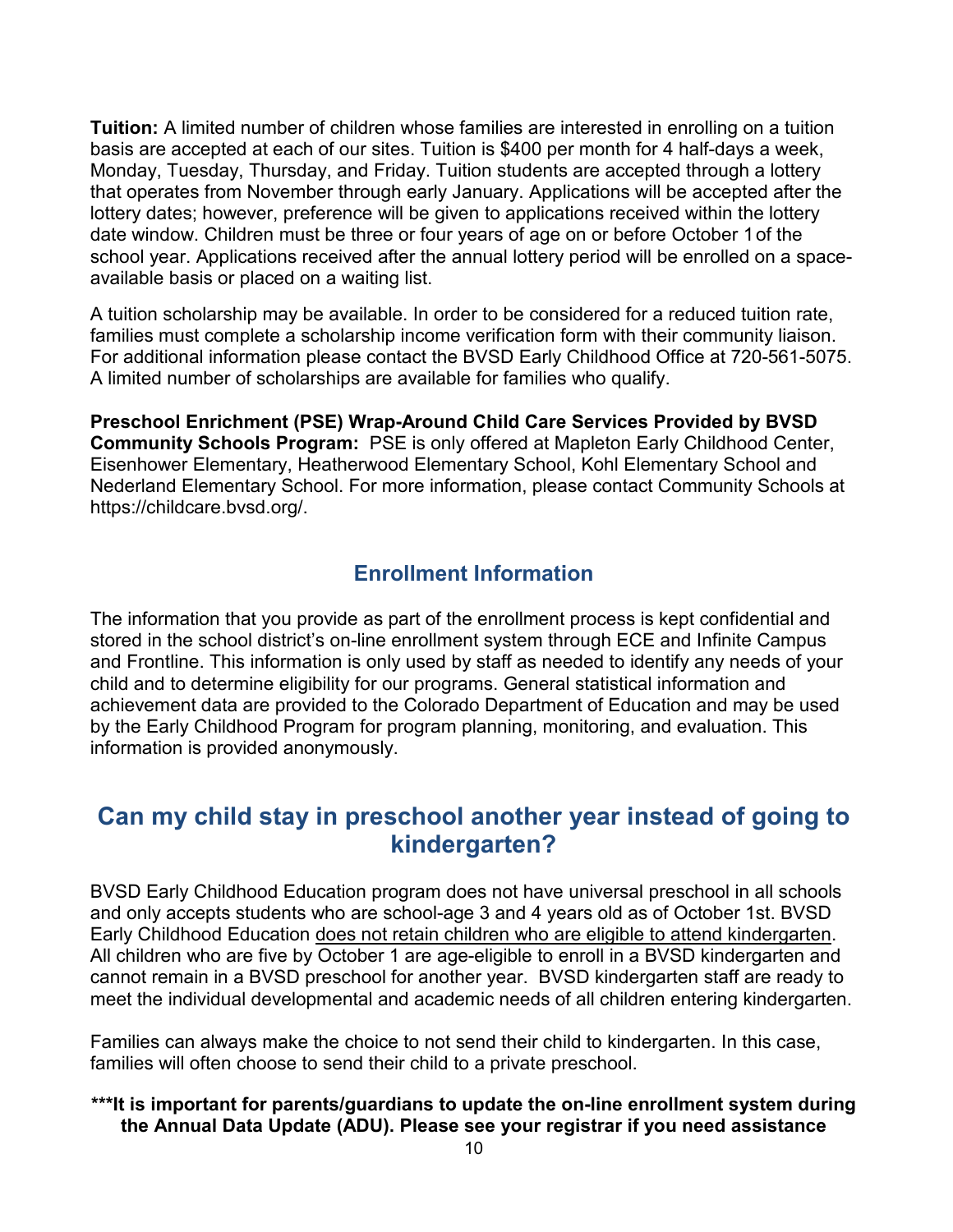**completing ADU or updating contact and emergency information during the school year. Boulder Valley School District will not release your child to a person who is not on the authorized pick-up list in the event of an emergency\*\*\***

### **How do I register my child for preschool?**

<span id="page-15-0"></span>You can contact your neighborhood school's preschool community liaison or staff at the Early Childhood Education Office for assistance in completing the BVSD Online Registration (OLR) application. Staff will also confirm your child's eligibility to attend preschool under one of the available funding sources (Colorado Preschool Program, Special Education, or Tuition). For additional information on OLR please visit the BVSD website [http://bvsd.org/Enrollment.](http://bvsd.org/Enrollment)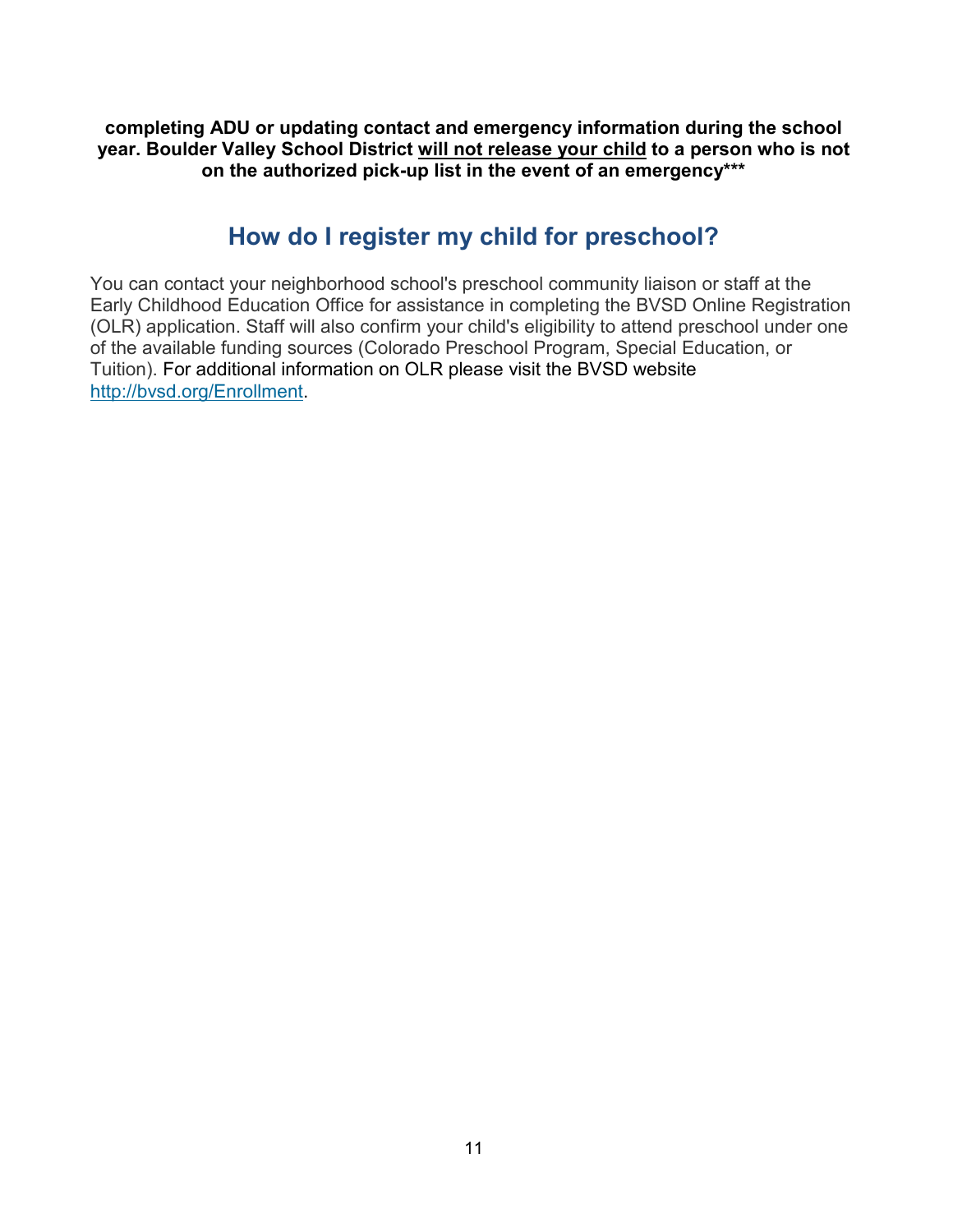## <span id="page-16-0"></span>**ATTENDANCE AND TARDINESS POLICY**

One criteria of a student's success in school is regular and punctual attendance. Frequent absences may have a negative impact on future academic success and lack of social development. Preschool is the starting place for building good academic habits. Regular attendance is of utmost importance for school interest, social adjustment, and scholastic achievement. No single factor may interfere with a student's progress more quickly than frequent tardiness or absence. According to state law, it is the obligation of every parent/guardian to ensure that every child under their care and supervision receives adequate education and training and, if of compulsory attendance age, attends school. Continuity in the learning process and social adaptation are seriously disrupted by excessive absences. In most situations, the missed classroom experience cannot be adequately replicated. Students who have good attendance generally achieve higher grades, enjoy school and are college and career ready after leaving school.

Children who are sick should stay home for the day. If a child is absent, we ask parents to call and notify the school where your child is enrolled. This must be done on a daily basis, as teachers are required to report attendance daily. The elementary principal, community liaison, and/or teacher will send letters to parents once a child has missed more than five days. If a child is absent for two consecutive weeks and parents have not notified us of a reason, the child will be dis-enrolled from the program.

Extended Absences - Sometimes a family has an extenuating circumstance and they need to be gone for an extended time. In this situation, the parent/guardian must complete a formal request for an extended absence. This form can be requested at the school. Once completed the request will be given to the school principal and ECE office for review. The request will be reviewed and either approved or denied. No requests over 16 school days will be approved. If a child will be absent for a total of 16 school days they will lose their slot and will need to reapply once they return. This does not apply to absences due to illness.

Tardiness – It is important for all children to arrive on-time at the beginning of the school session. When a child arrives late, it is difficult for him/her to transition into the classroom routine that has already begun. Twelve tardies count as one absence.

**BVSD Early Childhood Education guideline: Children whose attendance drops below 85%, or who have eight consecutive unexcused absences, will be at risk of losing a state and/or federally funded preschool seat.**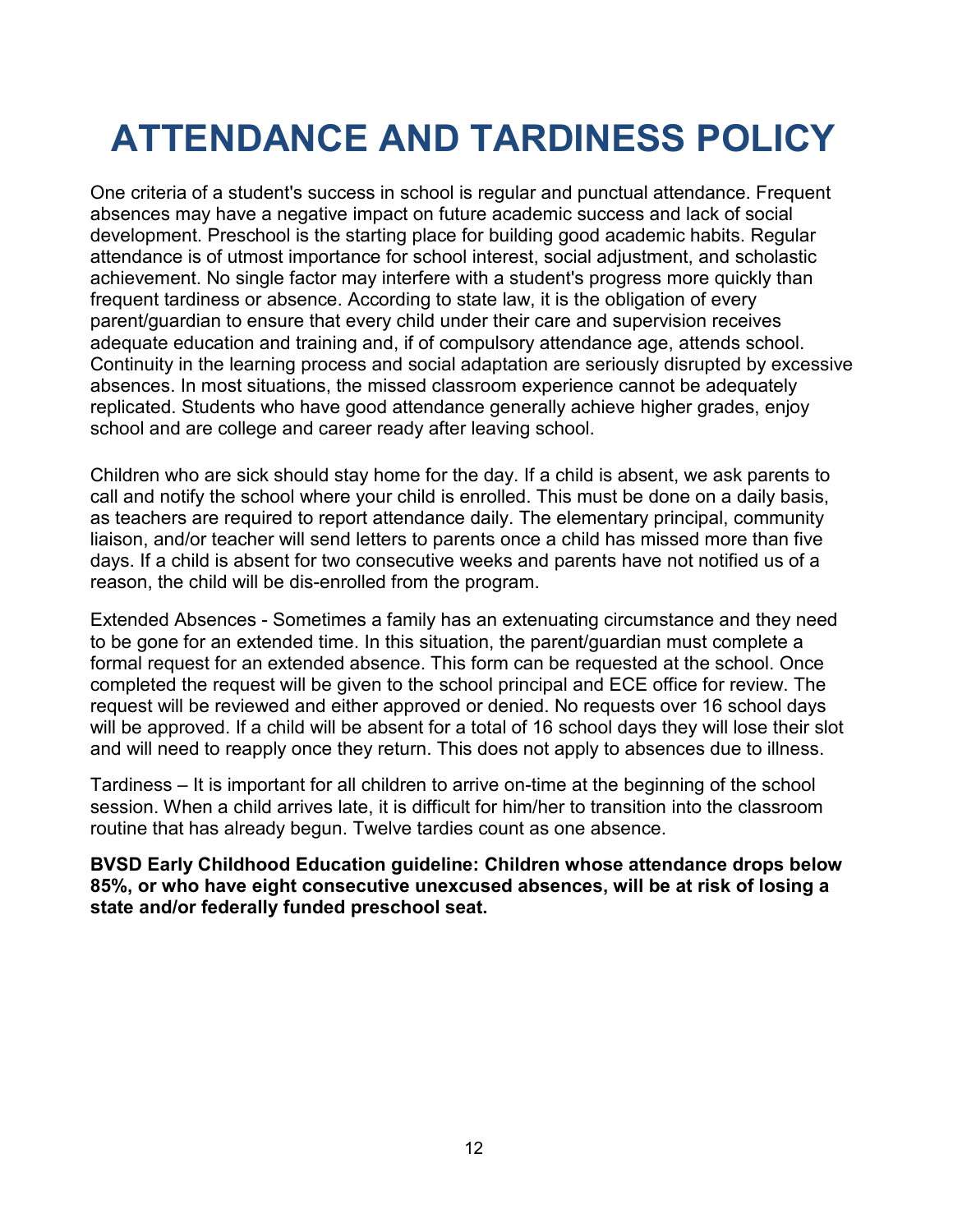## **WITHDRAWAL**

## <span id="page-17-1"></span><span id="page-17-0"></span>**What if I move or decide to take my child out of preschool?**

If your family circumstances change or you decide that preschool is no longer an option for your child, please begin by talking with your child's teacher. Quite often, the school can work with families to resolve issues. If, however, you do need to withdraw your child from the BVSD Early Childhood Education Program, please see below for specific information on each of the funding sources. *Please note that BVSD does not serve children who are living outside of the attendance boundaries of Boulder Valley School District*.

**Special Education:** If you move to a different district in Colorado, your community liaison or case manager will assist you in contacting the early childhood program in your new school district for services.

**Colorado Preschool Program:** If your family is moving out of the Boulder Valley School District attendance area, your child's community liaison will work with the staff at the Early Childhood Education Office to help you locate another preschool program in your new community.

**Tuition:** Families enrolling their children on a tuition payment option are required to sign a tuition agreement. The agreement lists deposits (a non-refundable \$50 registration fee and one month's tuition), paid at the time of the agreement. The Tuition Agreement is effective for the entire school year and payment(s) for the entire year of enrollment is expected. All families must give a full 30-day notice or the legal guardian will be responsible for the next month's tuition payment.

**All Families:** Contact the school office or Community Liaison and complete a Notice of Withdrawal Form.

**Note:** BVSD does not terminate enrollment in preschool or enrichment based on toilet training needs, behavior, and/or special needs. However, the BVSD ECE program will withdraw a child from preschool for parent/guardian failure to make payments on a tuition account. The account must be 30-days past due and the parent/guardian has failed to pay the balance. In addition, the Early Childhood Education program does send letters out from the district legal counsel for failure to make payment.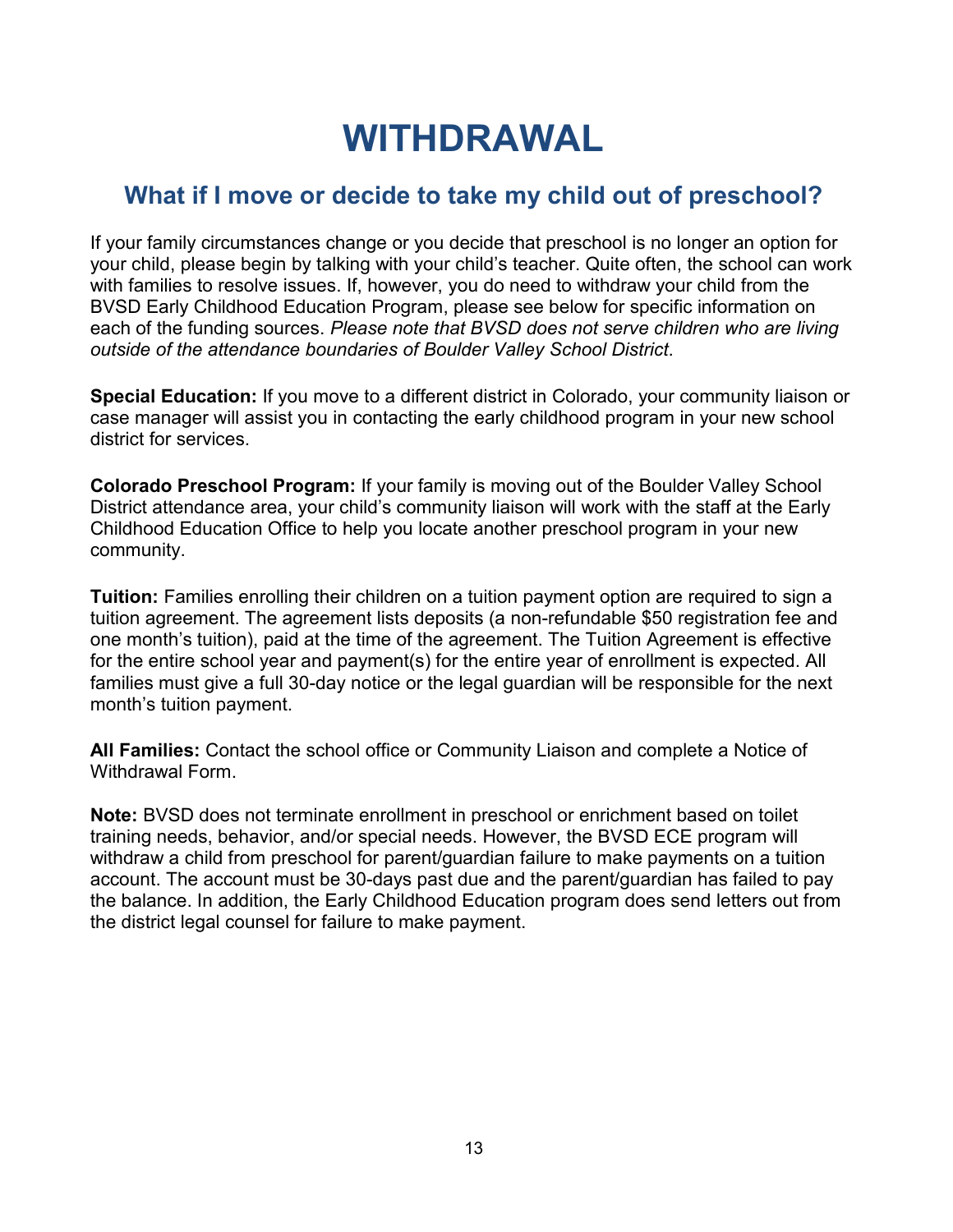## **FAMILY INVOLVEMENT**

## **May I visit my child's classroom?**

<span id="page-18-1"></span><span id="page-18-0"></span>Parents are always welcome in classrooms. We encourage parents to visit the classrooms at any time; however, we are unable to accommodate other children in our classrooms. Only children enrolled in the preschool are allowed in the classrooms, therefore, we ask that you make other arrangements for brothers, sisters, and other children when visiting the classrooms. If there is a specific activity you would like to help with, please call ahead of time to arrange this. During the time when children are in class, the staff's full attention is devoted to children. It is very difficult for teachers to speak with parents during class time. Please save your conversation for a time when the teacher can give you his or her attention. All visitors are required to sign in and out at the school office when visiting any of our classrooms.

<span id="page-18-2"></span>**Note: BVSD is committed to ensuring that we maintain our goal of keeping students in person with as few interruptions as possible. Please visit this website for updates [https://www.bvsd.org/parents-students/stay-together.](https://www.bvsd.org/parents-students/stay-together)** 

## **Who else can visit my child's classroom?**

BVSD often receives requests from university students, prospective parents, and community members to visit classrooms. All visitors are required to sign in at the school office. Guests are required to show identification and are required to wear BVSD visitor identification badges at all times during the visit. Our first obligation is to ensure a safe and productive learning environment for our preschool students. Should visitors become distracting to the learning environment, guests will be asked to reschedule. Principals will follow BVSD BOE Visitor Policy.

## **Will I be able to meet with the teacher?**

<span id="page-18-3"></span>Close and continual communication between home and school is an important part of our program. To maintain this communication, we offer a variety of opportunities for communication such as home visits, phone contacts, newsletters, and conferences. If you have any questions regarding home visits, conferences, or communication between home and school, please contact your child's teacher. Each child will receive one home visit per year and two family conferences to review school readiness goals and progress. Please see your child's local school calendar for conference schedules.

#### **We believe that parents/guardians are the most important adults in a child's life. Studies have shown that the more involved a family is in their child's education, the better the child will do in school.**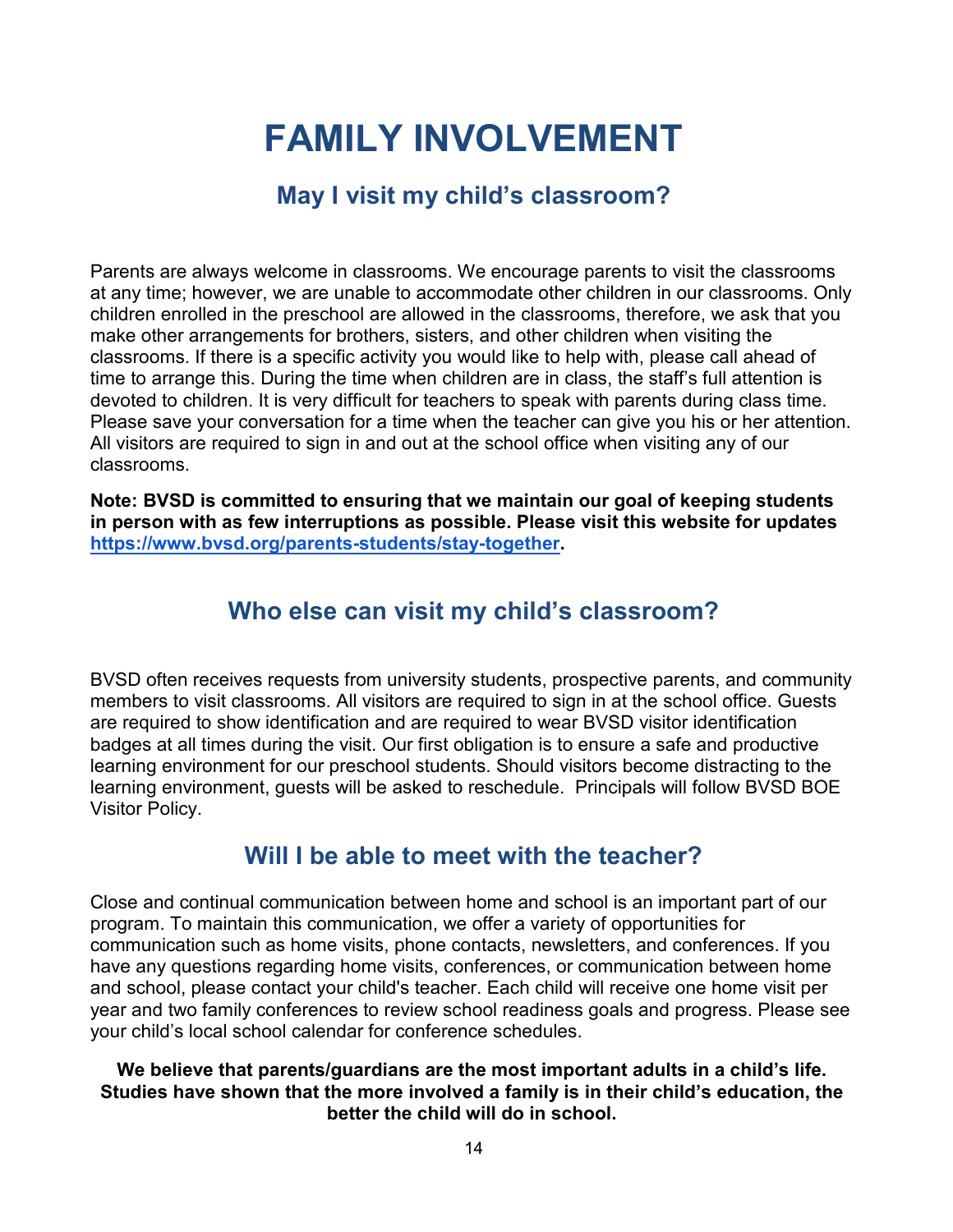## **HEALTH SERVICES**

## <span id="page-19-1"></span><span id="page-19-0"></span>**What medical information do I need to provide to my child's school?**

At the time of enrollment, you will be asked to complete a current health information form on your child. The following will be required:

- Health information including any allergies, medication taken, special diets required, or chronic health conditions;
- Name, address, and phone number of child's hospital, physician and dentist;
- Signed permission for the school to arrange for medical care in the event of an emergency (must be on file on the first day of attendance at the site);
- During completion of the enrollment process, documentation of a current (within the last 12 months) physical examination completed and signed by your child's healthcare provider must be submitted to the ECE office or community liaison.

A child will not be able to enroll without this documentation. This will need to be updated annually. You may have your child's provider use the General Health Appraisal form which may be obtained by contacting the school nurse consultant at your elementary school or the Mapleton Early Childhood Center. We can also accept a physical form that your doctor uses if it includes documentation of significant health concerns, clearance to participate in all routine school activities with any exceptions listed, and the provider's signature and date. You may fax a copy of your child's physical examination documentation to 720-561-5142.

• A copy of your child's Certificate of Immunization showing all immunizations he/she has had, including the day, month, and year of administration, is required **before** your child begins attending preschool. If your child is not fully immunized for medical, religious, or personal reasons, a Vaccine Exemption Form must be completed and submitted annually (or once in the case of medical exemption). The Vaccine Exemption Forms are located at [https://www.colorado.gov/pacific/cdphe/vaccine-exemptions .](https://www.colorado.gov/pacific/cdphe/vaccine-exemptions) Parents of other children in your child's class must be notified if a child enters the center without having appropriate immunizations. THE SCHOOL MUST RECEIVE YOUR CHILD'S IMMUNIZATION RECORD **BEFORE** ENROLLING IN A BVSD PRESCHOOL**.** THIS MUST BE COMPLETED BY THE FIRST DAY OF SCHOOL OR YOUR CHILD WILL NOT BE ALLOWED TO ATTEND PRESCHOOL.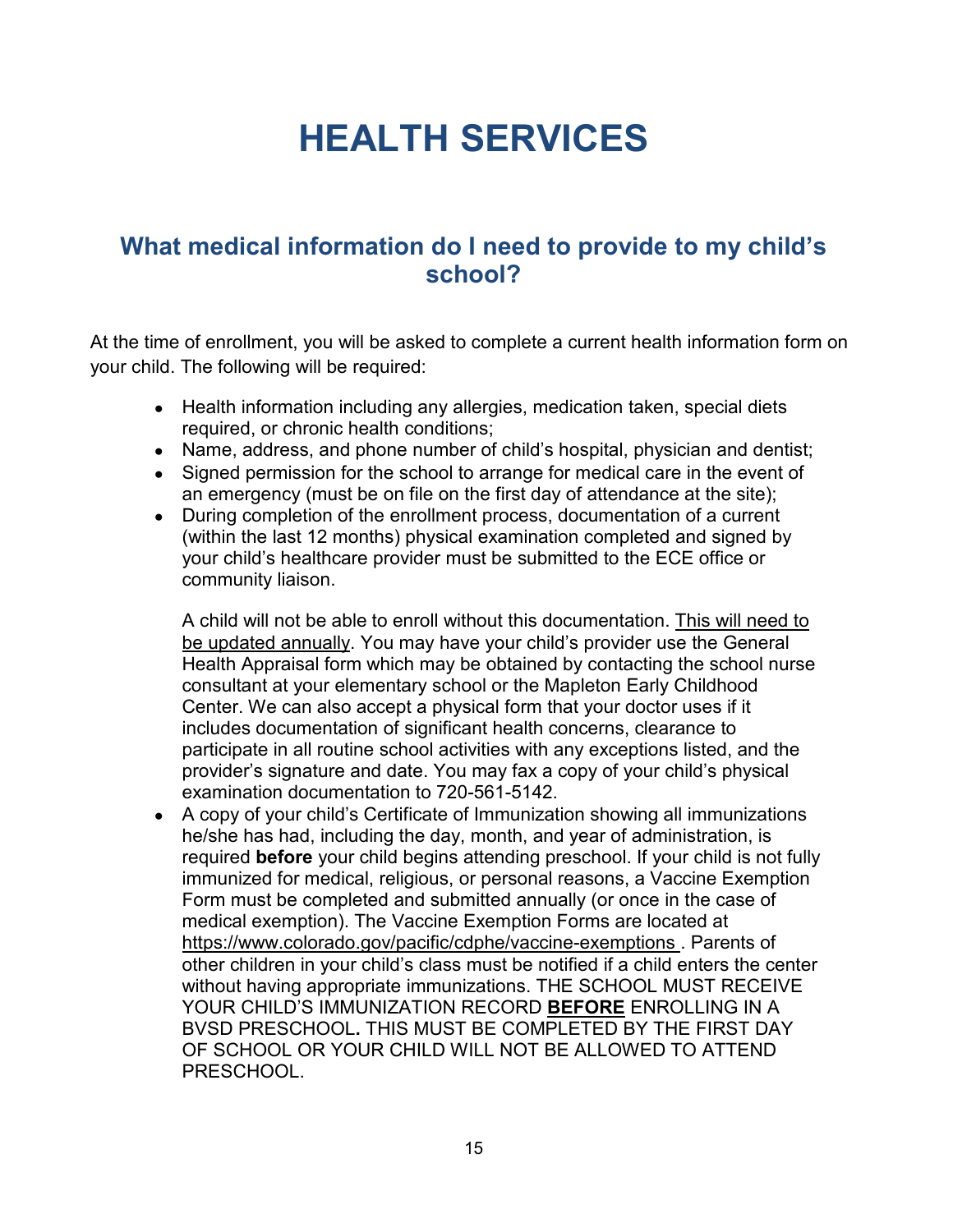If the school nurse consultant and/or you determine from the child's history that an individualized healthcare plan is needed to keep your child healthy and safe while at preschool, the nurse consultant will call you to discuss an individualized healthcare plan. You may reach the nurse consultant at your elementary school or Mapleton Early Childhood Center. Health information is kept in a confidential location in the school health office.

### <span id="page-20-0"></span>**What if my child needs to take medications at preschool?**

Most medications can be timed in such a way that they can be given before or after school. For medications on a strict time schedule or medications that need to be given on an asneeded basis (i.e. emergency medications such as inhalers, etc.), the school health office will need the written order of a person with prescriptive authority and written consent from you. A Medication Administration Authorization form (which may be obtained by contacting the nurse consultant at your local elementary school or Mapleton Early Childhood Center) needs to be completed by the parent(s) and the child's health care provider. The nurse consultant, medication aide or other appropriately trained personnel will administer medication and maintain a written medication log. Medications cannot be sent to school with your child; they need to be delivered to the school by you or an authorized adult in the original pharmacy labeled container. Medication is to be maintained in the health room. Over-the-counter medications also need a physician's order and signed parent permission and must be kept in the original container labeled with your child's first and last name. Any changes in the original medication authorization will require a new written order by the prescribing practitioner and a change in the prescription label. Verbal orders to make changes must be taken from the prescribing practitioner only by a licensed registered school nurse consultant. These requirements are summarized below.

- The written order by the prescribing practitioner must include:
	- $\circ$  Child's name
	- o Licensed prescribing practitioner name, telephone number and signature
	- o Date authorized
	- o Name of medication and dosage
	- $\circ$  Time of day medication is to be given
	- o Route of medication
	- $\circ$  Length of time the medication is to be given
	- o Reason for medication (unless this information needs to remain confidential)
	- o Side effects or reactions to watch for
	- o Special instructions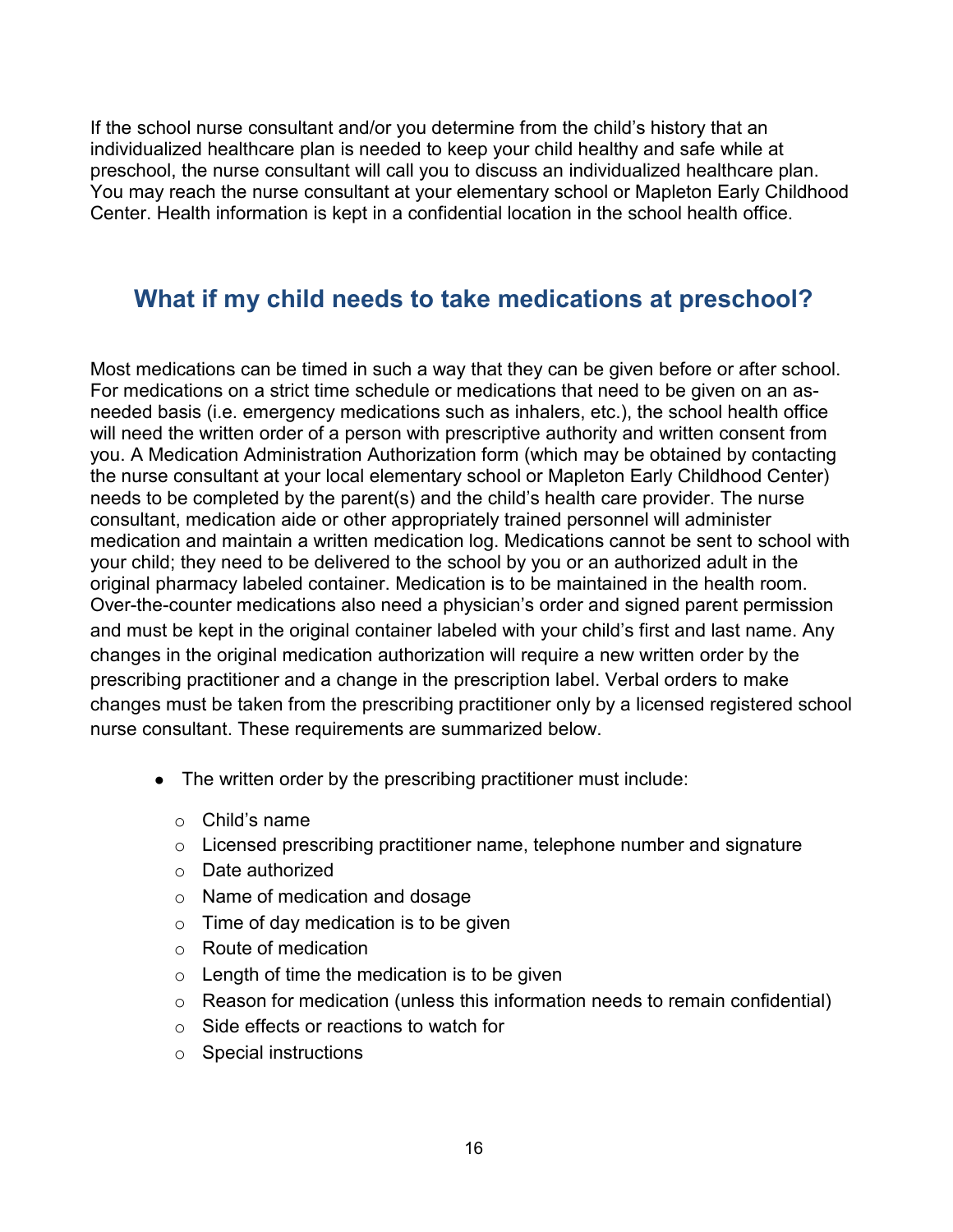- Prescription medications must be in the original labeled bottle or container with the original pharmacy label that lists:
	- o Child's name
	- o Prescribing practitioner's name
	- o Pharmacy name and telephone number
	- o Date prescription was filled
	- o Expiration date of the medication
	- $\circ$  Name of the medication
	- o Dosage
	- $\circ$  How often to give the medication
	- $\circ$  Length of time the medication is to be given

## <span id="page-21-0"></span>**How do you store and access inhalers and epinephrine in the classroom?**

All inhalers and epinephrine will be stored in the preschool classroom and out of the reach of children. The location of the medication will be denoted in the health care plan and delegation by the school nurse consultant.

## **What if my child is not feeling well?**

<span id="page-21-1"></span>If your child is ill or running a fever, please keep him/her at home until he/she is well (and fever-free for 24 hours without fever-reducing medication) and ready to return to school. Remember that there may be students in your child's classroom with medically fragile conditions who need to avoid exposure to illness as much as possible. Call the school/center if your child will not be attending due to illness and, if your child receives transportation from the district, please call transportation to cancel the bus for that day. The preschool teacher has the authority to exclude a child from class during the incubation period of certain communicable illnesses as per the child's physician or the local health department. Preschool staff members are trained in CPR, First Aid, and Universal **Precautions** 

- Boulder transportation terminal number: 720-561-5125
- Lafayette transportation terminal number: 720-561-5126
- Nederland transportation terminal number: 720-561-6241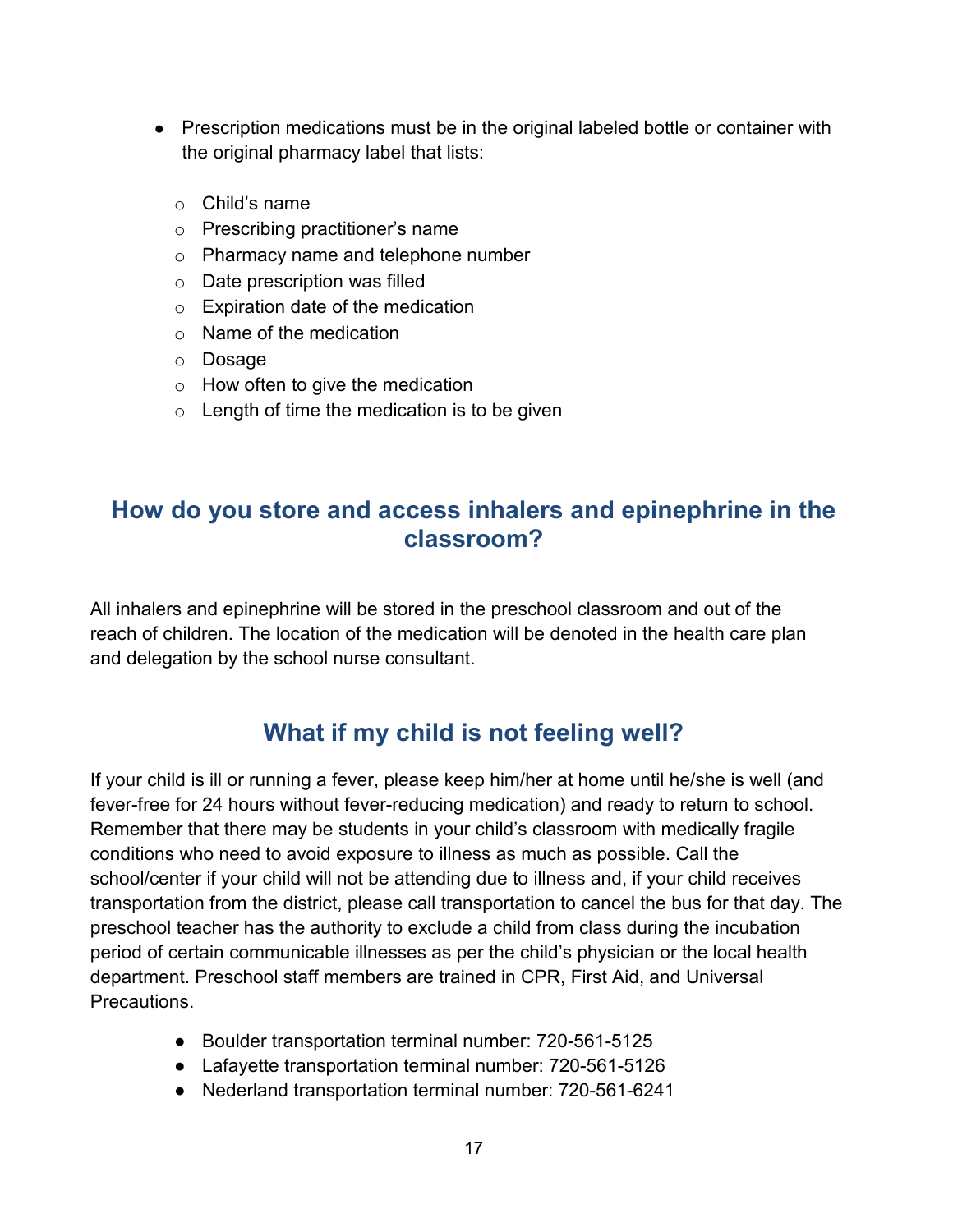## **When your child is ill**

<span id="page-22-0"></span>We ask that all parents follow the "Golden Health Rule." Place yourself in the role of other parents…Would you want your child exposed? We encourage you to use your own judgment in sending your child to school.

For your protection and the protection of schoolmates, the following are some common health conditions for which a student will not be permitted in school (less common conditions are not listed):

- **Fever:** Fever is defined as a temperature greater than 100.4 degrees Fahrenheit (oral). Temperature should be back to normal for 24 hours without fever lowering medication.
- **General illness**: General illness is defined as with or without fever, along with changes in behavior and/or the student looks and acts sick; which the health department defines as a student who is not able to participate comfortably in his/her usual activities or if the student has persistent crying or requires more care than school personnel are able to provide.
- **Diarrhea:** A child should be kept at home until the diarrhea has been resolved and includes times when stools are so loose they can't be contained in a diaper or controlled by the child.
- **Signs of possible severe illness:** (for example persistent crying, extreme irritability, severe or uncontrolled coughing, difficulty breathing, wheezing, lethargy).
- **Vomiting:** When this occurs and is accompanied by symptoms of illness, is the result of a head injury, or if the vomit appears green or bloody.
- **Lice:** Children with an active infestation will be sent home at the end of the day. Children may return after lice treatment has begun.
- **Rash:** When there is a rash with a fever or behavior change or until the origin of the rash has been deemed by the health care provider to be noncontagious in nature.
- **Infectious conjunctivitis:** (pink eye) Children do NOT need to be excluded for pink eye unless the child meets other exclusion criteria, such as fever or behavioral change.
- **Impetigo:** Until 24 hours after treatment is started.
- **Strep throat:** scarlet fever, or other strep infection-until 24 hours after treatment started and the child no longer has a fever.
- **Chickenpox:** Until all blisters have formed scabs and crusted over.
- **Oral herpes:** Exclusion is not necessary unless the student has open sores and is drooling uncontrollably.
- **Flu symptoms:** Elevated temperature (>100 F) or fever (>101F) and sore throat, cough, sore throat, runny nose, body aches, vomiting, or diarrhea. Stay home from school until the fever or symptoms of fever are gone for 24 hours without fever-reducing medication.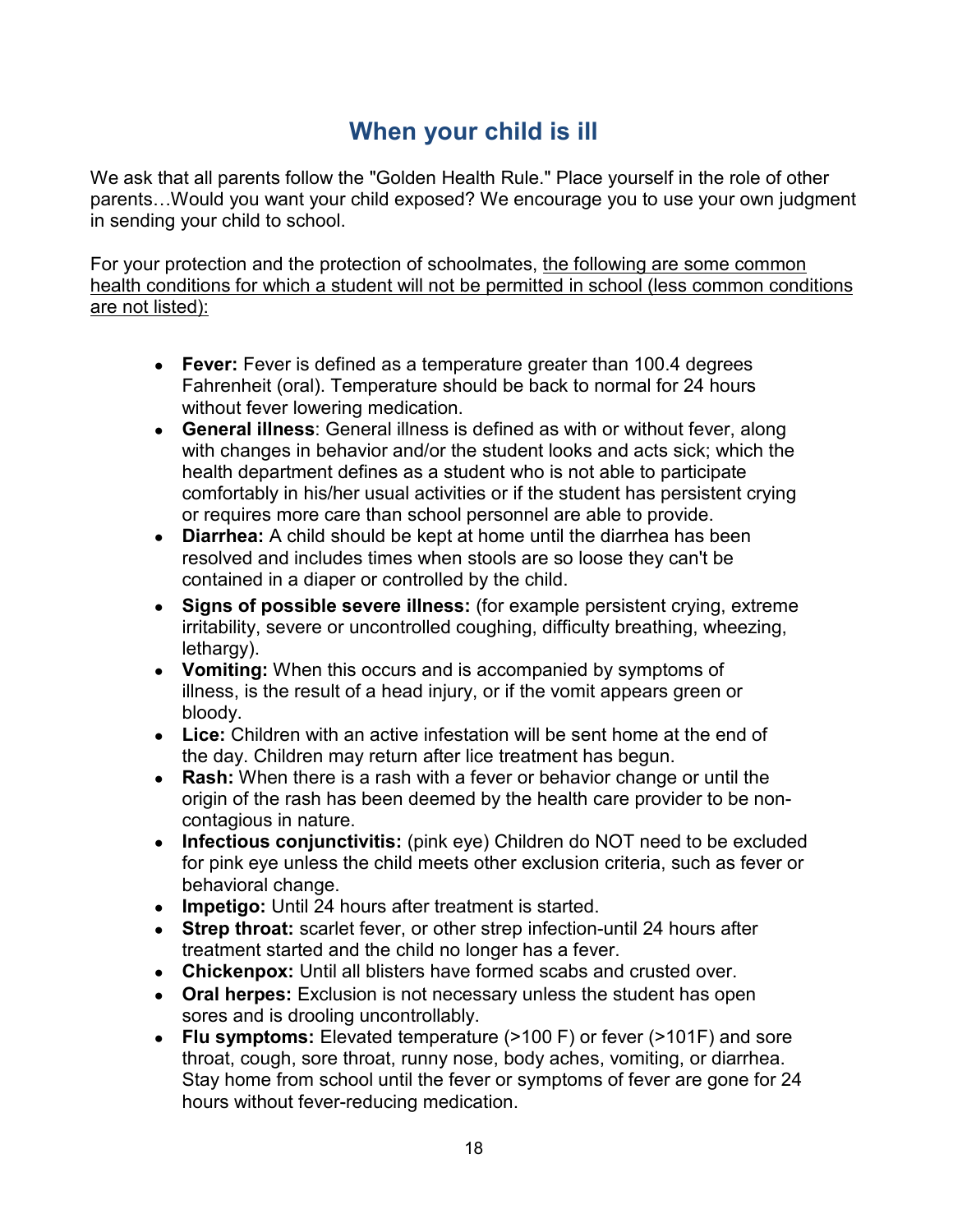**Communicable diseases should be discussed with the nurse to determine if any accommodations are necessary for the student to attend school.** Please call your child's preschool if your child will not be attending school. Please notify the school/center as soon as possible if your child is exposed to or contracts a contagious disease.

**Note: BVSD is committed to ensuring that we maintain our goal of keeping students in person with as few interruptions as possible. Please visit this website for updates [https://www.bvsd.org/parents-students/stay-together.](https://www.bvsd.org/parents-students/stay-together)** 

## **What if my child has toileting accidents?**

<span id="page-23-0"></span>Many of the children enrolled in our preschool classrooms are very independent in their bathroom needs. However, your child does not need to be toilet trained to attend a BVSD preschool. Children are encouraged to use the bathrooms throughout the day as needed and during scheduled bathroom breaks. Teachers monitor healthy bathroom habits such as flushing and hand washing. Many children are in various stages of toilet training including diaper use. Diaper changing takes place in a manner that meets health and safety guidelines. When toilet accidents that require a change of clothing happen, children are assisted to change into dry clothing. Soiled clothing is placed in a plastic bag to take home. If your child comes home in borrowed clothing, we ask that you wash and return the clothes as soon as possible. Families are asked to supply diapers and wipes. Please discuss a system for supplying a change of clothing, diapers, and wipes with your child's teacher if needed.

## <span id="page-23-1"></span>**Is my child ready for toilet training? Resources & Information**

### **Readiness Indicators for Potty Training**

- <span id="page-23-2"></span>• Child is able to keep a diaper dry for two or more hours;
- Child has regular bowel movements;
- Child shows interest in the bathroom and the toilet;
- Child shows a desire to be independent & develop self-mastery;
- Child can follow and understand basic directions;
- Child can communicate through words, facial expressions, or posture that she has to go.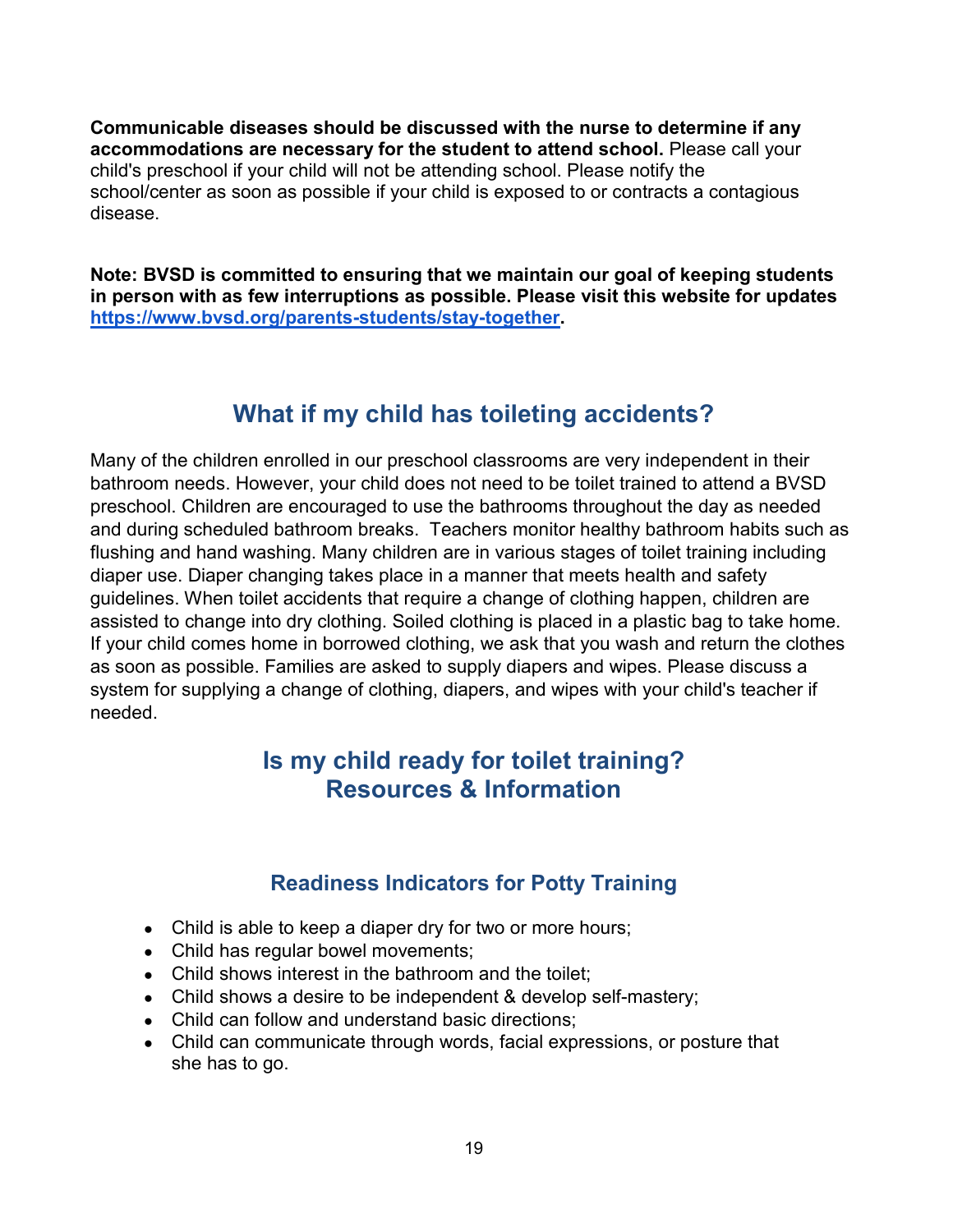### **Reasons to Consider Waiting:**

<span id="page-24-0"></span>Don't tackle potty training during another major change. For example:

- $\bullet$  Moving to a new home;
- $\bullet$  Birth of a new sibling;
- $\bullet$  Moving from a crib to a bed;
- Starting or switching preschool.

<span id="page-24-1"></span>These shifts may disrupt your toddler's routine and cause stress – which may set back toilet training.

### **BVSD District Procedure**

Many of the children enrolled in our preschool classrooms are independent in their bathroom needs. However, your child does not need to be toilet trained to attend a BVSD preschool. If a child isn't toilet trained but shows readiness indicators, staff will do the following to support consistency between home and school toilet training:

- Develop a schedule with the parent/quardian.
- Give multiple opportunities during a preschool session to use the bathroom and develop toileting routines.
- Proactively give reminders to go on a "toilet trip."
- Develop a visual schedule for children learning to use the bathroom independently.
- Provide praise and rewards to students for completing toileting activities.

For more information on different methods and a toolkit for potty training please contact the community liaison at your school.

**We are looking forward to a happy, healthy learning experience with your child. Please feel free to call the school nurse consultant at your elementary school or the Mapleton Early Childhood Center with any health related concerns that you may have.**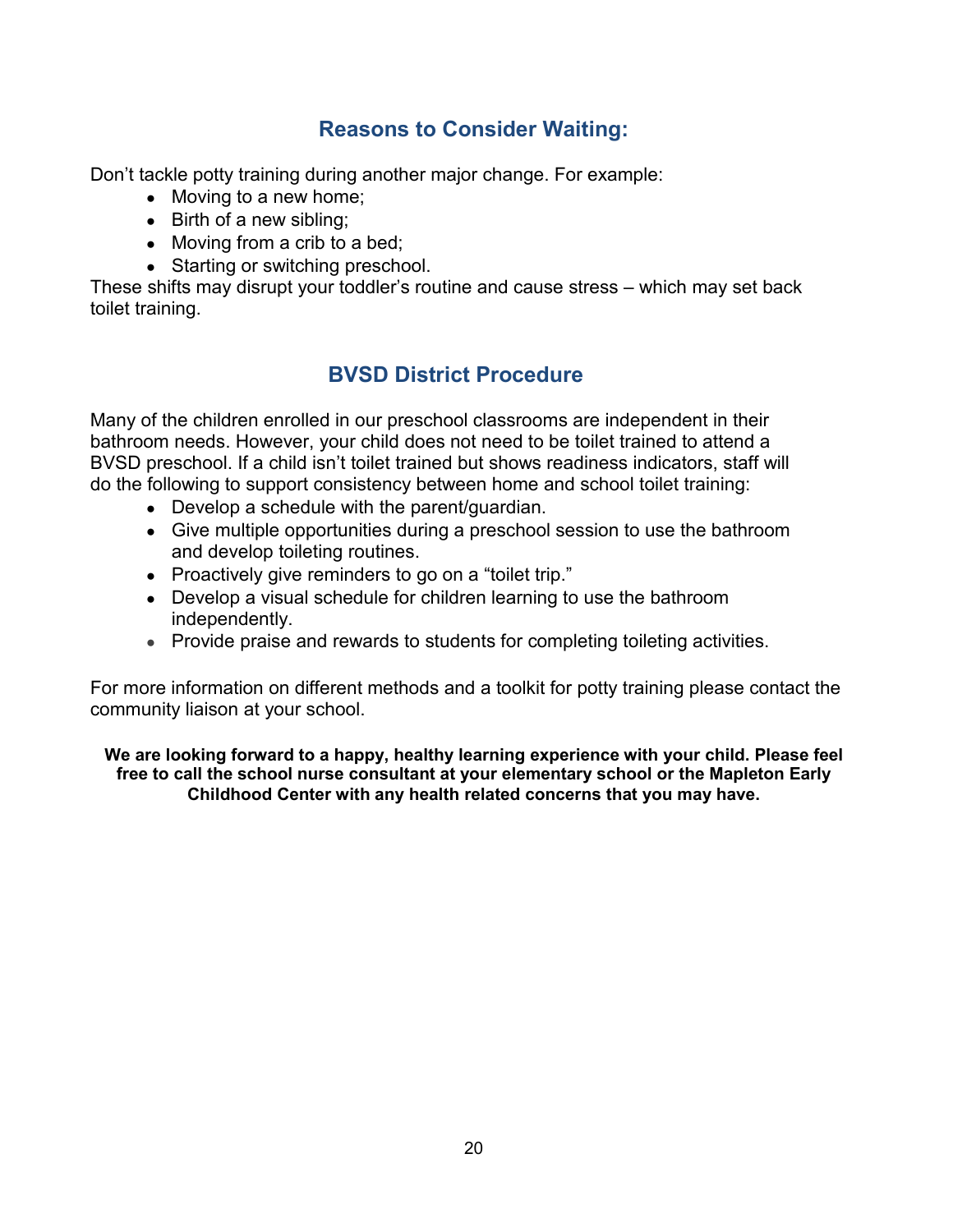## **GUIDELINES AND PROCEDURES**

## <span id="page-25-1"></span><span id="page-25-0"></span>**Do I need to walk my child into the classroom every day?**

Families and child care providers who bring children to preschool are required to hand off and sign their children in and out with classroom staff. **Only authorized adults listed in the child's online enrollment system application and Infinite Campus, who are 18 or older, will be authorized to sign children in and out of preschool.** Please do not leave children until a staff member greets your child and takes responsibility for him/her. Colorado Child Care regulations require that an adult **sign children in and out of school each day**. Teachers, paraeducators, and/or community liaisons will help you locate the book or clipboard used for signing children in and out. Children who ride our bus to and from school are signed in and out of centers by district staff.

**Note: BVSD is committed to ensuring that we maintain our goal of keeping students in person with as few interruptions as possible. Please visit this website for updates [https://www.bvsd.org/parents-students/stay-together.](https://www.bvsd.org/parents-students/stay-together)** 

## **Will my child ride the bus to school?**

<span id="page-25-2"></span>We strongly encourage all families to bring their children to school in order to strengthen the relationship between the family and the school. Family involvement in their child's education is proven to have the most influence over the academic success of the child, and this influence begins in preschool. Dropping off and picking up children creates daily opportunities for families to check in with school staff about how their child is doing and best support the child at home.

Nevertheless, we recognize that some families may not have the option of transporting their children to school. Some children **may be** eligible for BVSD transportation. All preschool students are required to ride in a Child Safety Restraint System (CSRS). All families accessing BVSD Transportation are expected to comply with the policies and rules of BVSD Transportation. Additional information, including copies of BVSD Transportation Rules and Parent Handbooks, is available at the BVSD website: [\(https://www.bvsd.org/departments/transportation\).](https://www.bvsd.org/departments/transportation)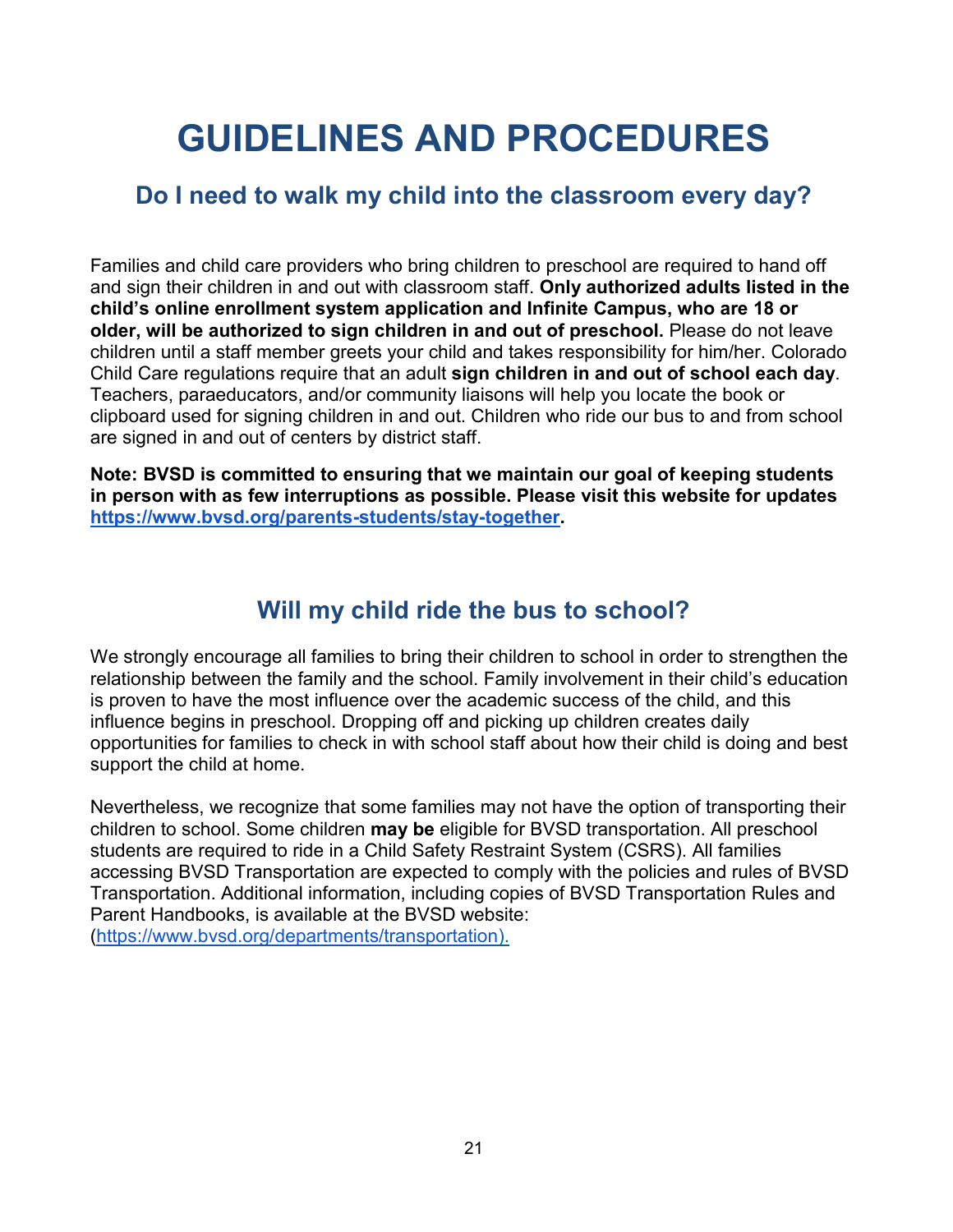## <span id="page-26-0"></span>**TRANSPORTATION PROCEDURES AND PRACTICES**

## **Transportation Eligibility**

<span id="page-26-1"></span>**Special Education:** Some preschool students with an Individualized Education Plan (IEP) may be eligible for transportation. The IEP team uses district guidelines in determining if a student is eligible to be transported to and from school. If your child attends preschool based on special education funding, please talk with your child's teacher regarding transportation needs.

**Colorado Preschool Program:** Some children attending preschool based on Colorado Preschool Program funding may be eligible for transportation. If you have questions about your child's eligibility, please call 720-561-5075.

**Tuition:** If your child is enrolled on a tuition agreement basis, your child is not eligible for transportation, unless the child has a preschool sibling who does qualify for transportation through the Colorado Preschool Program or Special Education. Families will have to fill out a space-available application to apply. Space available forms can be found on the BVSD Transportation page [here.](https://www.bvsd.org/departments/transportation) It must be submitted electronically and cannot be submitted before July 1.

## <span id="page-26-2"></span>**Transportation According to Primary places of care (student residence or child care location)**

#### **BVSD Integrated Preschool Education Program**

Students enrolled in the Integrated Preschool Education program will be transported to and from BVSD Integrated Preschool Education Programs. Qualifying students may be transported back home or to an approved child care program within the district guidelines set for the BVSD Integrated Preschool program. Students enrolled in this program may be eligible for transportation under two circumstances:

- The child qualifies for transportation as part of the special education IEP process.
- The child qualifies for transportation as part of the Colorado Preschool Program.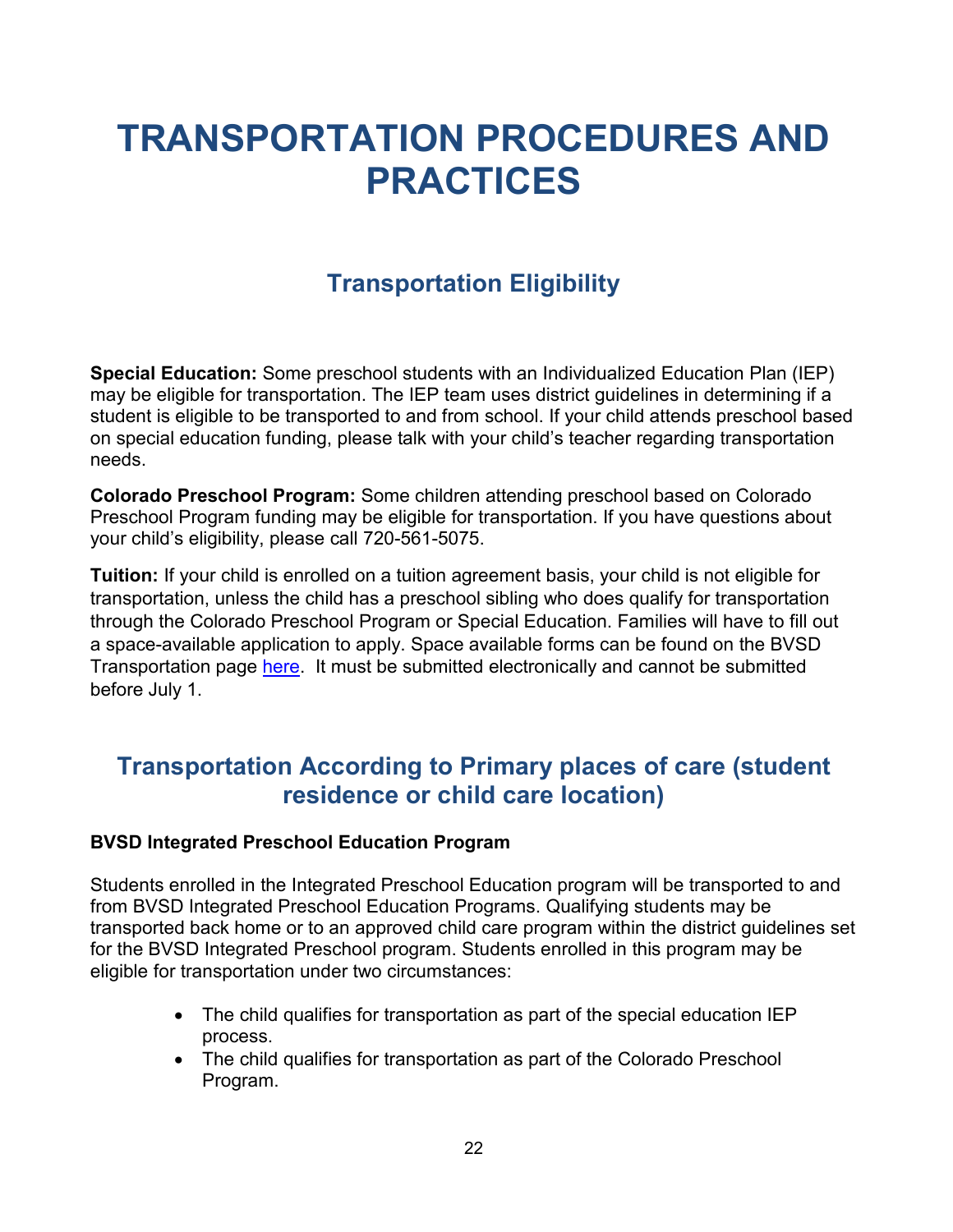Tuition paying families who have preschool siblings who qualify for transportation through an Individualized Education Program (IEP) or the Colorado Preschool Program (CPP) may apply to ride with their siblings to and from Integrated Preschool on a space available basis. Space available forms can be found on the BVSD Transportation page [here.](https://www.bvsd.org/departments/transportation/resources-for-our-riders) It must be submitted electronically and cannot be submitted before July 1.

Tuition-paying families (with or without siblings riding via CPP or an IEP) may be eligible for *midday* transportation between Integrated Preschool and PreSchool Enrichment (PSE) sites on routes that have already been established. Families qualifying under this circumstance must work with the schools Early Childhood Education Community Liaison to request and schedule this transportation through the Integrated Preschool Education Program.

#### **Integrated Preschool FAQ:**

- A student will be transported to or from an educational BVSD Integrated Preschool location as long as it is within the city of student residence or school of placement, or bilingual program, not to exceed 5 miles of driving distance by bus. This will allow the necessary time to service the next school in the route segment. Exceptions can be brought to the preschool location committee via the preschool community liaison or a transportation supervisor/director.
- When there is a change in home address or childcare facility, please communicate with your preschool liaison. They will take the request to the location committee for appropriate processing. Depending on the location of the new address, it may involve a re-location to another school.
- Two stop location changes can be requested per year. Exceptions for reasonable cause (ex. loss of job, divorce, new address) will be considered through a request to the transportation supervisor. Each additional change may take up to two weeks to process.

#### **BVSD Community Schools Preschool Enrichment (PSE) Child Care Program:**

The Preschool Enrichment Child Care program does not provide transportation. Children qualifying as part of the special education IEP process or the Colorado Preschool Program may be transported to, but not from the BVSD Community Schools Preschool Enrichment Child Care program. Guardians of qualifying students are responsible for providing transportation from a Preschool Enrichment Child Care program back home.

#### **PreSchool Enrichment FAQ:**

• A request for transportation must be submitted for children qualifying for transportation as part of the special education IEP process and/or the Colorado Preschool Program. Qualifying students may only be transported to a Preschool Enrichment Child Care program from a BVSD Integrated Preschool Education Program.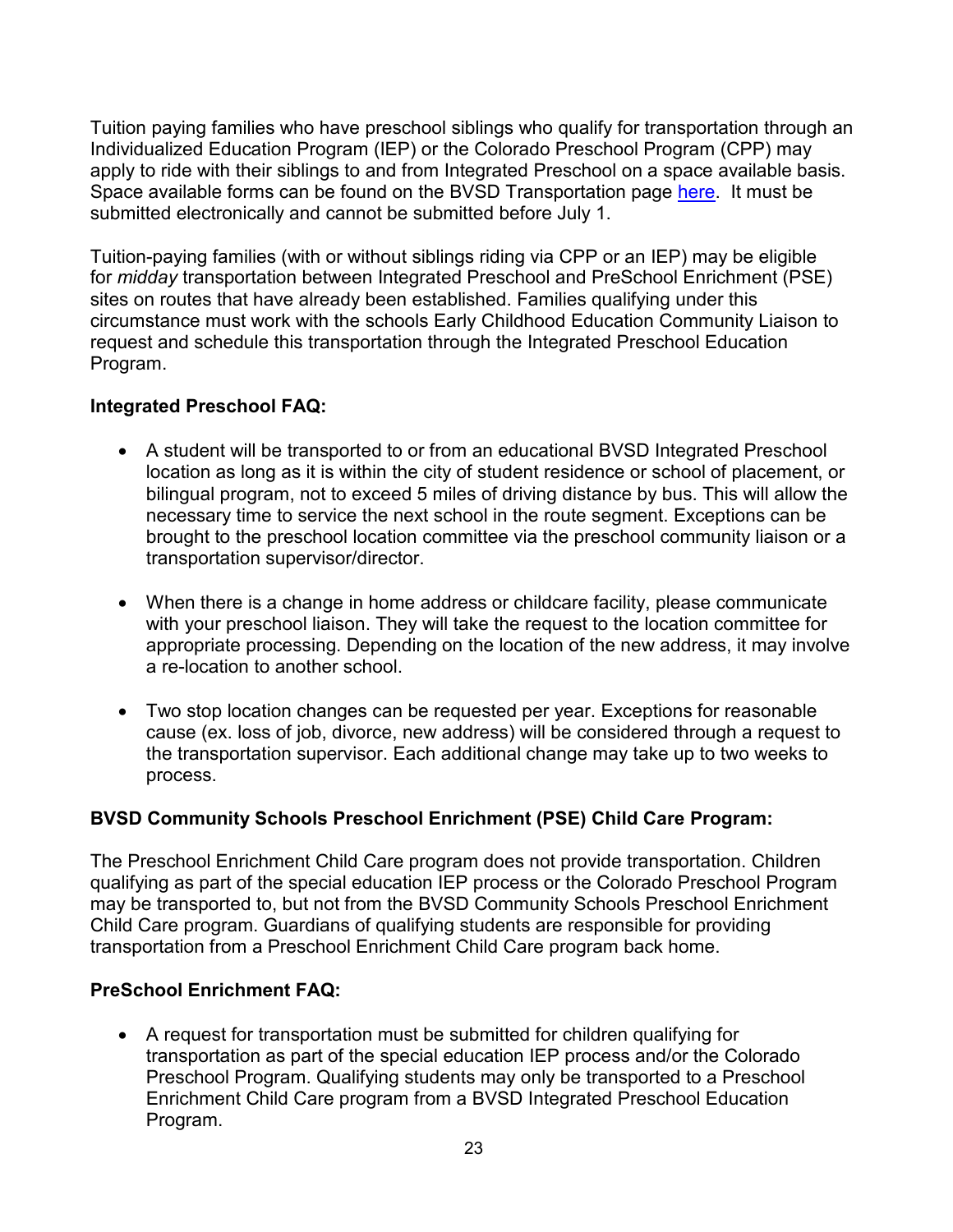## **General Transportation FAQs**

#### <span id="page-28-0"></span>**What is the adult to student ratio for preschool students on the bus?**

● Adult to student ratios follow preschool regulations, which is a 10-1 ratio.

#### **What other steps are taken for the safe transport of preschoolers?**

- Bus services cannot begin without a photograph of the child in the possession of transportation.
- Expect to be asked to show a photo ID at the stop when your preschool child is being dropped off to ensure the appropriate people are receiving the children.
- A preschool child must be met by an adult individual, defined as 18 years of age and older.
- The school and transportation need to have documentation in place for each individual receiving a preschool student, name, and contact phone #. Please communicate with your preschool liaison to add any individuals to this list. The school will communicate with transportation.

#### **I have a child with special needs, how long will a request for transportation take?**

● Transportation strives to have a child with special needs on a bus within 3-5 business days after receipt of the transportation request. There are times of the year, due to the high volume of requests, when it may take longer to have the student's routing processed.

#### **How is transportation provided for a student with dual residences?**

- If the addresses of both parents are in the neighborhood school's attendance boundary, transportation will provide service from both residences, according to the parenting schedule.
- If one parent resides outside of the neighborhood school's attendance boundary, the primary address within the attendance boundary, listed in IC, will be the address used for transportation. As students with special needs are located at schools according to their program needs, rather than neighborhood schools, co-parenting situations will be reviewed on a case by case basis, with bus service determined by a transportation supervisor or director.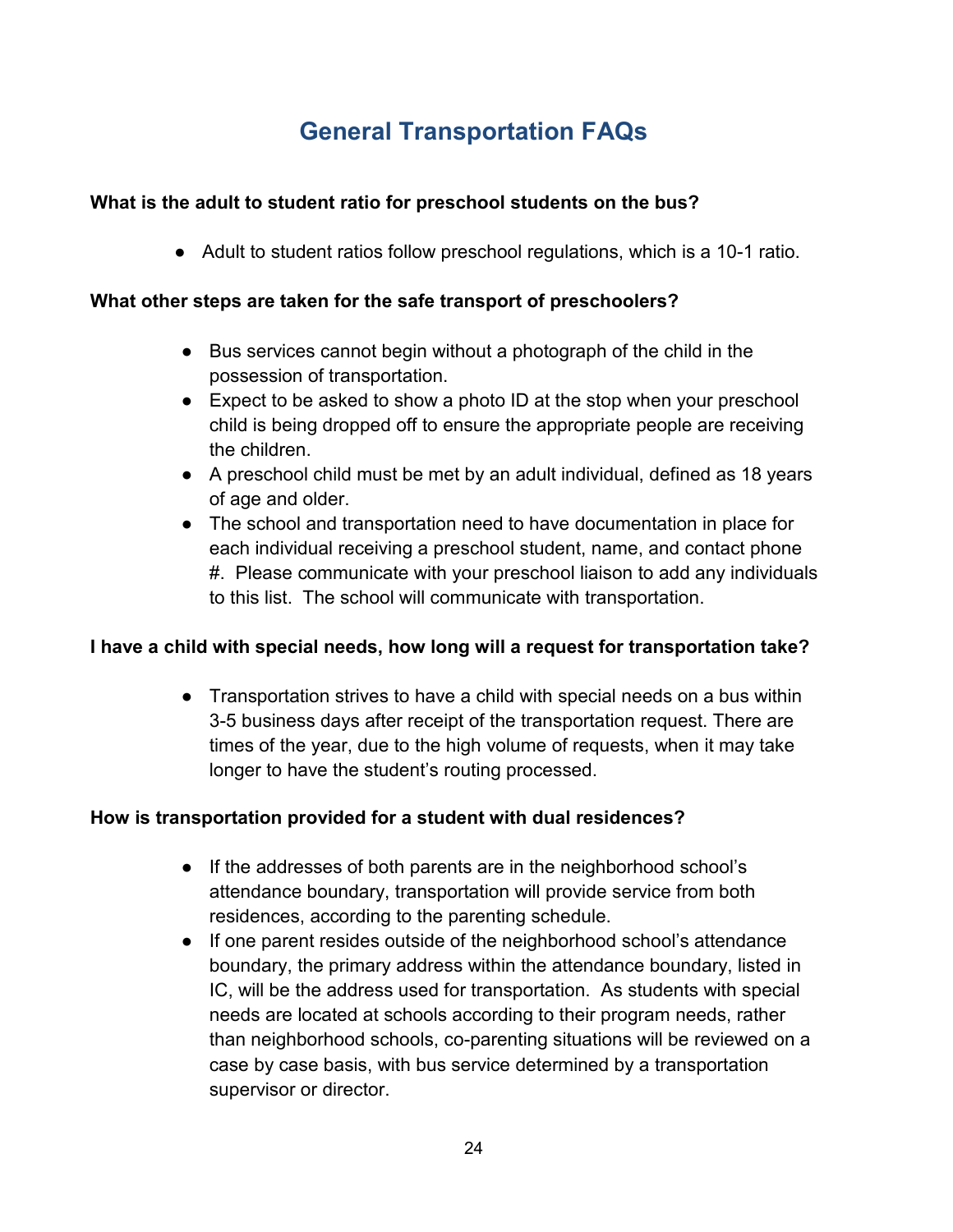In education, there are many laws, rules, and regulations that dictate the service that must be provided, but few of them offer directions or suggestions as to how the service is to be provided. Transportation policies and procedures should be developed, adopted by the governing board or superintendent, as appropriate, and periodically updated to reflect changes in federal, state, and local regulations.

Despite such policies and procedures, an individual student's IEP or Section 504 plan or a behavioral intervention plan (BIP) may override specific provisions. Visit the [National School](https://nasdpts.org/NSTSP-Documents)  [Transportation Specifications and Procedures](https://nasdpts.org/NSTSP-Documents) website for more information.

Transportation, as a related service on the IEP, should be established as the mutual responsibility of parents, transportation, and service providers. It is to be provided based on the documented needs of the student.

If a student qualifies for transportation, a parent or caregiver must be present at the bus stop to receive their child at the scheduled time. If the parent or caregiver is not there, the child will be taken back to school or the transportation terminal. At this point, social services and law enforcement may be called.

Adults who you have given permission to collect your child from the bus stop must be listed on the emergency card and show ID to the driver before the child will be released to them.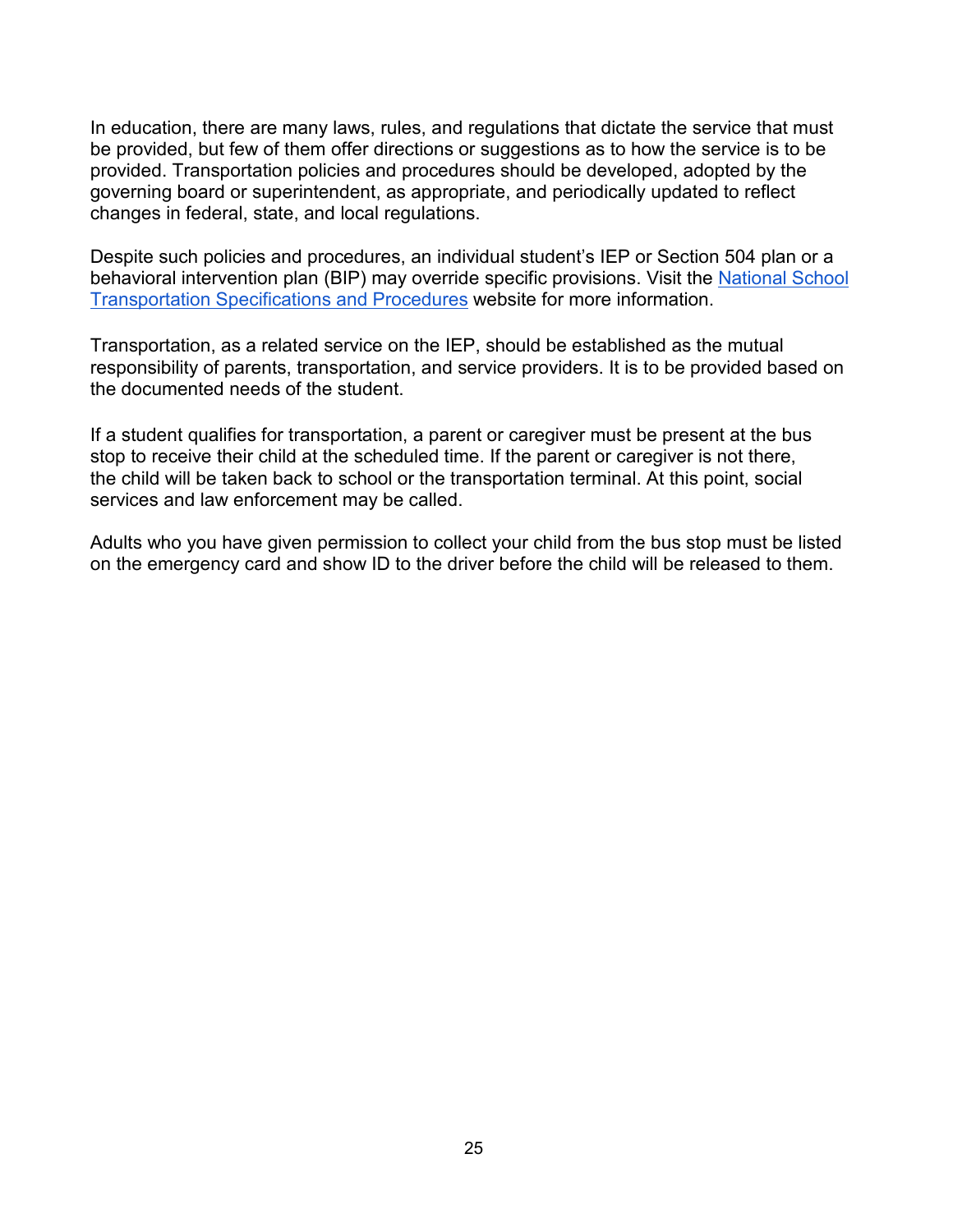## <span id="page-30-0"></span>**Preschool Staff Process for Receiving and Dropping Off Students at School Bus**

#### **Arrival:**

- Staff members will be assigned to a bus or buses to pick up students. The assignment will be discussed with the principal, classroom teacher, and para.
- Staff members will receive students from their assigned buses.
- Staff members will carry a current list of students riding their assigned buses.
	- $\circ$  This list must be available to substitutes if they are receiving students.
- Once staff receive the students, the staff member will check their list to ensure they have all students and if a student is missing they will ask the bus driver about that student.
- Staff members will deliver students to the classroom and make verbal and eye contact with the classroom teacher stating which students have arrived and share info on students who did not ride the bus that day.
- All students from the bus must be signed in by classroom staff on the daily attendance roster.

#### **End of Class/Departure:**

- Each class will walk their own students out to the bus.
- Staff members will carry their bus list to the bus.
- If a child is absent or is not riding the bus, the classroom staff will inform the bus driver.
- Staff members must go to each bus that their students are assigned to and tell them if someone is absent or not riding the bus home.
- All students must be signed out by classroom staff on the daily attendance roster.

#### **New Students:**

- When a teacher/staff member is informed of a new student who will be riding the bus, the case manager will inform the staff member assigned to that student's bus of any special needs that need to be noted in order to maintain safety for all students; i.e. risk of elopement, must hold hands, needs physical assistance, etc.
- The classroom teacher and community liaison will communicate with one another and review together all transportation routing emails to update student bus lists.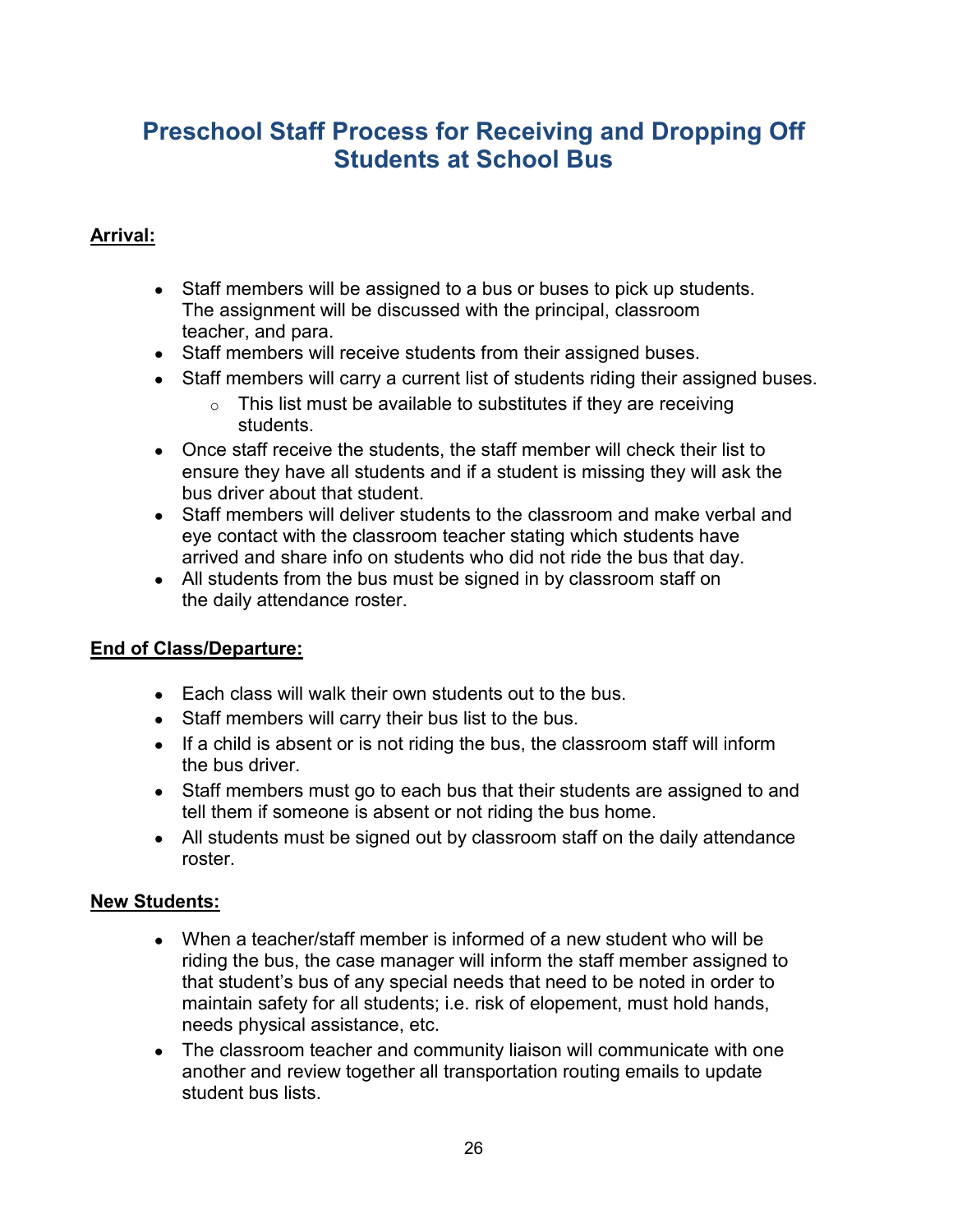- A photo must be given to transportation prior to any child riding the school bus. Transportation will not be provided unless a photo of the child has been uploaded into Infinite Campus. This can be submitted with the transportation request by the community liaison. Community liaisons will get a photo of the student and send the photo to the school registrar who will upload the photo into Infinite Campus.
- Space available for families who pay preschool tuition is no longer available. Effective 2017-2018 school year and thereafter.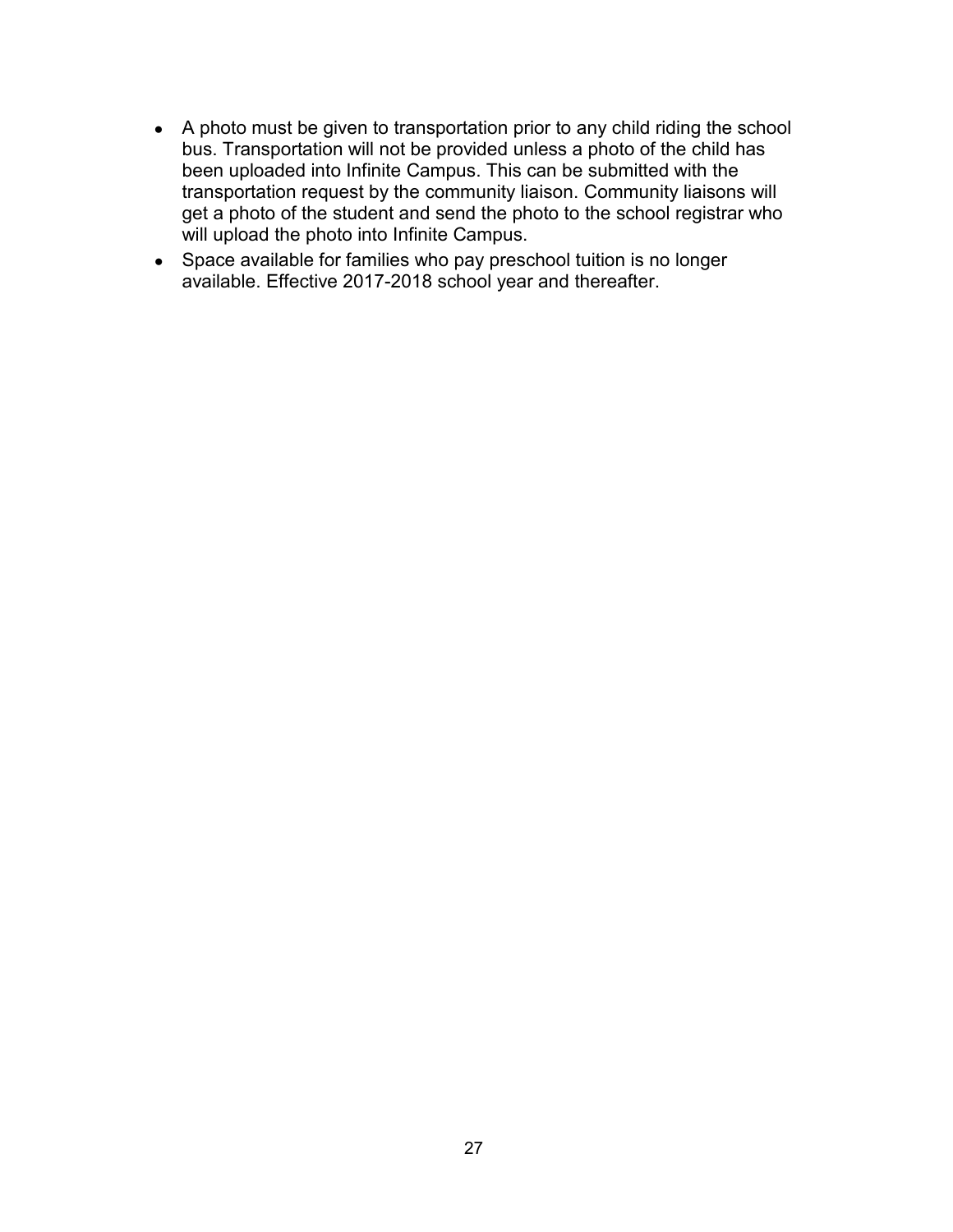## <span id="page-32-0"></span>**Bus Drivers' Process for Receiving and Releasing Students from the School Bus**

#### **Pick-Up at Bus Stop**

- Transportation drivers/assistants will carry a current list of students and student information sheets riding their assigned routes.
	- $\circ$  This list must be available to substitutes.
- Each time a student does not ride, the driver/assistant will call it into Transportation Dispatch to document.

#### **Drop-off:**

#### **At School:**

• When discharging students from the bus, either the bus driver/assistant will communicate to the school staff any student(s) not riding that day.

#### **At Routed Bus Stop Location**:

- All adults will be required to show proof of ID until the driver/assistant is familiar with the guardian.
- All adults must be over the age of 18.
- If an approved adult is not at the bus stop, drivers will call Dispatch to attempt to contact an authorized adult or the school.
- If an authorized adult cannot be reached or is unavailable to receive the student, the student will be transported to the respective terminal or school. If within 15 minutes of arrival at the school or terminal, pickup arrangements are not made with an authorized adult, Transportation will contact the Police Department and/or the Division of Human and Child Services for assistance.

#### **End of Route/Last Stop**:

- Every bus driver is required to perform a child check on their bus for students and left items. This is to be conducted at each school post-drop-off, their last bus stop, and before leaving their bus after returning to the terminal for each shift.
- This check is a thorough check-in and under every bus seat by walking the entire bus length from the inside.
- **Electronic child check system –** Upon the ignition being turned off, every bus driver will walk to the back of the bus and deactivate the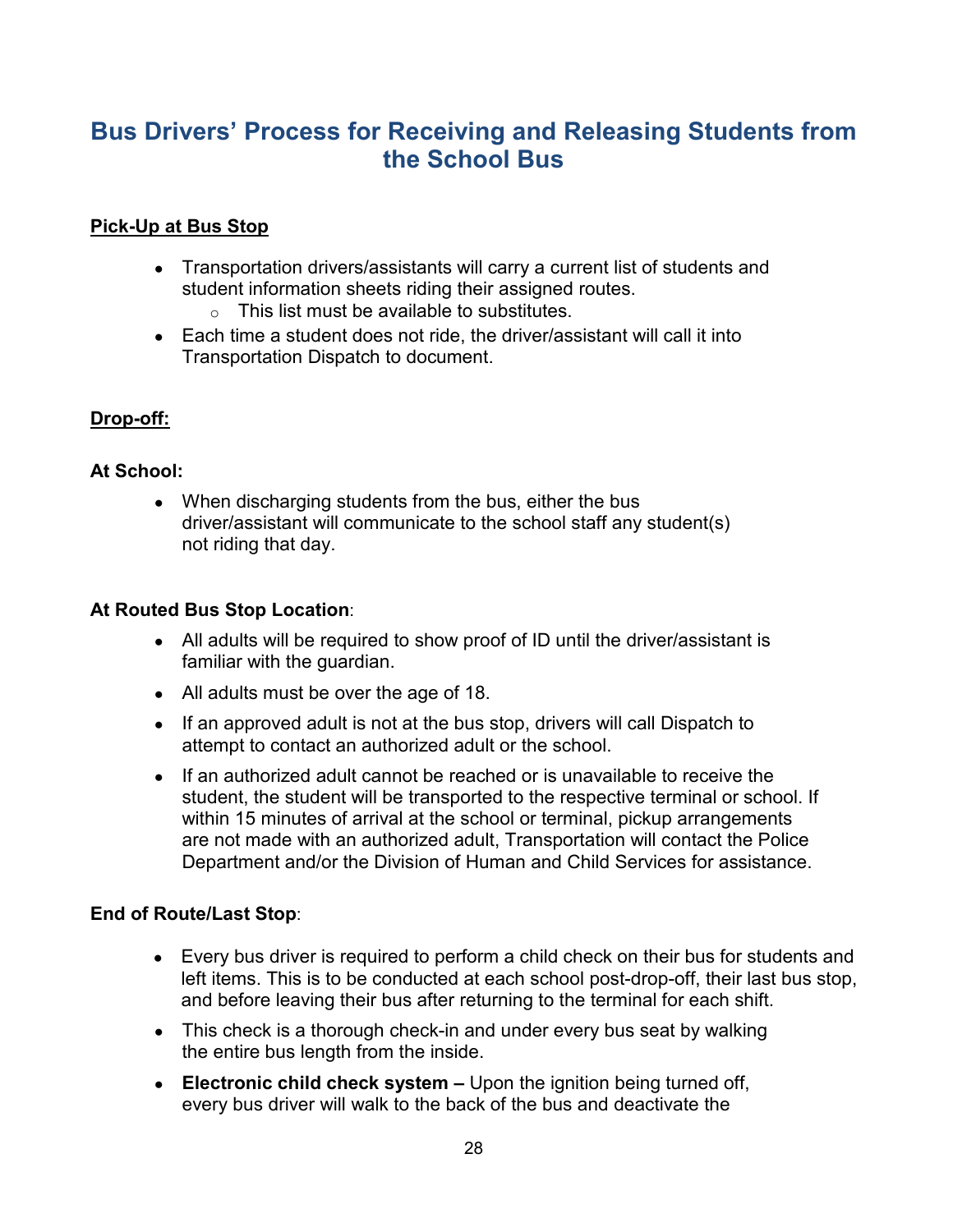monitor. This reminder helps ensure all children have safely disembarked the vehicle upon completion of each run.

### <span id="page-33-0"></span>**How can I be sure my child will be supervised at school?**

As children are signed into the classroom by a family member, care provider, or BVSD employee, attendance is taken. Throughout the school day, especially during transitions in and out of the preschool classroom (playground, bathroom, use of other building facilities), staff continually do a headcount. For children who may need more time during transitions, specific staff are assigned to stay behind to accompany individuals or small groups of children. Teachers take sign-in sheets and/or attendance with them during emergency drills and field trips in order to account for the safety of all children in attendance.

## <span id="page-33-1"></span>**What happens if I cannot pick my child up from school?**

On the emergency contact form you completed, you were asked to provide information about other adults (18 and older) who may take responsibility for picking up your child in the event of an emergency. It is important to keep this information current. We can only release children to someone who is listed on the emergency contact list. For your child's protection, the school must be notified in advance that someone other than a parent will be picking the child up that day. Teachers will ask the adult (18 and older) for identification prior to releasing the child. Similarly, adults who you have given permission to collect your child from the bus stop must be listed on the emergency card and show ID to the driver before the child will be released to them.

**If a child is not picked up after class within 15 minutes, every effort will be made to contact the parent and other approved adults (18 and older). If no one can be reached, staff members will contact the Police Department and/or the Division of Human and Child Services for assistance.** 

**In custody cases involving restraining orders, a copy of the restraining order must be kept on file at the child's school.**

## **What if my child is absent?**

<span id="page-33-2"></span>We recognize the benefits of regular attendance. Children do best in school when they are in school each and every day. Children are at their best when following a routine and know what to expect. Relationships with teachers and other children are quicker to form and easier to maintain when children attend every class session.

In addition to benefiting the children, there are other reasons why we require that children attend on a regular basis. Funding for our preschool program is dependent upon the attendance of the children enrolled in the program. Also, because we have limited space for children in our classrooms, we maintain a waiting list throughout the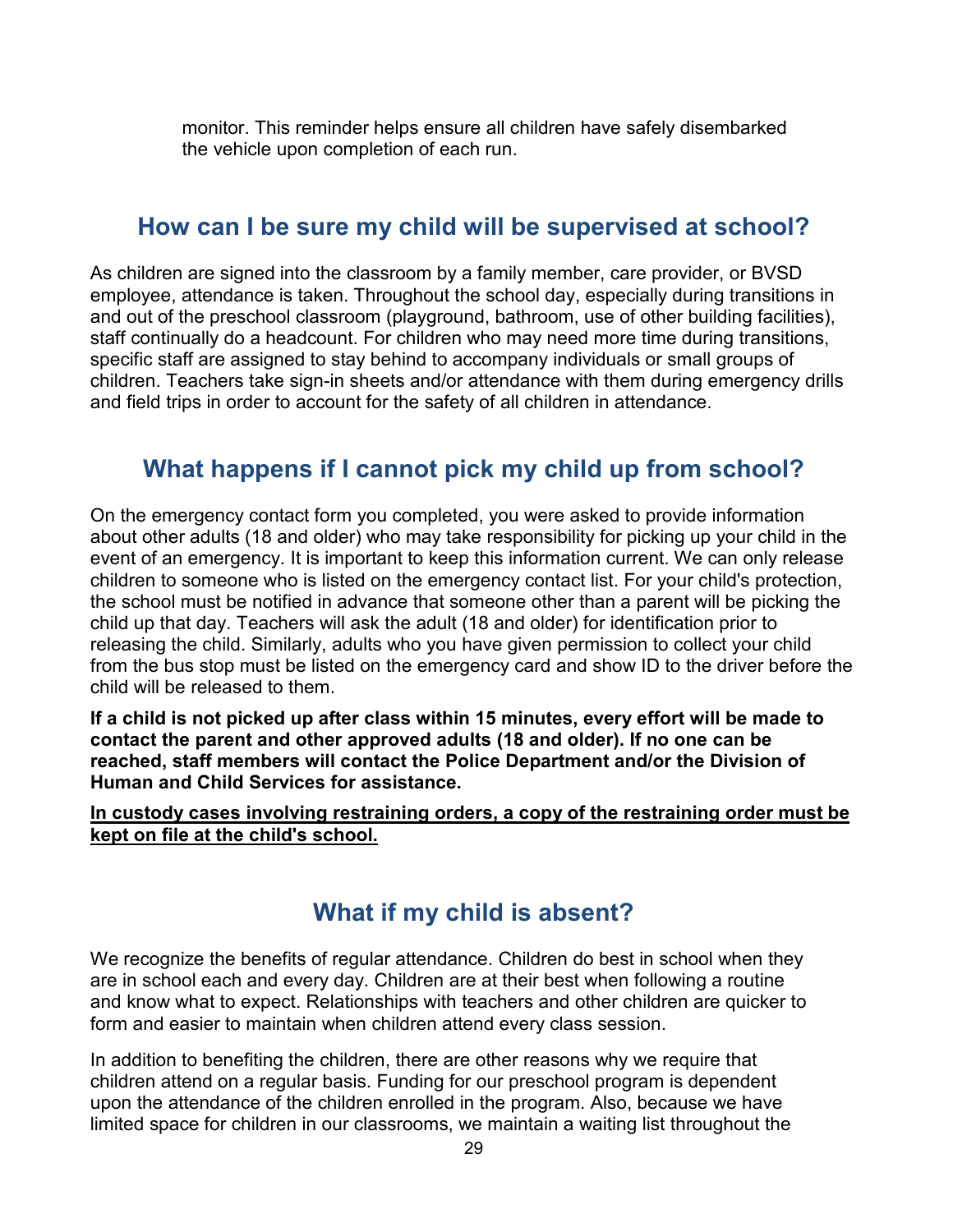year. There are many families who would like to have their children in our program and it is not fair to those families to allow a child who is not attending on a regular basis to use a classroom slot. All children are required to attend the four-day a week program. We understand that children do miss school due to illness. Guidelines for when to keep children at home due to illness are found in the ["What if my child is not feeling](#page-21-1)  [well"](#page-21-1) section of this handbook.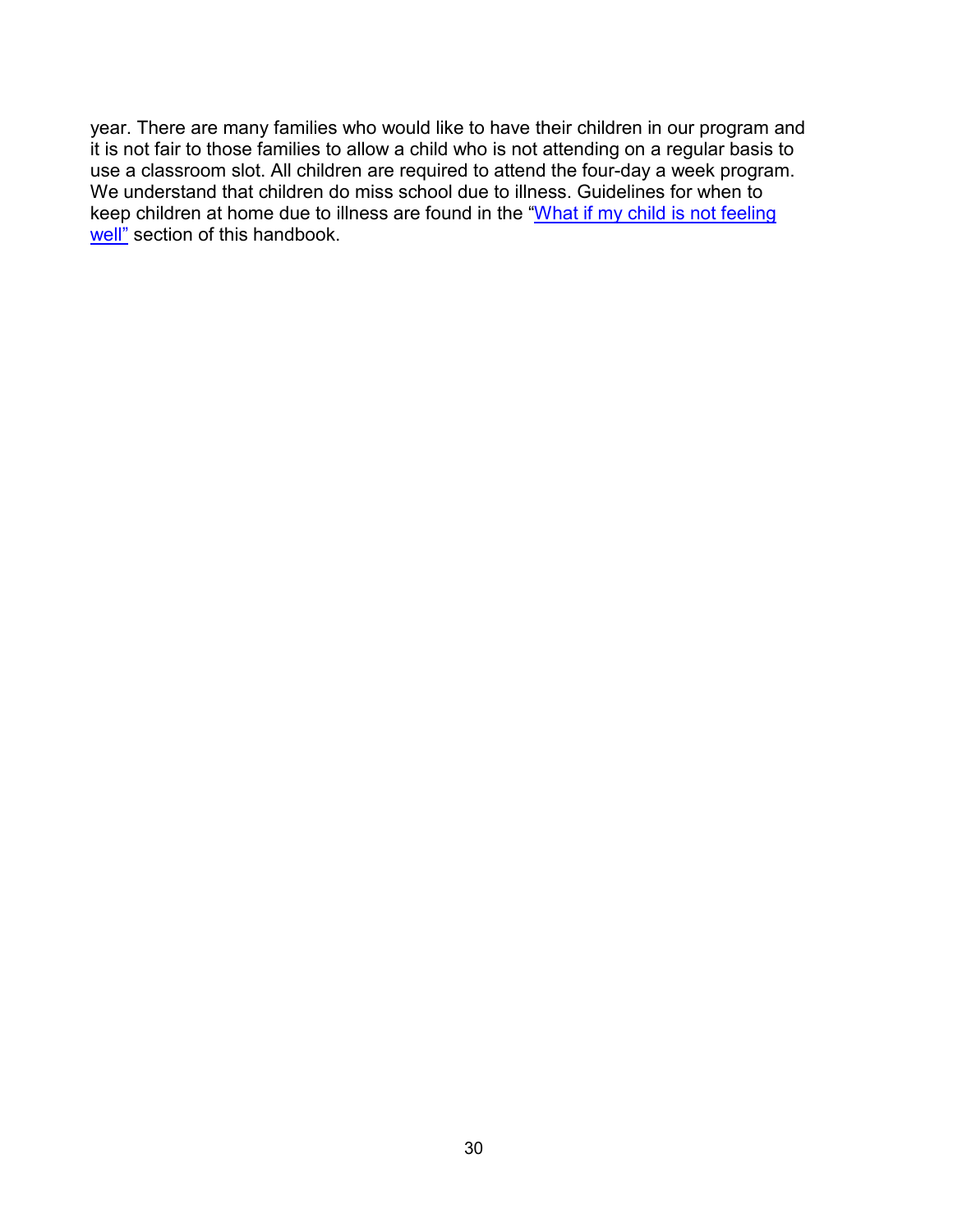## <span id="page-35-0"></span>**CLASSROOM GENERAL PROCEDURES**

## **What is the process for sunscreen application?**

<span id="page-35-1"></span>Recent updates to the Colorado Child Care Licensing Rules and Regulations include new requirements for the application of sunscreen and sun protection for students in our care.

Preschool programs are required to get written authorization from families regarding sunscreen use and are required to document when students have had sunscreen applied.

If families choose to apply sunscreen at home, families will need to record when sunscreen was applied at home when they drop their child off at school. If no sunscreen was applied at home, sunscreen will be applied at school 15-30 minutes prior to going outside.

If a family chooses not to have sunscreen applied, the family will need to provide sun protection gear such as a wide-brimmed sun hat and long-sleeved sun shirt with a full spectrum UVA/UVB rating of SPF 30 or greater.

Staff will use [Rocky Mountain Sunscreen SPF 50](https://drive.google.com/file/d/1At0vNwmT68J11zzfQpEYfwEEYHQ3i7mT/view?usp=sharing) for all students unless the family has noted otherwise on the sun screen authorization form.

## <span id="page-35-2"></span>**How are screen time and media used in the classroom?**

Occasionally video or television viewing may be planned as part of a unit of study. Video time will not exceed 30-minutes per week. All videos or television programs will be previewed by the classroom staff. Only materials that are age-appropriate and non-violent will be shown. Children are always offered the option of other activities during viewing time. Additional information on district policies regarding the use of digital technology, the internet and digital wellness may be viewed on the district website at [BVSD District Policies-JS.](https://www.bvsd.org/about/board-of-education/policies/policy/%7Eboard/j-policies/post/student-use-of-the-internet-and-electronic-communications) All television and media devices are prohibited during snack and mealtimes unless it is personal adaptive equipment.

BVSD preschool classrooms may have computer centers, iPads, iPods, or a listening center in the classroom. If this is offered at the school, the screen time will not exceed 30-minutes per day broken into two 15-minute increments.

There will be no restrictions for children using personal adaptive equipment.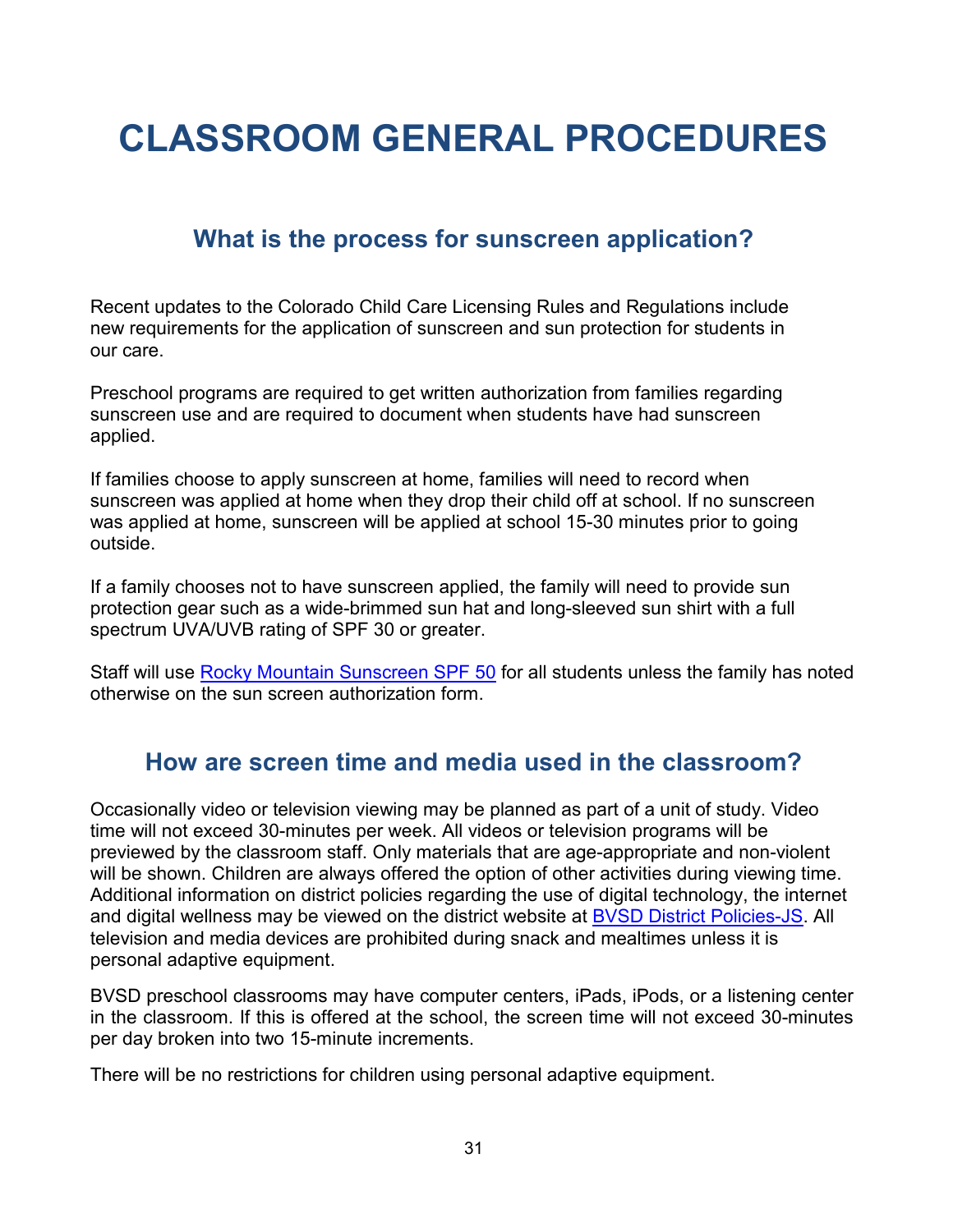<span id="page-36-0"></span>If a student is participating in online learning, the amount of screen time will be adjusted in order to align with the online learning programming.

## **Do preschoolers take field trips?**

Field trips are sometimes planned to expand units of study. A notice of a planned field trip will be sent to you prior to each field trip. You will be asked to sign and return the permission-to-attend form. At no time will the children take a city bus or private transportation. All children will be transported on a BVSD school bus if transportation is needed. Your child will not be able to go on the field trip if the form is not signed and returned to the teacher.

Attendance procedures for field trips include are as follows:

- Attendance is taken prior to leaving the school, boarding the bus, departing the bus at the field trip destination, re-boarding the bus, and again upon return to the school.
- Teachers will carry emergency cards listing medical emergency contact information and emergency phone numbers for all children.
- At least one preschool staff member must have a cell phone for emergency use during the field trip.
- If children attending the field trip require routine medications to be administered during the field trip or have special health needs, a staff member with current medication administration training will be delegated and attend the field trip.
- When using BVSD transportation all of the policies and procedures of the BVSD Transportation Department will be employed. For additional information please visit the BVSD website. [BVSD Transportation Rider and Parent Resources.](https://www.bvsd.org/departments/transportation/resources-for-our-riders)

When your child's class leaves on a field trip your teacher will post a notice on the classroom door with information on the destination location, time of departure, and anticipated time of return. If you arrive at school after the class has left for a field trip, you may not leave your child at school unattended. You may stay at the school with your child or join them at the field trip site. If you join your child's class at the field trip site, please notify his/her teacher that your child has joined the group before you depart.

While families are always welcome to join classes for field trips, only children and adult guests (parents, grandparents or care-givers) enrolled in our program will be allowed to ride the district school buses on field trips on a space-available basis.

## <span id="page-36-1"></span>**Are special events celebrated in the preschool classroom?**

Celebrations of special events in the community, and in families' and children's lives are also an important part of building a classroom community. Parents are encouraged to share cultural and family events with classroom staff. Special celebrations for events may be planned within classrooms. Holidays, family events such as the birth of a new baby, a new family pet or losing a tooth are all important and relevant celebrations worth sharing with classroom friends. If you prefer your child not to participate in any special event, alternative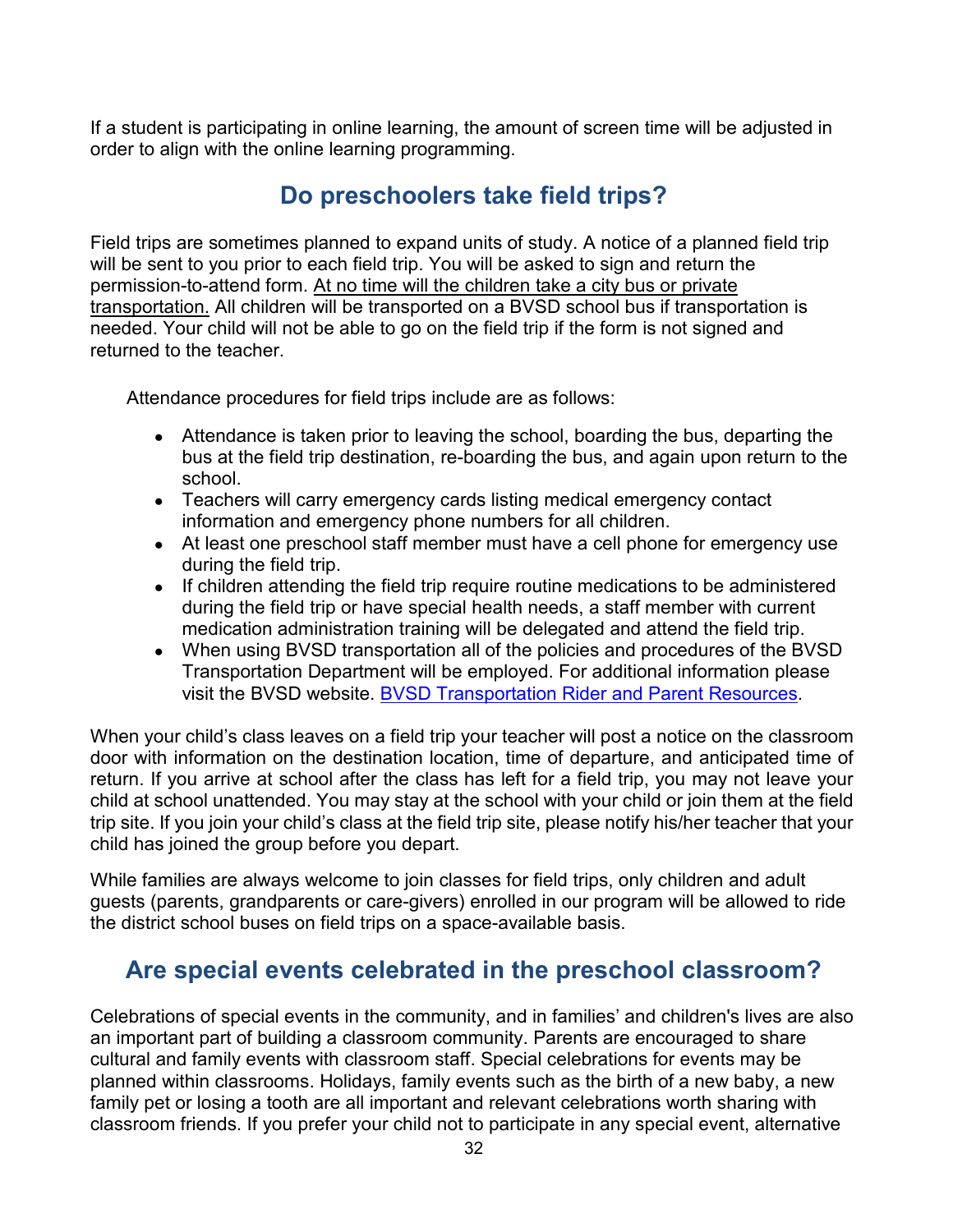activities may be arranged. Please do not bring balloons to the preschool. Deflated balloons present a choking hazard to preschool children and are not allowed in any classroom. BVSD is committed to providing healthy meals and snacks for all children. All district-provided snacks must meet the USDA and CACFP food program guidelines and can contain no sugar-sweetened drinks.

Please work with your child's teacher when planning snacks for special events. Follow district and school wellness policies. All food brought into the classroom must be store-bought and in the original packaging.

## **How can I volunteer in my child's classroom?**

<span id="page-37-0"></span>A school or district administrator must approve a volunteer for service upon completion of a volunteer application in our volunteer management system, Raptor (IJOC-E). There is a background fee due at the time of submission. The School District reserves the right to decline the services of a volunteer at any time for any reason.

## **Who can volunteer in my child's classroom?**

<span id="page-37-1"></span>Community volunteers will sometimes be in our classrooms. Community volunteers must follow the district volunteer policies. Preschool classrooms located on an elementary or K-8 campus may coordinate with the upper grades to have classroom "buddies." The older students may at times visit the preschool classroom for special activities. All students will be supervised by both the preschool staff and the teachers of the older students.

Volunteers follow BVSD volunteer guidelines. (Child Care Rules and Regulations 7.702.45 H. 3)

**Note: BVSD is committed to ensuring that we maintain our goal of keeping students in person with as few interruptions as possible. Please visit this website for updates [https://www.bvsd.org/parents-students/stay-together.](https://www.bvsd.org/parents-students/stay-together)**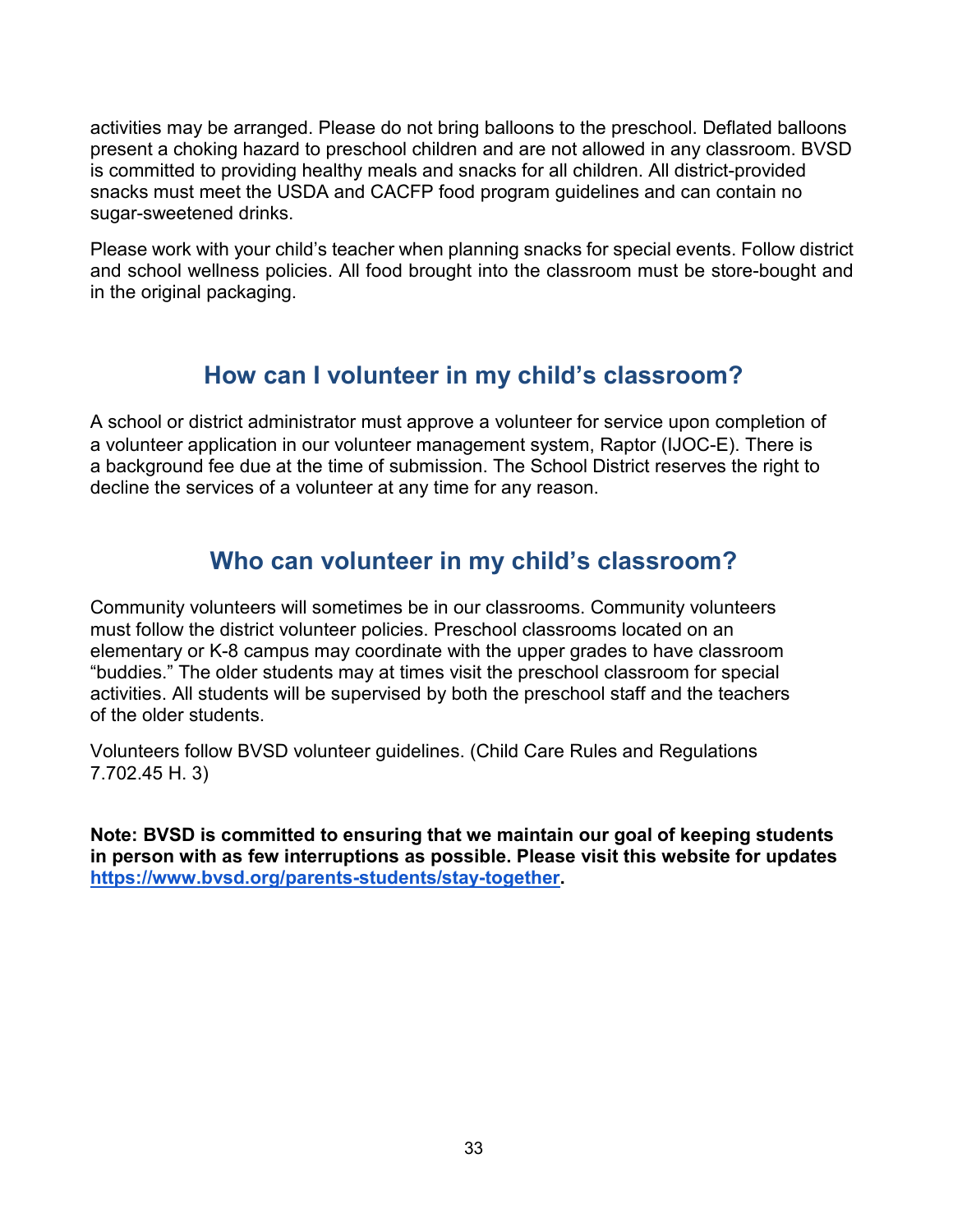## **EMERGENCY PROCEDURES**

<span id="page-38-0"></span>Department of Human Services licensing regulations require us to include policies for handling emergencies. These include:

## **Lost Child Policy**

<span id="page-38-1"></span>Staff members are trained to be aware of children at all times. During transition times (moving between buildings, playground, bus), staff routinely count children and check attendance sheets as necessary. In the event of a lost child, staff will immediately notify the principal. The parents will be notified and appropriate law enforcement will be called. The school will submit a written report to the Department of Human Services regarding any child who has been lost from the school and for whom the local authorities were contacted.

## **Policies on Handling Emergencies**

<span id="page-38-2"></span>You will be asked to provide your emergency information in the Online Registration application (and update it annually via Annual Data Update). It is important that the information remains current during the school year (if you need to change information midyear, please contact your preschool community liaison). The emergency information will be in the possession of the teacher during any emergency situation or whenever the children are away from the building. Preschool emergency procedures are congruent with BVSD Board Policy which is available on the BVSD website [\(www.bvsd.org\)](http://www.bvsd.org/).

In the event that a child becomes ill or is injured at school or while being transported to or from school, families will be immediately notified. In the event that parents cannot be contacted, the individual listed on the emergency number will be contacted.

If a minor accident or injury occurs, staff will treat and comfort the child. All staff members are trained in Universal Precautions. At least one classroom staff member is also certified in First Aid and CPR. In the event of a more serious accident or injury, 911 will be called. If this occurs, staff will immediately attempt to contact the parent or guardian. If they cannot be reached, staff will contact emergency contacts as listed on the emergency card. Emergency card information includes preferences for hospitals, physicians, and dentists. All of the information will be provided to the emergency medical response team.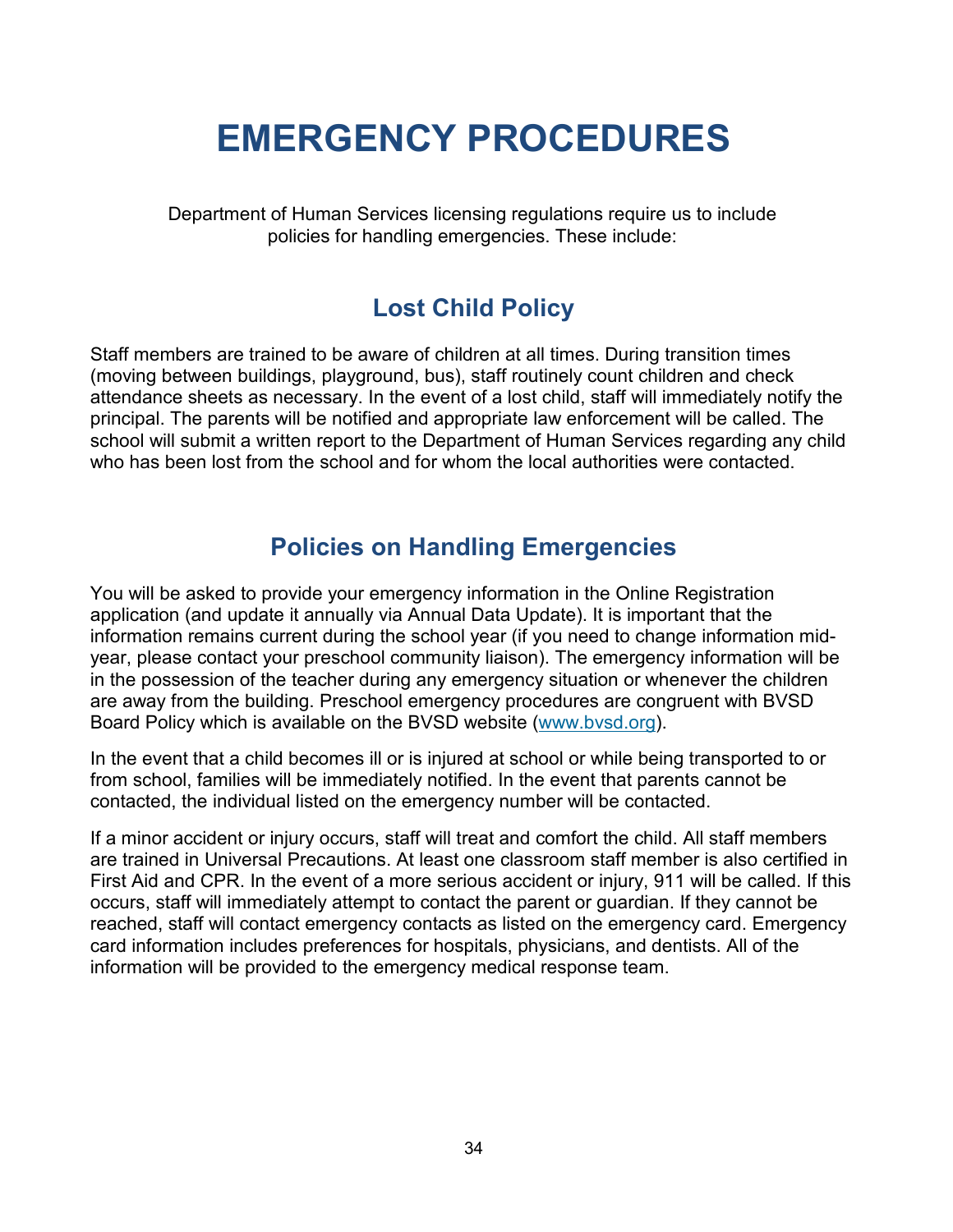## **Emergency Drills**

<span id="page-39-0"></span>Each school practices safety drills on a routine schedule. Lock down, evacuation/fire, secure/lock out, shelter in place/tornado drills are planned and practiced with children. Each classroom has an evacuation plan posted in the classroom and all staff members are trained on the procedure for evacuation.

## **End of the Day Classroom Closure Practices**

<span id="page-39-1"></span>At the close of each school day, staff checks the preschool classroom including all centers, bathrooms, and staff workrooms for any remaining children. In addition, a review of the sign in and out daily log is completed to determine if there are any children not accounted for. If a child has not been signed out and/or staff is unable to account for the dismissal of the child, a parent is contacted immediately.

## **School Closures**

<span id="page-39-2"></span>School closure may occur due to hazardous weather or other emergencies that would threaten the health, safety, or welfare of children. Emergency closings may occur at the discretion of the Superintendent. For important information on school closures, please visit the BVSD website [www.bvsd.org.](http://www.bvsd.org/)

## **Reporting Child Abuse**

<span id="page-39-3"></span>Compliance with the Child Protection Act is mandated by Colorado state law and is a policy of Boulder Valley School District. Any school employee who has reasonable cause to know or suspect that a child has been neglected or abused is mandated by law to make a report to the Colorado Department of Human Services. Staff receive on-going training on child and abuse neglect practices. The number to report child abuse is listed below:

### **Colorado Child Abuse and Neglect Hotline at 1-844-CO-4-KIDS (1-844-264-5437)**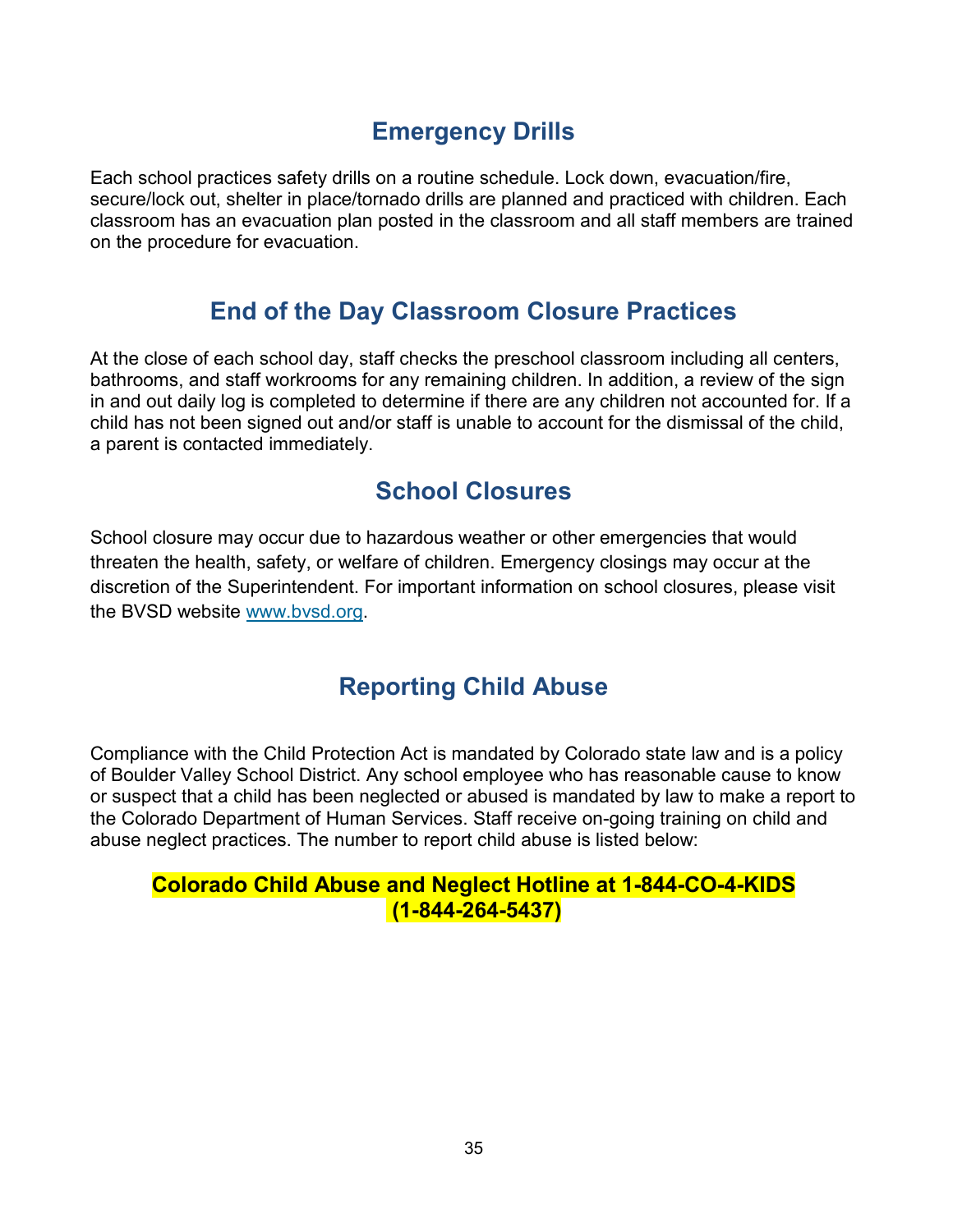## **Licensing Complaint Statement**

<span id="page-40-0"></span>All BVSD preschool classrooms are licensed by the Division of Early Learning and Care with the Colorado Department of Human Services. All of our centers comply with applicable licensing regulations and standards. These standards relate to facility, staff, health and safety procedures, nutrition, teacher/child ratios, and record keeping. Our centers are subject to inspection by state and city health, fire, and licensing officials. If you have concerns regarding a violation of a licensing regulation please contact any Early Childhood staff member, the school's principal, or the Department of Human Services:

> Colorado Department of Human Services 1575 Sherman St. 1st Floor Denver, CO 80203-1714 303.866.5958

## <span id="page-40-1"></span>**Boulder Valley School District Public Complaint Policy - Board Policy KE**

The Board of Education strives to foster a constructive working relationship between Boulder Valley School District and employees and patrons by providing a fair, orderly, and timely process for handling concerns and complaints concerning the operation of the school district. This policy shall apply to all public complaints except those included in Policy KEC, Public Complaints about the Curriculum or Instructional Materials or Strategies. The Board of Education relies on employees to resolve concerns of patrons. It is the policy of the Board to provide for such resolution at the level most directly involved first and in an informal manner if possible. Any complaint about school district personnel shall be reviewed at the level most directly involved. If resolution cannot be accomplished, however, procedures shall be made available for review at higher administrative levels with an opportunity for appeal to the Board of Education. Complaints shall be resolved consistent with this policy and accompanying regulation and standards of good educational practice.

## **Nondiscrimination/Equal Opportunity Statement**

<span id="page-40-2"></span>NONDISCRIMINATION/EQUAL OPPORTUNITY (Sample Notice for District and School Publications) In compliance with Titles VI and VII of the Civil Rights Act of 1964, Title IX of the Education Amendments of 1972, Section 504 of the Rehabilitation Act of 1973, the Age Discrimination in Employment Act of 1967, the Americans with Disabilities Act, the Genetic Information Nondiscrimination Act of 2008, Colorado law and Board of Education Policy AC (Nondiscrimination/Equal Opportunity), Boulder Valley School District does not discriminate on the basis of disability, race, creed, color, sex, sexual orientation, gender identity/expression, national origin, religion, ancestry, need for special education services, age, marital status, genetic information, or physical characteristics in admissions, access to,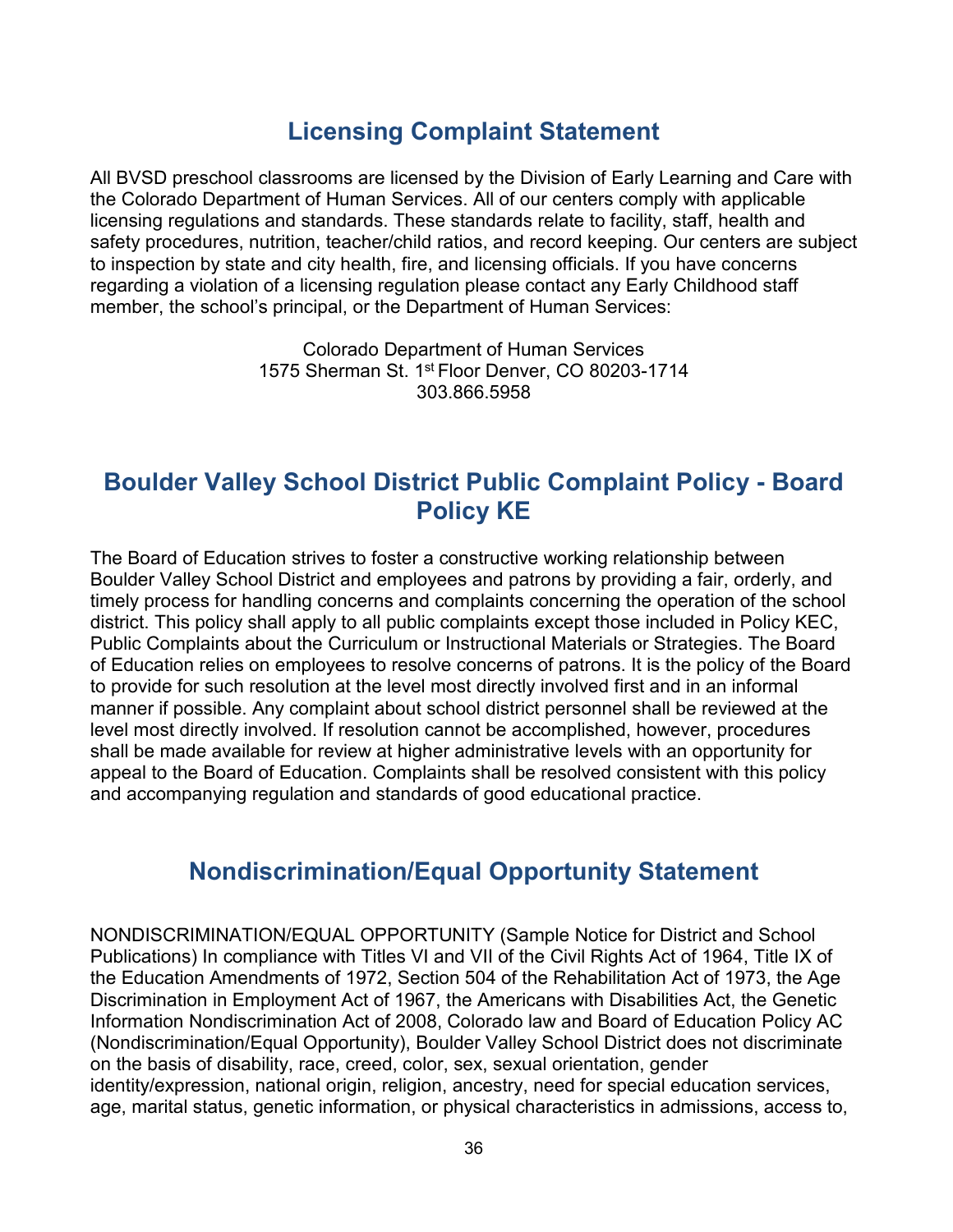treatment, or employment in educational programs or activities which it operates. Complaint procedures have been established for students, parents, employees and members of the public.

The following persons have been identified as the compliance officers for the district: Compliance Officer for students, parents and members of the public:

Compliance Officer for the district: Elizabeth Francis Equity Counsel/Title IX Coordinator 6500 Arapahoe Rd. Boulder, CO 80301 720.561.8091 [elizabeth.francis@bvsd.org](mailto:elizabeth.francis@bvsd.org)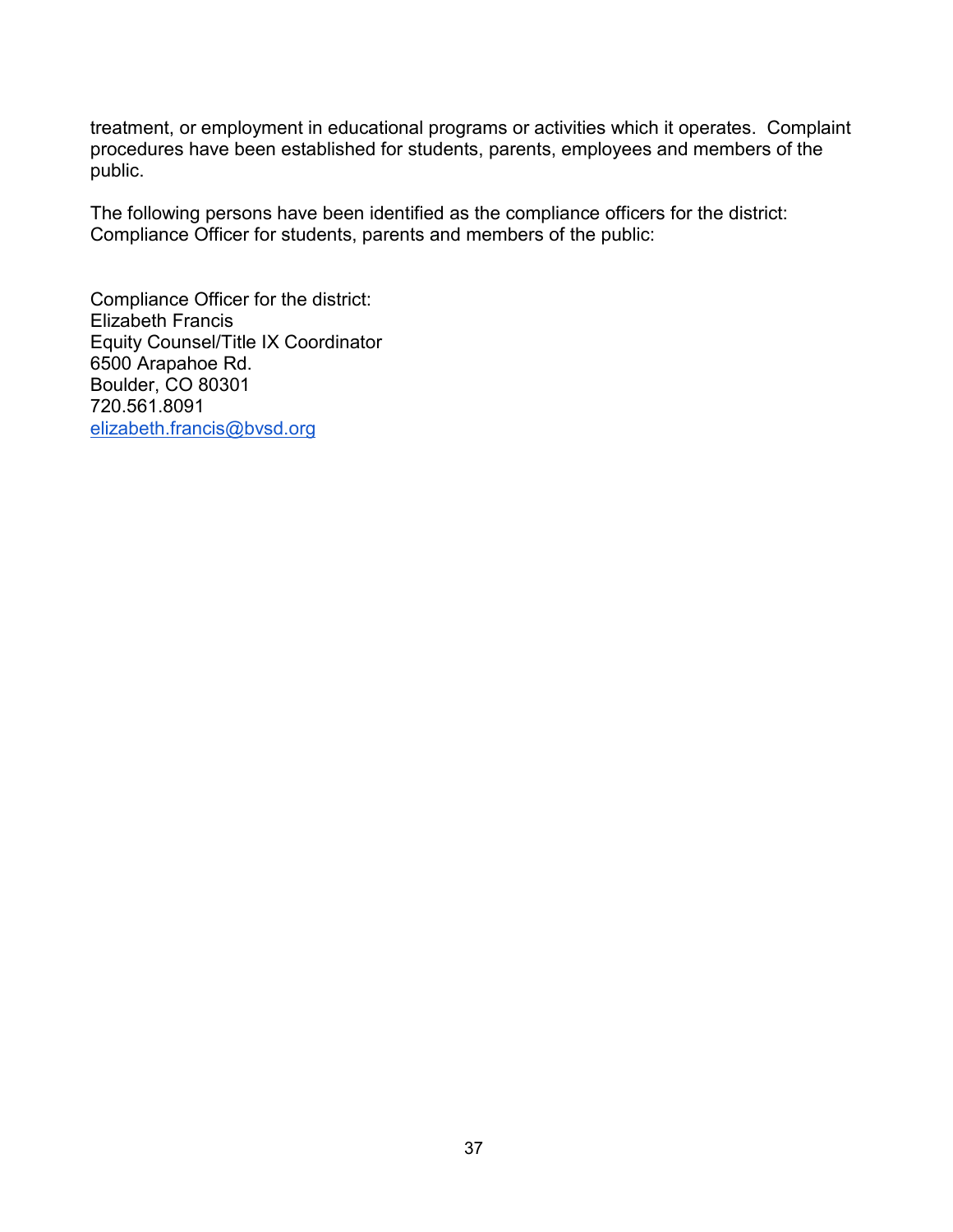## <span id="page-42-0"></span>**YOUR CHILD'S PRESCHOOL CONTACT INFORMATION**

| The para-educator in your child's classroom is: ________________________________ |
|----------------------------------------------------------------------------------|
|                                                                                  |
| The number to call when your child is ill is: __________________________________ |
|                                                                                  |
|                                                                                  |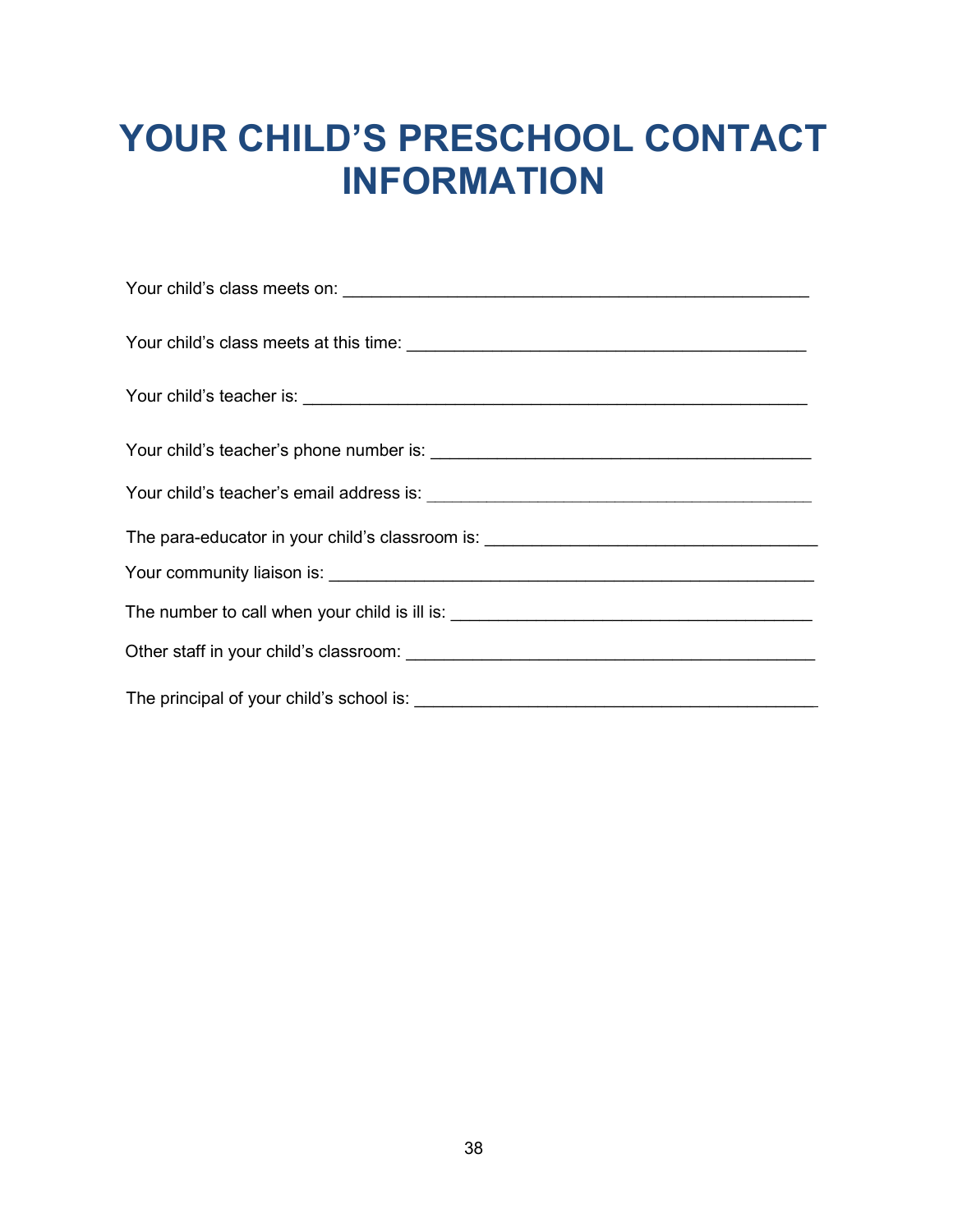## **HELPFUL PHONE NUMBERS**

<span id="page-43-0"></span>

| <b>Name</b>                       | <b>Title</b>                                                                                                 | <b>Phone</b>  |
|-----------------------------------|--------------------------------------------------------------------------------------------------------------|---------------|
|                                   |                                                                                                              | <b>Number</b> |
| <b>Kimberly Bloemen</b>           | <b>Executive Director of Early Childhood</b><br>Education                                                    | 720-561-6269  |
| <b>Kathy Grant</b>                | <b>Administrative Assistant to ECE Executive</b><br><b>Director Kimberly Bloemen</b>                         | 720-561-6269  |
| <b>Theresa</b><br><b>Clements</b> | <b>Early Childhood Education Director</b><br>Northwest Network and Mapleton Early<br><b>Childhood Center</b> | 720-561-6200  |
| <b>Lindsey James</b>              | <b>Administrative Assistant to ECE Director</b><br><b>Theresa Clements</b>                                   | 720-561-6200  |
| Patricia Ammann                   | <b>Early Childhood Education Coordinator</b>                                                                 | 720-561-5038  |
| Lisa Collins                      | <b>Early Childhood Education Program</b><br>Assistant, Enrollment and Billing                                | 720-561-5692  |
| Lucia Cisneros                    | <b>Early Childhood Education Program</b><br>Assistant                                                        | 720-561-5075  |
| <b>Cheryl McCarthy</b>            | <b>Early Childhood Education Instructional</b><br><b>Specialist</b>                                          | 720-561-6168  |
| Nichole Villa                     | Early Childhood Education Instructional<br><b>Specialist</b>                                                 | 720-561-6237  |
| Brenna Aversano                   | Early Childhood Special Education Itinerant<br>Teacher                                                       | 720-561-5230  |
| <b>Kitty Mulkey</b>               | <b>Child Find Coordinator</b>                                                                                | 720-561-5263  |
| <b>Ellie Sabourin</b>             | <b>Child Find Administrative Assistant</b>                                                                   | 720-561-5078  |
| Margarita Nava                    | <b>Child Find Administrative Assistant</b>                                                                   | 720-561-5267  |